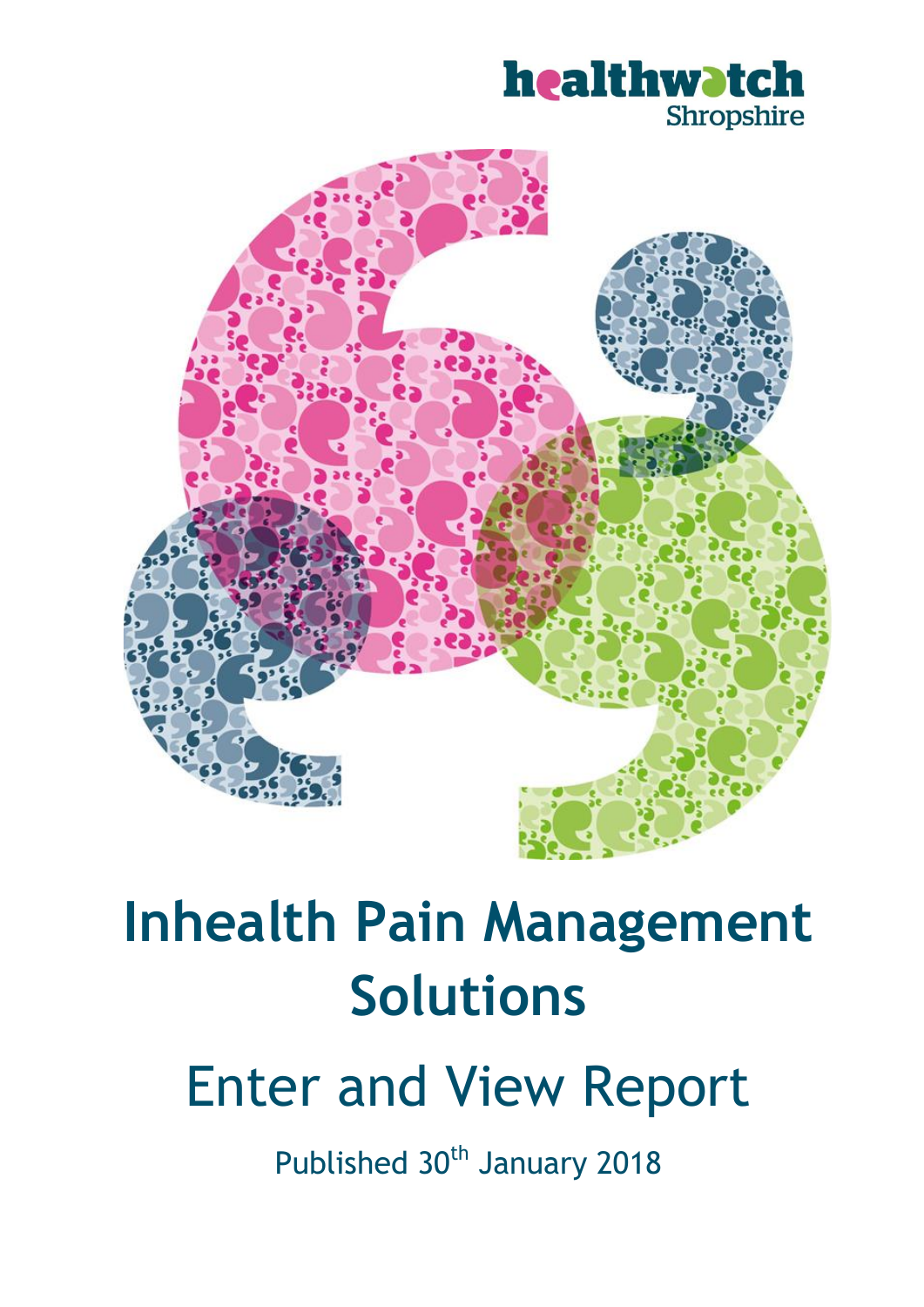

# **Contents**

**Page**

- **Contents**
- About Healthwatch Shropshire

What is Enter and View?

**Details of visits**

Purpose of visits

Disclaimer

- **The context of these visits**
- **What we did**
- **What we found out**
- The service
- Summary of patient responses to the questionnaire and comments
- Views of staff
- The clinics
- **C** Bridgnorth Medical Practice
- **C** Cambrian Medical Centre
- **C** Caxton Surgery
- **Ludlow Community Hospital**
- **C** Marysville Medical Centre
- **Pontesbury Medical Practice**
- **C** Severnfields Medical Practice
- 25 Whitchurch Community Hospital / Beechtree Community Centre
- **Additional findings**
- **Summary of findings**
- **Recommendations**
- **Service provider response to report and recommendations**
- *Acknowledgement*
- *Get in Touch - Healthwatch Shropshire contact details*
- Appendix 1: Patient responses to the questionnaire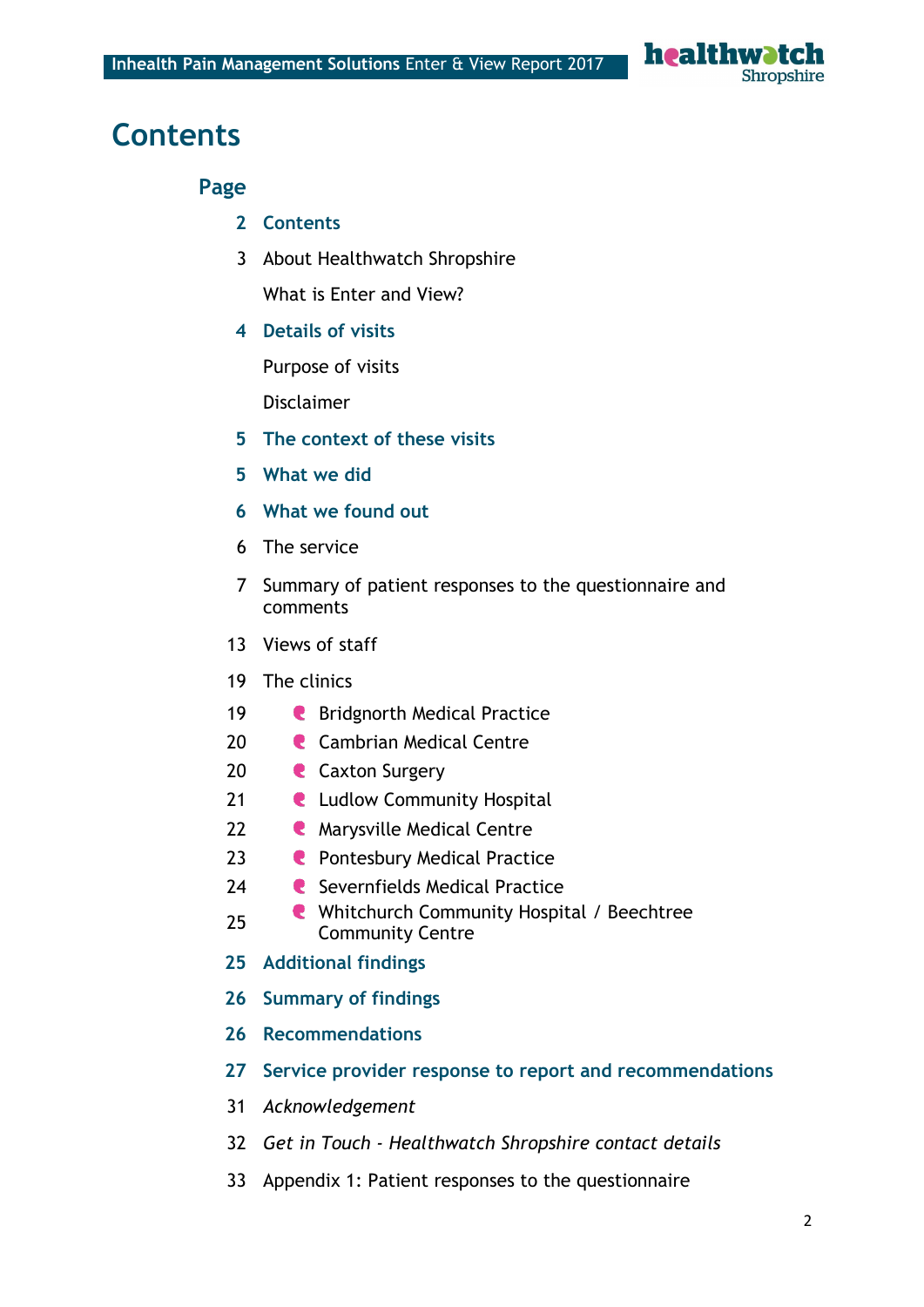

# **About Healthwatch Shropshire**



# **Healthwatch Shropshire is the independent health and social care champion for local people.**

We work to ensure your voice counts when it comes to shaping and improving services. We address inequalities in health and social care, to help make sure everyone gets the services they need. We are a charity.

There are local Healthwatch across the country as well as a national body, Healthwatch England.

# **What is Enter & View?**

Healthwatch Shropshire gathers information on people's experiences of health and social care services and there are times when it is appropriate for Healthwatch Shropshire to see



and hear for ourselves how services are being provided. These visits are called 'Enter and View', and can be 'announced', 'semi-announced' or 'unannounced'.

The responsibility to carry out Enter and View visits was given to Healthwatch in the **Health and Social Care Act 2012**.



Enter and View visits are carried out by a team of specially trained and DBS checked volunteers Authorised Representatives. They make observations, collect people's views and opinions anonymously and produce a report.

Enter & View visits are not inspections and always have a 'purpose'.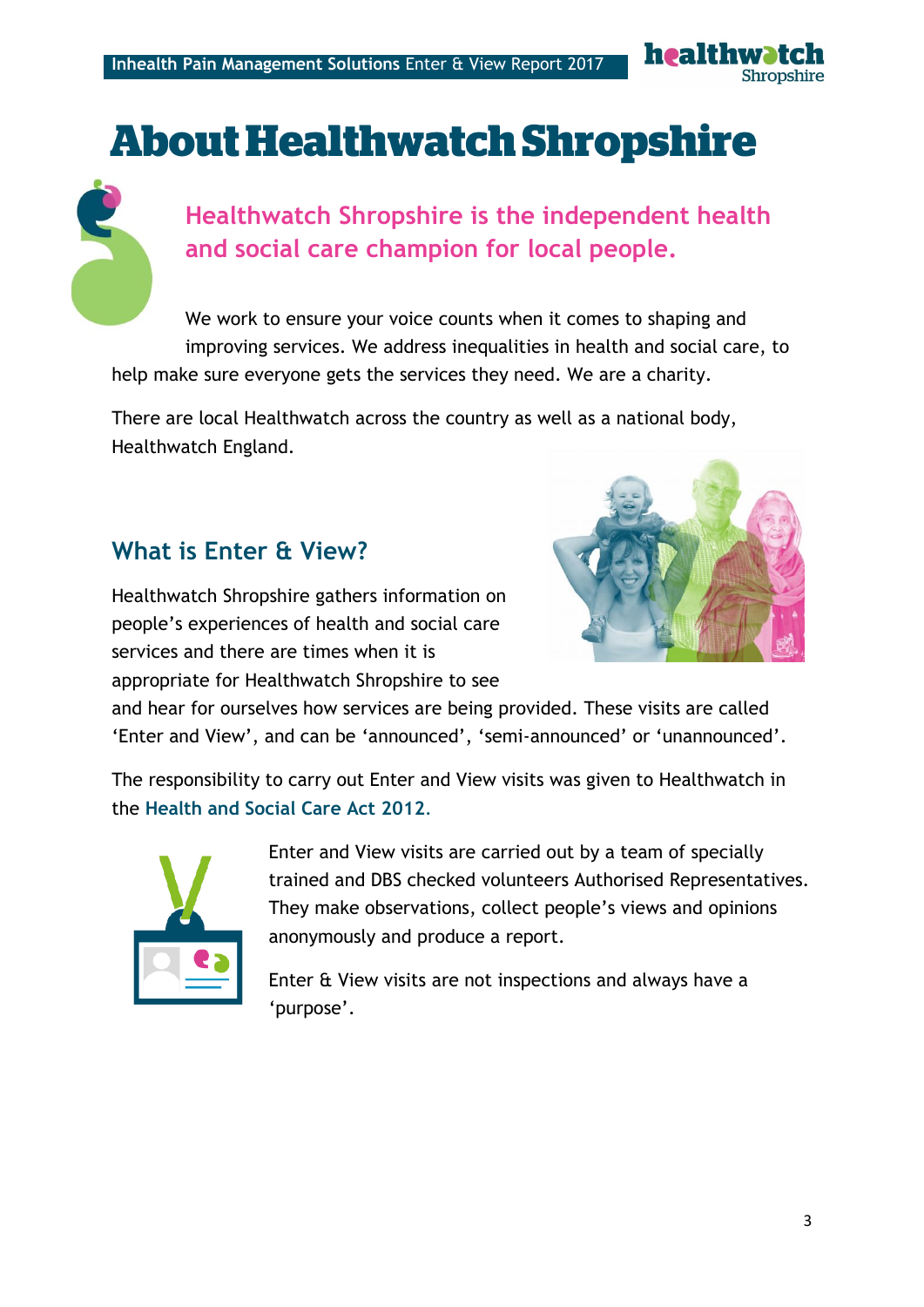healthw **Shropshire** 



# **Details of visits**

| <b>Clinic location</b><br>/ Date of visit | <b>Bridgnorth Medical Practice</b><br><b>Cambrian Medical Centre</b><br><b>Caxton Surgery</b><br><b>Ludlow Community Hospital</b><br><b>Marysville Medical Centre</b><br><b>Pontesbury Medical Practice</b><br>Severnfields Medical Practice<br><b>Whitchurch Community Hospital</b><br>/ Beechtree Community Centre | 12 <sup>th</sup> October<br>5 <sup>th</sup> September<br>4 <sup>th</sup> October and 1 <sup>st</sup> November<br>12 <sup>th</sup> October<br>10 <sup>th</sup> October<br>4 <sup>th</sup> October and 8 <sup>th</sup> November<br>5 <sup>th</sup> September 2017<br>29 <sup>th</sup> August 2017 |
|-------------------------------------------|----------------------------------------------------------------------------------------------------------------------------------------------------------------------------------------------------------------------------------------------------------------------------------------------------------------------|-------------------------------------------------------------------------------------------------------------------------------------------------------------------------------------------------------------------------------------------------------------------------------------------------|
| <b>Provider</b>                           | <b>Inhealth Pain Management Solutions</b><br><b>Longfields Court</b><br><b>Wharncliffe Business Park</b><br>Middlewoods Way<br><b>Barnsley</b><br><b>S71 3GN</b>                                                                                                                                                     |                                                                                                                                                                                                                                                                                                 |
| <b>Website</b>                            | http://www.pmsltd.co.uk/                                                                                                                                                                                                                                                                                             |                                                                                                                                                                                                                                                                                                 |
| <b>Visit Team</b>                         | Two Healthwatch Shropshire Enter and View Authorised<br>Representatives visited each clinic                                                                                                                                                                                                                          |                                                                                                                                                                                                                                                                                                 |

# **Purpose of visits**

The purpose of these visits was to:

## **To explore issues around access to the community based service, administration issues around the appointment system and experience of care.**

#### **Disclaimer**

Please note that this report relates to findings at each clinic on the specific date set out above. Our report is not a representative portrayal of the experience of all service users and staff, only an account of what was observed and contributed at the time of the visit.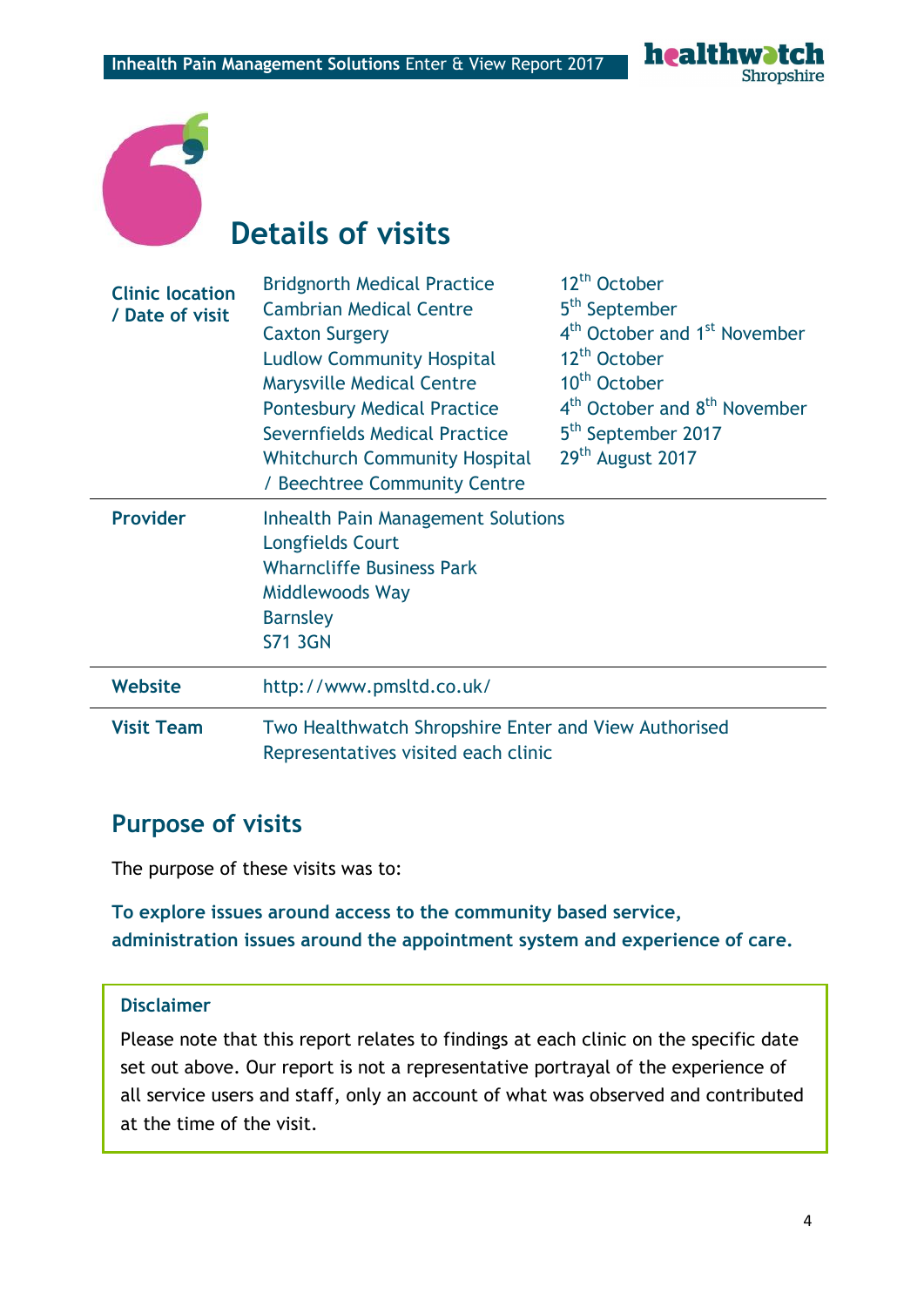

# **The context of these visits**

'Inhealth Pain Management Solutions (IPMS) are an independent provider of consultant-led, multidisciplinary team-delivered community pain clinics. Working exclusively with the NHS since 2006, IPMS have offered a full range of combined physical and psychological clinics together with interventions and medical support where these approaches support the long-term goals of the patient. PMS also offer innovative solutions for patients such as a bespoke Wellness Pack and an online clinically supported Pain Management Programme.' (*Shropshire Clinical Commissioning Group*)

IPMS clinics have been running in Shropshire since  $1<sup>st</sup>$  April 2014, initially as part of a pilot to trial this approach to pain management. Healthwatch Shropshire began receiving comments from patients on this service in early 2015. The number of comments dropped as the service settled down. Musculoskeletal services are under review by Shropshire Clinical Commissioning Group so we decided it would be a good time to visit the clinics to speak to patients:

- **C** To find out if they are getting local access to services
- About the administration process around getting an appointment
- To hear their experiences and views of the service, including access to information

These visits were announced and the date and time of the visit agreed with the Regional Contracts Manager so that patients and staff could be told about our visit and be invited to speak to us.

# **What we did**

During the visit

**C** The Authorised Representatives (ARs) on the visit team spoke to patients / carers in the waiting room and asked them if they were happy to complete a questionnaire. They were told that their answers would be recorded anonymously and they would not be identifiable in the report.

**C** The ARs spoke to any staff in the practice who were free and happy to comment.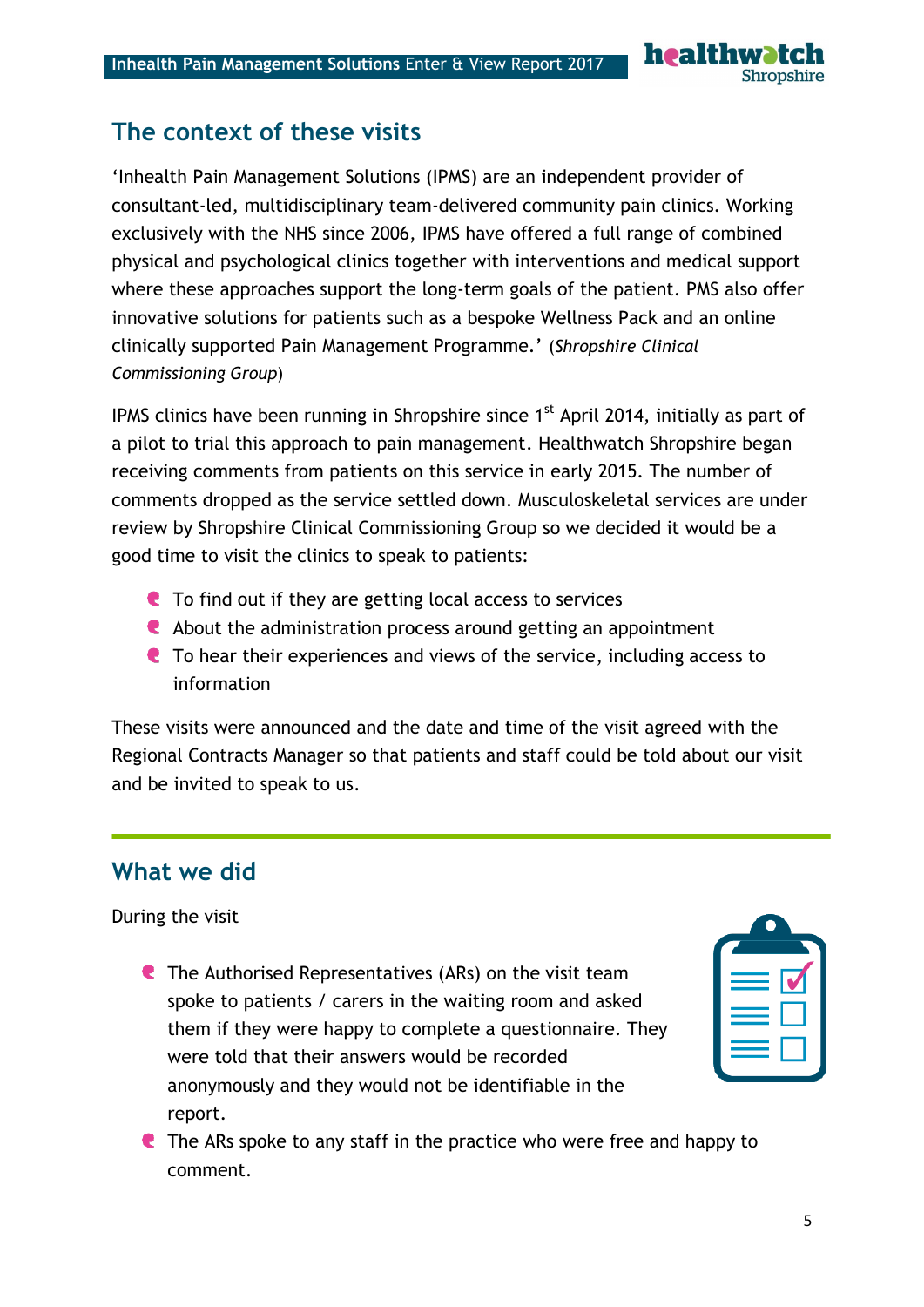

The number of patients/carers we spoke to at each clinic:



| <b>Clinic</b>                      | <b>Patients /carers</b> |
|------------------------------------|-------------------------|
| <b>Bridgnorth Medical Practice</b> | 3                       |
| <b>Cambrian Medical Centre</b>     | 5                       |
| Caxton Surgery                     | 4                       |
| <b>Ludlow Community Hospital</b>   | 3                       |
| <b>Marysville Medical Centre</b>   | 6                       |
| <b>Pontesbury Medical Practice</b> | 5                       |
| Severnfields Medical Practice      | 4                       |
| <b>Whitchurch Community</b>        | 4                       |
| Hospital / Beechtree               | 4                       |
| <b>Community Centre</b>            |                         |
| Total                              | 38                      |

We spoke to a total of 7 members of staff across all clinics. Two members of staff were spoken to at more than one clinic.

Staff members we spoke to had different areas of specialism and including physiotherapy, acupuncture, cognitive behavioural therapy (CBT) and well-being.

# **What we found out**

#### **The service**

Taken from the IPMS website:

'Pain Management Solutions was created in 2006 to develop and deliver innovative pain services for the benefit of NHS patients. The experienced healthcare professionals behind it shared a common interest in revolutionising pain management in the NHS, adopting a community-based response that would focus on early intervention before chronic pain has time to set in. That strategy, proven and refined over the years, continues today.

We help and teach patients to manage pain through our evidence-based cognitive behavioural therapy approach, delivered by a multidisciplinary team. This can mitigate costs by reducing GP visits, cutting reliance on analgesics and injections, improving outcomes, bringing the prospect of discharge within six months and

painmanagementsolutions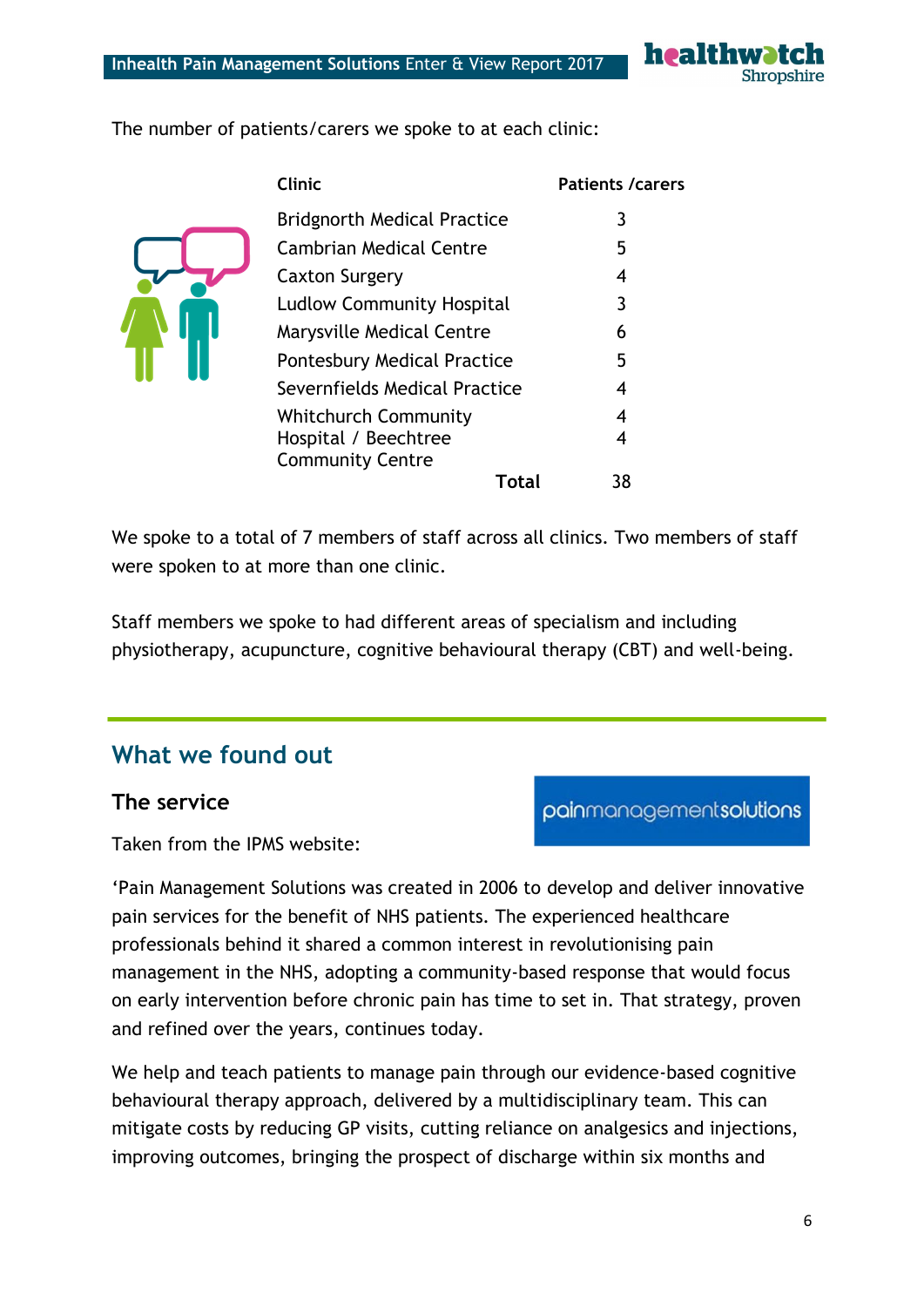healthy **Shropshire** 

lifting return-to-work rates, whilst allowing GPs to maintain control.' (IPMS website, July 2017)

There are currently eight IPMS clinic locations across Shropshire. It is the intention that patients will be able to attend a clinic near to where they live.

# **Summary of patient responses to the questionnaire**

Across all the clinics we collected 38 responses to the questionnaire; one patient was spoken to at two clinics locations. The patients we spoke to filled in the questionnaire either on their own or with the support of a member of the Enter and View visit team. They did not all answer every question.

For more details please see Appendix 1 which shows the responses to each question.

#### **Previous experiences**

The patients we spoke to had been experiencing pain for various amounts of time. One patient had been experiencing pain for 11 months while another person had been in pain for over 40 years.

Eight (22%) had been in pain for up to two years. Twenty six (70%) of the patients had been in pain for more than two years. Thirteen of these 26 (50%) had been in pain for over 10 years (that is 35% of all respondents).

Three people didn't know how long they had been experiencing pain but told us it had been 'years', 'a very long time'.

Twenty two (61%) had not used pain management services before and 14 (39%) said they had. These services were provided by Robert Jones and Agnes Hunt Orthopaedic Hospital (RJAH), Royal Shrewsbury Hospital and one person had previously received cognitive behavioural therapy (CBT) and attended a Pain Management course. Two had attended Pain Management Solutions clinics previously.

On a scale of 1 (Excellent) to 4 (Poor), 50% rated the services they had received previously as 'excellent'.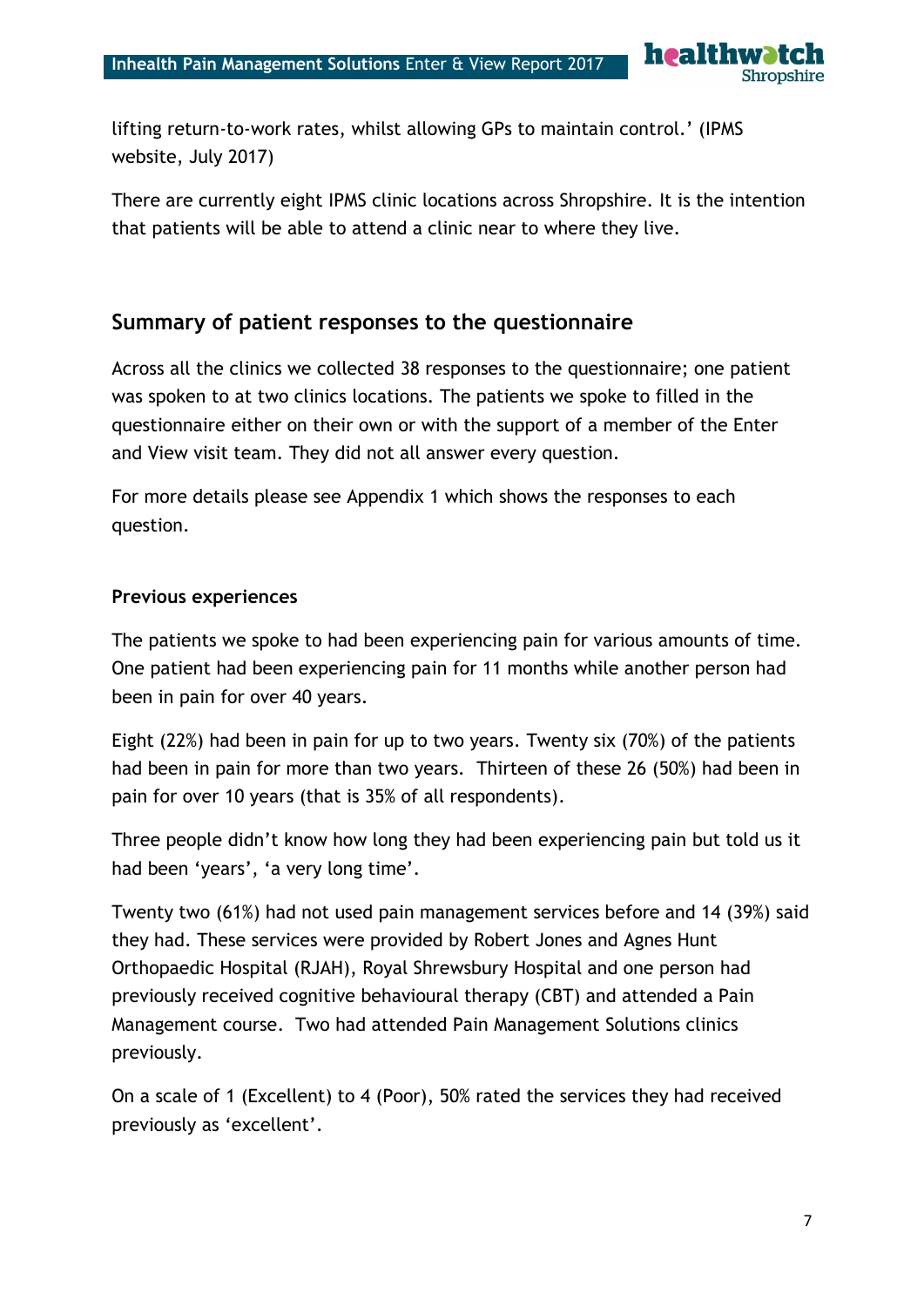

#### **Pain Management Solutions**

#### **Referral**

78% of the patients we spoke to had been referred to IPMS by their GP. One person had been given an internal referral from one IPMS clinic to another.

14% had been offered an alternative service to IPMS by their referrer. These included:

- o Going back to the doctor they had previously seen at RJAH
- o Physiotherapy and hydrotherapy; getting more active
- o Medication

One person had asked their GP if they could see a pain consultant but had been told that the GP couldn't refer them to a consultant and they could only go to IPMS. They said that the GP made them think that IPMS were the gate keepers to seeing the consultant.

68% of people told us they had not been told what to expect from IPMS by the person who referred them.

#### **Waiting times**

89% of people reported that they had been seen within 6 months of the referral:

- o 25% had been seen within 4 weeks
- o 44% within 2 months
- o 19% within 3 months

Two people had waited 6 months and one said they had waited 8 months. One person said it had taken "a long time" for their appointment to come through.

One person who had been referred by the IPMS clinic at Whitchurch to the IPMS clinic at Severnfields had waited 5 weeks to be seen. One person told us that they had waited 3-4 months for their "first introductory appointment" and then they had waited 6 months for their individual appointment; "They forgot about me."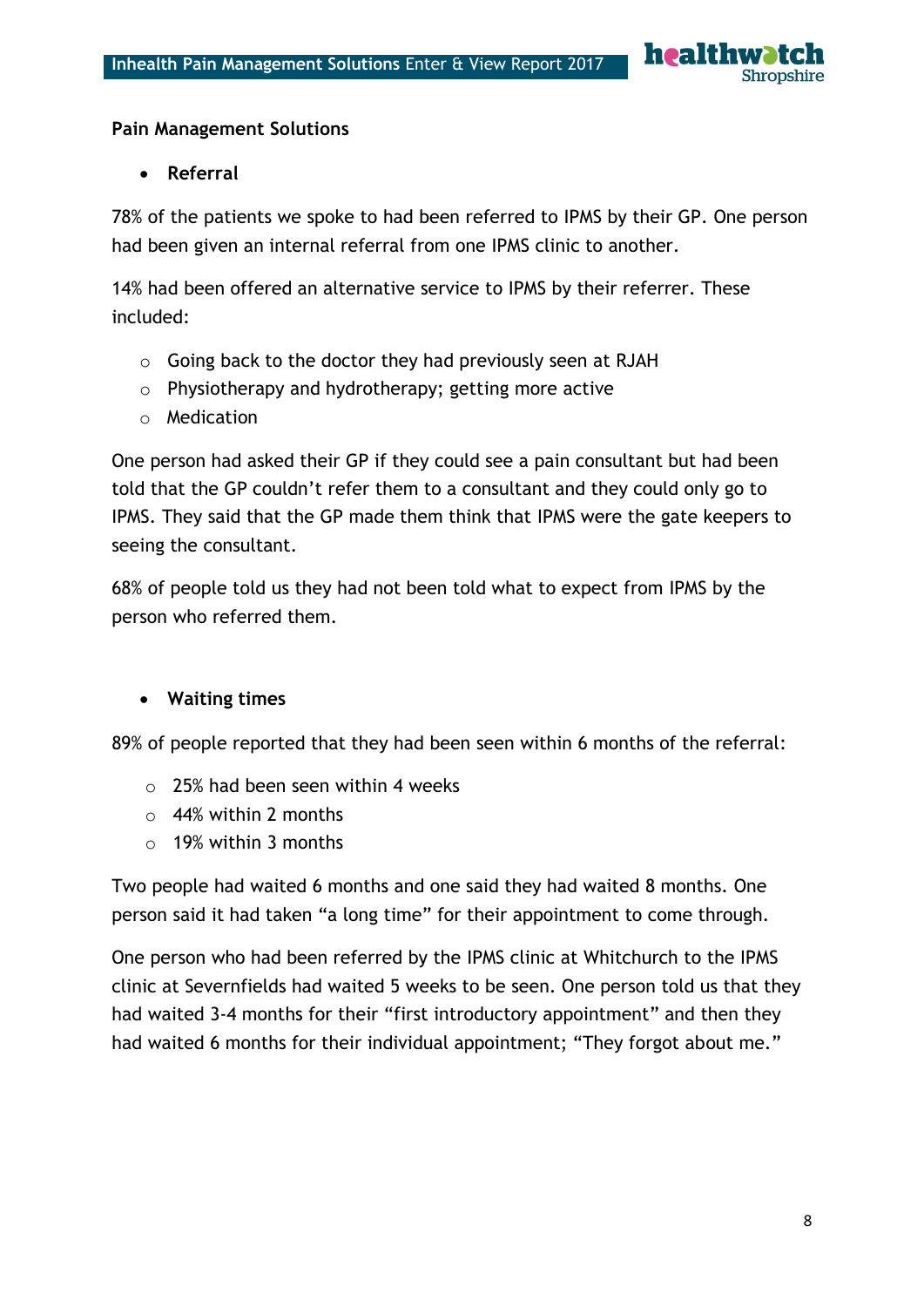

#### **Choice of clinic**

51% had been given a choice of clinic to go to by IPMS:

o 79% had chosen the clinic because of its location

Other reasons given included:

- o the "services available there"
- $\circ$  the earliest appointment available / shorter waiting list
- o the day the clinic was on

55% of all the people we spoke to said it was 'very easy' for them to get to the clinic they were attending. No-one told us it was very difficult and two people said they didn't mind.

57% of people said they did not know if they could ask to go to a different IPMS clinic. Two people said they could "but it would be further away" and another two people said they could but they would have to "wait longer for treatment". One person told us they "wouldn't want to change from [the practitioner they were seeing]".

#### **Telephone consultation with IPMS**

16% of people said they did not have a telephone consultation. Of those that did, on a scale of 1 (Excellent) to 4 (Poor), 92% rated the member of staff they spoke to as either 1 'excellent' or 2.

One person who had received a phone call told us that "Questions asked were too rapid so I had to think too quickly. I felt that if I'd had time to consider I may have given a different answer."

70% of the people who could remember, rated the information they were given before their first appointment as either 1 (Excellent) or 2.

83% of the people who answered the question said they understood why they were going to a IPMS clinic.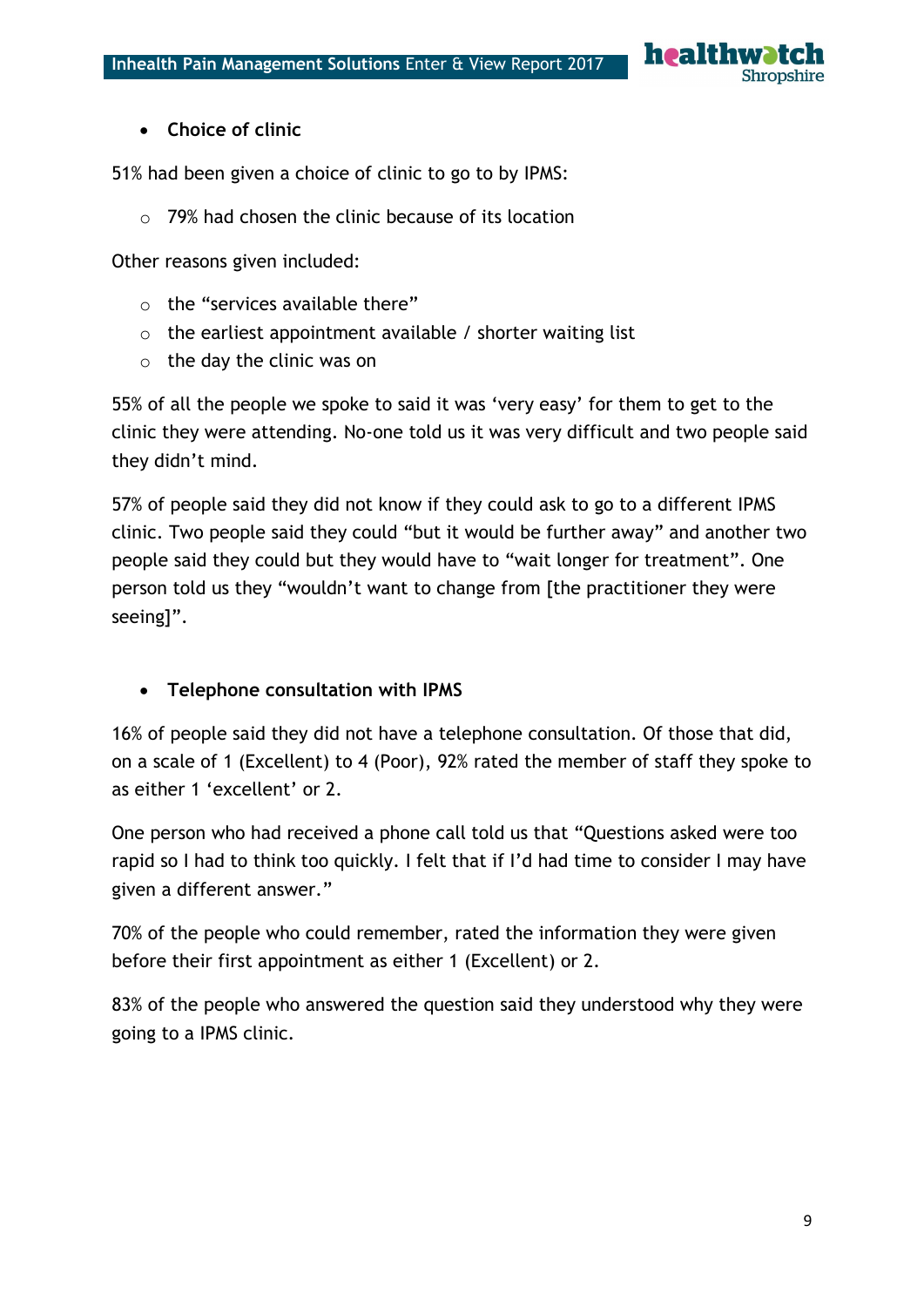

#### **Appointments with IPMS**

21% of the people we spoke to were attending their first appointment and so were not asked to complete the rest of the questionnaire.

The 29 patients who had been at least once before were, on the whole, unclear about how many appointments they should expect to have, for example:

- o Three had attended 10 appointments so far
- o Three had attended more than 10, one of these told us they had had "30 plus" appointments

#### **IPMS staff and communication**

86% of people rated the staff they saw as 1 'excellent'.

We asked the patients who had attended a clinic before their understanding of five things:



60% told us they had been given written information by IPMS. 78% of these said that a member of staff had gone through this information with them. Only 15% had been asked if they had any communication need or preference. One person we spoke to told us they had been asked and explained "I need someone to help me remember as my memory is poor".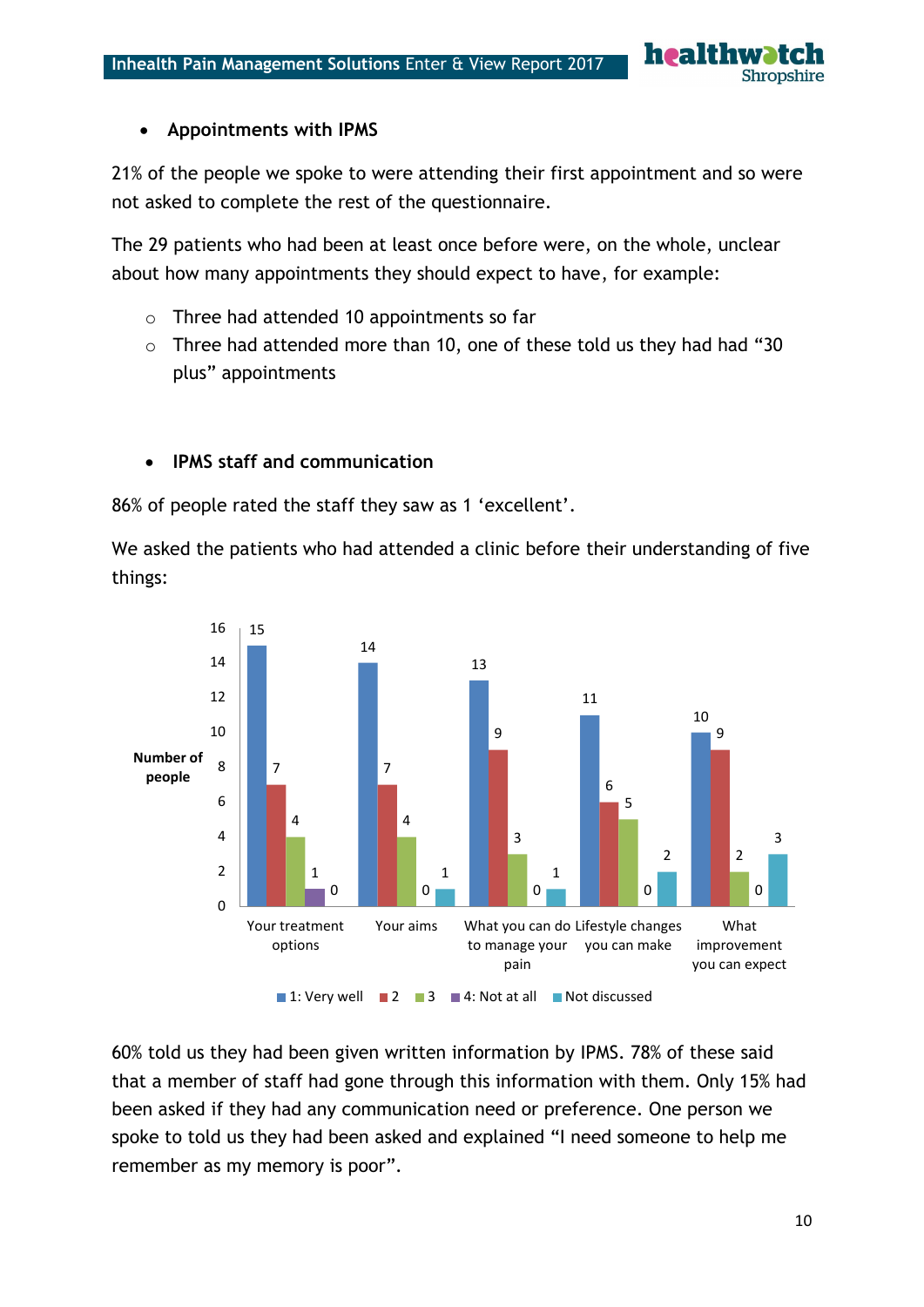One person told us they had been given "a general booklet at the beginning of the six week group programme" which had included "exercises, types of pain, sleep, relaxations techniques. Not specific to my own condition but very helpful."

health

Shropshire

One person at the Ludlow Community Hospital clinic had been given written information but told us they were "unsure about it". They hoped to be given a "booklet at the end of treatment to aid memory".

21% told us they did not know what was included in their Pain Management Programme.

#### **The Pain Management Programme**

We heard that a range of treatments and tools are used by IPMS, including acupuncture, physiotherapy, exercises, relaxation techniques, cognitive behavioural therapy (CBT) and positive thinking. Some people are offered group sessions. All the people we spoke to were attending for a 1:1 with a practitioner. The programme is shaped for each patient.

Three people told us that injections were part of their treatment and another told us they had requested a medication review because it had been seven months since their last one.

One person commented that there was "a lot of talking but no physical treatment".

One person told us that as well as going to the IPMS clinic for CBT they were also attending RJAH for hydrotherapy, physiotherapy and to use the gym.

61% of people told us that the IPMS programme was what they expected and three of the 11 people told us that it was better than they expected.

When asked what benefits they had experienced so far, twenty people responded. Two said it was "too early to say" and three had experienced no benefits. Of these, one was attending their  $3<sup>rd</sup>$  appointment on the day we spoke to them, one had already had 10 or 12 appointments and the third said they thought they would be "going straight for physio". The others reported a range of benefits including having "less flare-ups", "more confidence, a better understanding of pain/selftreatment, more freedom!" and feeling "more in control of how to deal with pain". Three people specifically mentioned the benefits of CBT and counselling,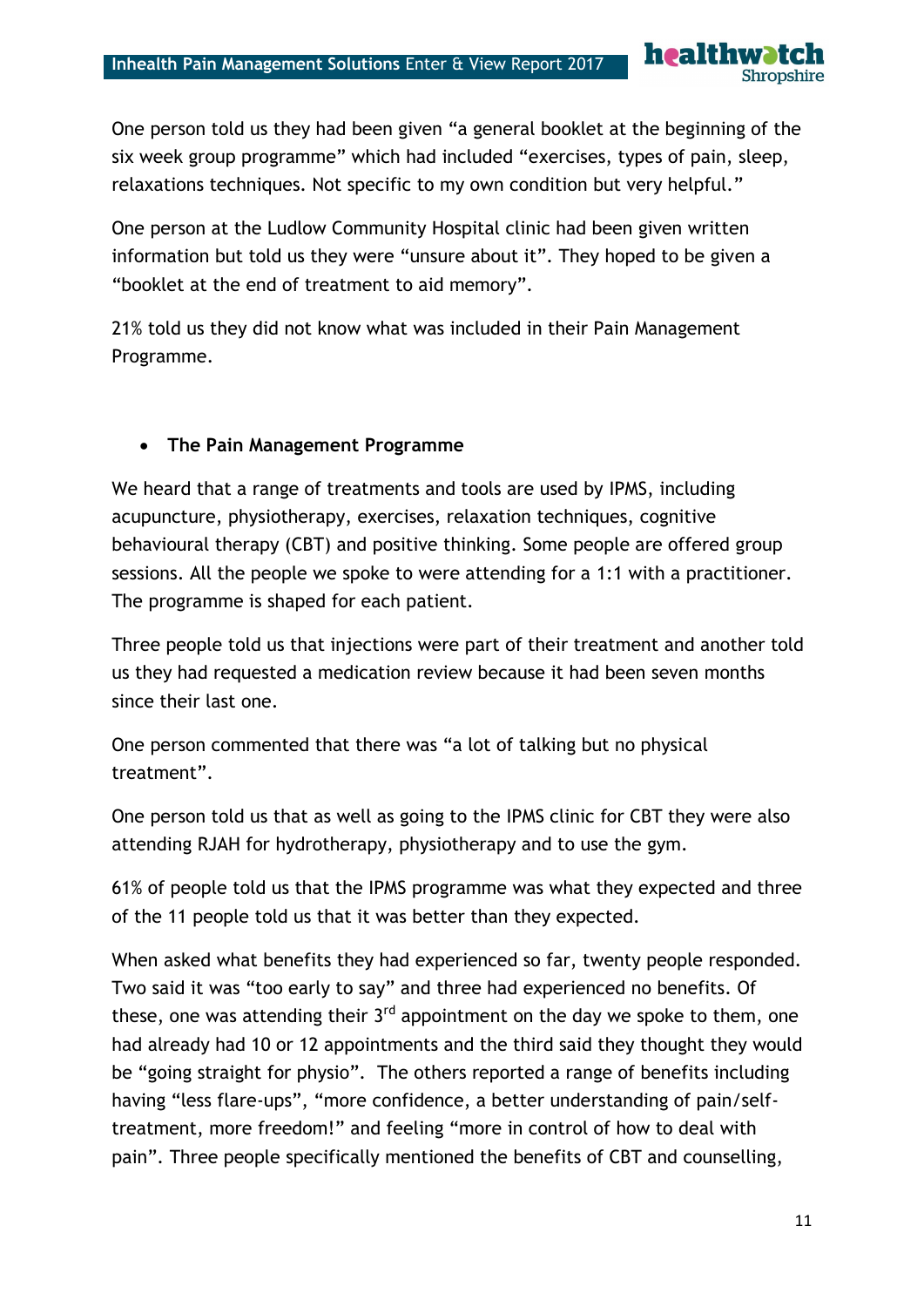

"I'm better in my head thanks to CBT", CBT means there "is someone to talk to" and it's "helping me in day-to-day life to manage pain".

64% of people told us that staff talk to them about their progress.

We asked the patients which part of the programme they thought was helping them to manage their pain (for a full list see Appendix 1). Responses included comments about CBT, exercises and relaxation techniques, acupuncture. Three people mentioned trigger point injections and medication. Two people commented "all the programme is very good" and "all of it".

#### **The IPMS service and clinic environment**

On a scale of 1 (Excellent) to 4 (Poor), 74% rated the IPMS service either 1 or 2 with 52% rating it as 'excellent' and one person rating it 'poor'.

65% of people told us their appointments lasted 30 minutes.

46% of people told us that IPMS had cancelled an appointment in the past and 92% of these said that IPMS had contacted them before they went to the clinic, usually by a letter which included a date for a new appointment. One person had been contacted by phone on the day of the appointment. One person did not answer the question.

Twenty nine people rated the clinic environment. On a scale of 1 (excellent) to 4 (poor):

- o 93% rated the clinic as 1 'excellent' or 2 for the rooms and facilities
- $\circ$  90% rated the clinic as 1 'excellent' or 2 for comfort and privacy

On a scale of 1 (very likely) to 4 (would not recommend), 89% said they would be very likely (1) or likely (2) to recommend IPMS to family members/friends. Of these, 67% said they were 'very likely' and one of these added "very much so". Two people (7%) told us they "would not recommend" IPMS.

For detailed comments please see Appendix 1.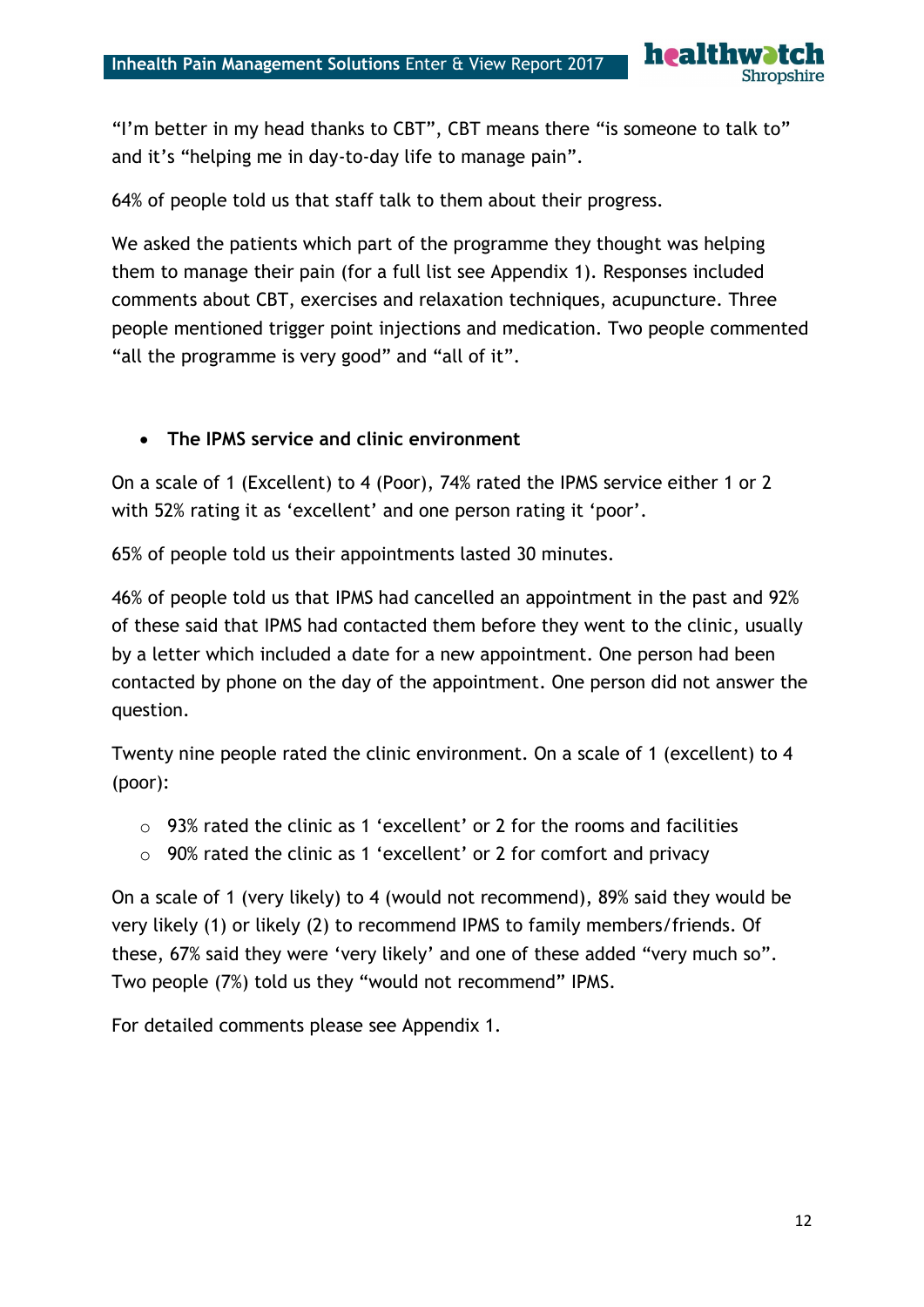

# **Views of staff**

**.** 

We asked the staff at each clinic their views on the service provided by IPMS and for their thoughts on how it could be improved. Some comments also related to the specific clinics they were working at.



#### **What they told us about the service**

- "When the service started three years ago there were a lot of referrals and it has taken quite a while to get on top of them. Things are settling down and it is becoming much more manageable."
- "There are pain management programmes at the Barnabas Centre in Shrewsbury and in Telford<sup>1</sup> but IPMS runs clinics in the community across Shropshire."
- "The team sees a wide variety of patients with chronic pain across a range of ages."
- "Patients have to have had pain for a minimum of three months before they can be referred, although they rarely see people at this stage because of the process of diagnosis. Some patients have had pain for 25 years or more." One clinician told us that many of the patients they see have been "in the system for years".
- "The GP sends a history with the letter of referral." One practitioner told us that it is particularly helpful if there is an MRI scan so they can assess the most appropriate form of treatment rather than just relying on the history.
- The multi-disciplinary team includes consultants, acupuncturists, specialist nurses, physiotherapists, occupational therapists (until recently), a clinical psychologist and a health and wellbeing practitioner who are all trained in cognitive behavioural therapy (CBT) treatment approaches.
- "Appointments are booked centrally [by IPMS]. If the patient has three 'no shows' they are automatically discharged and the referring doctor is told."
- "New patients have an initial assessment by phone and are then referred to an assessment clinic where decisions are made about the best treatment options for them. There is then a wait for treatment, for example once patients are triaged at Bridgnorth there is usually a 4-6 week wait for treatment in Bridgnorth (two weeks in Telford, Newport or Shrewsbury)."

**<sup>1</sup> Healthwatch Shropshire does not know which provider delivers these service at the Barnabas Centre in Shrewsbury and in Telford**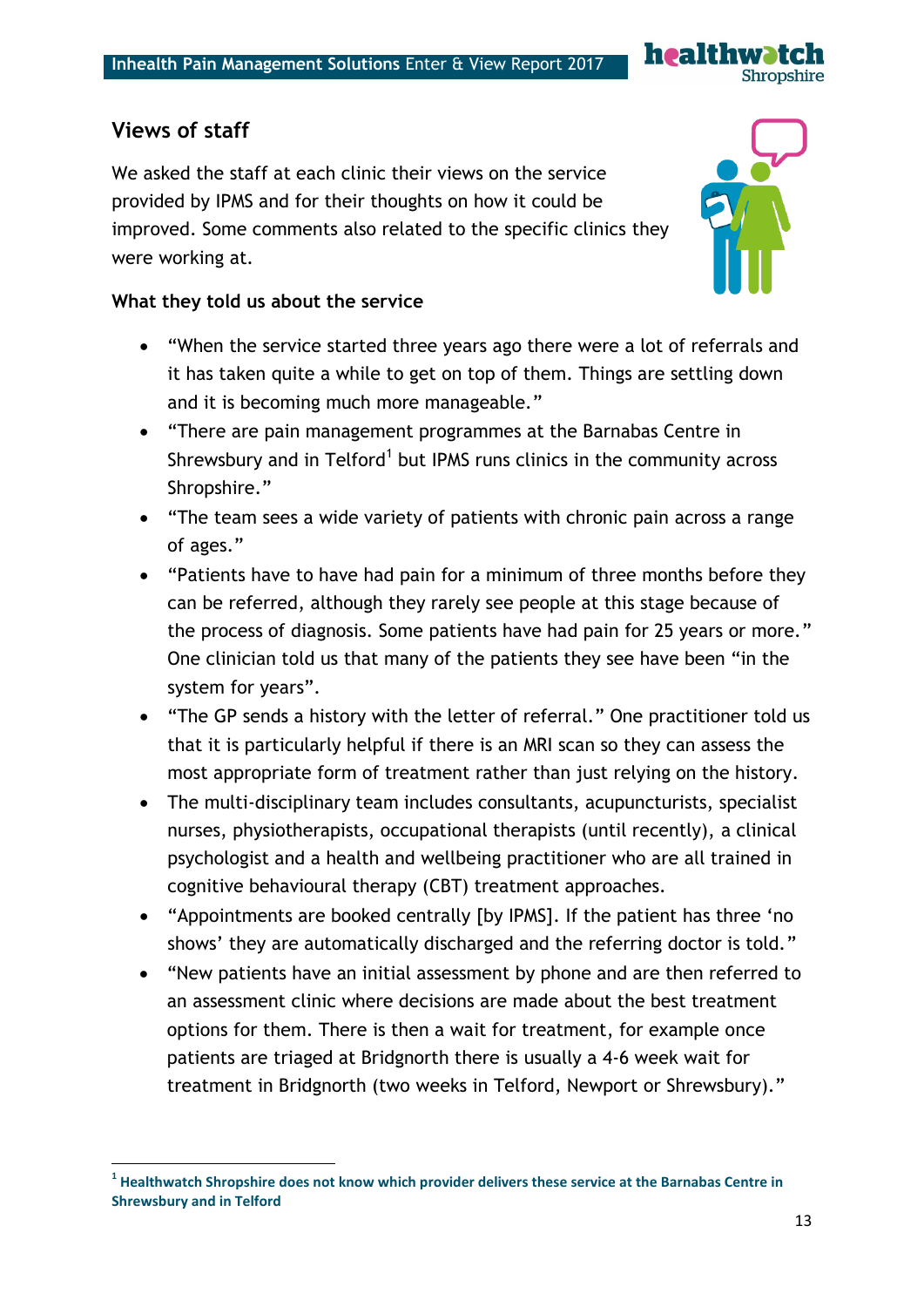- "Patients are given leaflets and/or a handbook which can be referred to when discussing aspects of self-management (e.g. relaxation, meditation) or treatments. Sections of the handbook are highlighted by the clinician to help patients as they work through their programme."
- One clinician told us that "people either have 1:1 sessions of one hour each week or attend a group of eight to ten patients who go to a meeting in Shrewsbury twice a week for a six week programme". An acupuncturist told us that "patients have a course of 10 appointments; six 30 minute weekly appointments followed by four monthly appointments". Another clinician told us that there is "no artificial cut-off of treatment". The average number of sessions is 7-8 but it does depend on the treatment. "Some people will have a lot more sessions, depending on need, although there is always a consideration not to create a dependency."
- "It is a person-centred approach which invests in the individual's long-term quality of life rather than just attempting to treat the symptoms", e.g. one patient's goal was to dance the Tango again while another's was to lift their leg high enough to get into the bath. "Pain is so complex that response to treatment will differ from person to person and therefore treatment will vary from person to person."
- "The service addresses all three aspects of chronic pain: biological, social and psychological."
- "It uses a values-based, goal setting approach in the context of the patient's life. Standard pain treatments are used after a full assessment of the patient's physical and mental state. The emphasis is on building rapport with patients, giving them the information that will help them manage their condition, and helping them develop self-help techniques and a more positive mind set."
- "Patients will not always see the same member of staff, e.g. if they are referred to a specialist colleague. If a patient is assessed by a member of staff and they think they can manage them within their own skillset they will see them all the way through their treatment. Otherwise the staff member who first assessed the patient will see them for follow-ups and discharge so there is some consistency."
- "The attempt is made to ensure that patients see the same practitioner, as it is important in creating good rapport."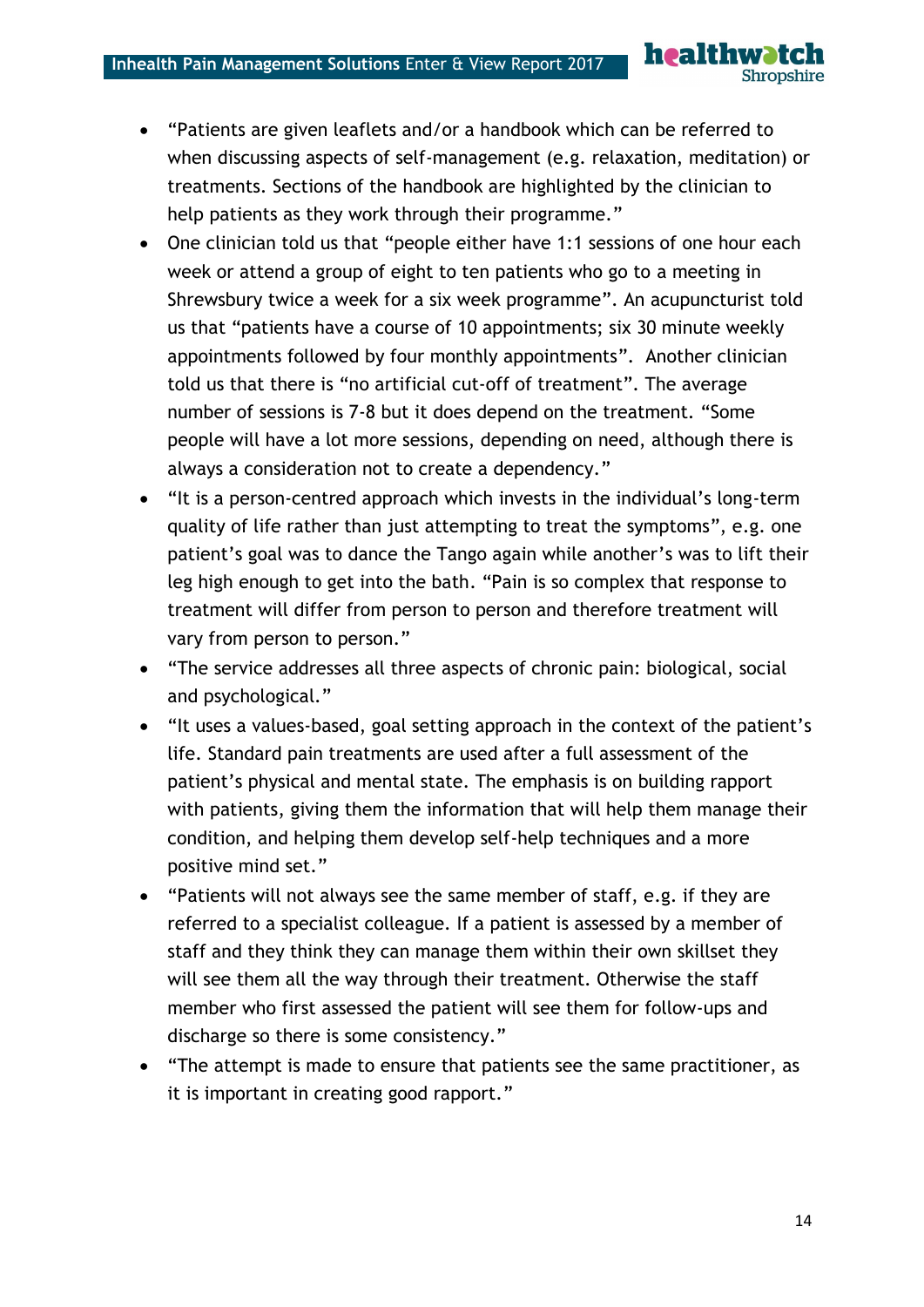"A small proportion of patients are referred on for injections or for exercise on prescription by their GP, e.g. those with chronic back pain." One clinician told us that "patients can only be given a maximum of two epidural injections", explaining that the effects of radio frequency (RF) treatment last longer. Another clinician told us that "the effect of some injections only lasts for 6-8 weeks whereas RF can last up to a year/18 months. Steroids might be given if the pain is relatively 'new'. They do not work so well with long standing pain."

healthw

**Shropshire** 

- Everything is explained to patients at their first appointment regarding the approach provided by IPMS (e.g. life skills, CBT) as opposed to injections. This clinician told us that "patients often choose not to have injections in favour of the other interventions offered by IPMS when they know the details". One clinician told us that IPMS "advise patients at their assessment that they can help them but that it will be to help them manage their symptoms, rather than to get rid of pain; We educate the patient to be an expert in their own pain".
- "Patients with more chronic conditions such as complex regional pain syndrome (CRPS) or fibromyalgia tend to engage in other interventions, specifically educational and psychological approaches."
- "Patients can give verbal feedback at each appointment but are only asked for formal feedback when they are discharged from the service."
- Outcomes for patients are measured using 'patient reported outcome measures' (PROMs). These are often self-validated questionnaires about specific conditions such as chronic pain. They measure clinical improvements, both physical and psychological.
- The IPMS team have "regular staff meetings to discuss where improvements can be made".
- IPMS staff can access a translation service (a 'tele-service' through a three way phone line) for those patients who need it but usually ask a family member / friend to translate. One practitioner preferred not to use family members as their interpretation of what was said was "sometimes unhelpful".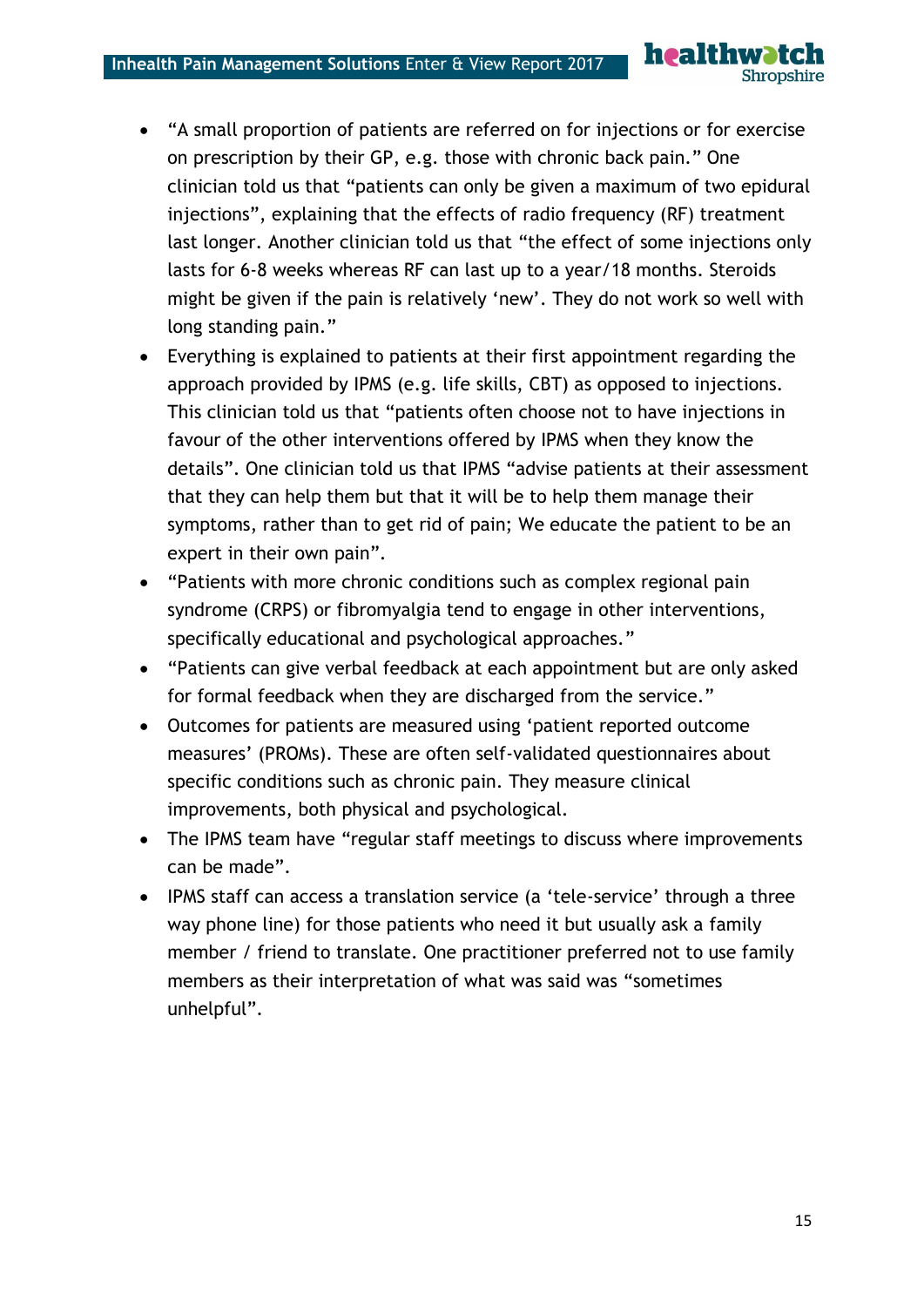

#### **How staff feel the service could be improved**

- One clinician told us that they had experienced some reluctance and at times resistance from GPs to referring patients to IPMS. This clinician felt it was because it meant GPs would have to admit to their patients that they couldn't cure their pain. Another clinician told us that "some patients get a poor explanation or none at all from the GP or consultant who refers them."
- Clinicians told us that a centralised computer system which allows the clinicians to manage their own appointments "would be helpful". At the moment everything goes through Head Office, so if someone cancels their appointment the clinician might not know before the clinic and in some cases cannot contact the patient directly to find out why and make another appointment. Clinicians cannot give patients a firm date for their next appointment or tell them how long a referral is likely to take; patients have to wait to receive an appointment letter. A letter is sent from Head Office at least four weeks before an appointment and then a reminder text message is sent just before the appointment. The current system also means that clinicians can only see clinics one or two weeks ahead so they cannot give patients a guarantee that they will be at a particular clinic. Appointments are made six weeks in advance with no vacancies for emergencies. If a practitioner considers it important to call someone in quickly, they either inform Head Office or fit them into a cancellation. The staff we spoke to told us there is a "new system being developed" but they had not been consulted about their views so do not know if it will solve the issues they are experiencing.
- IPMS is currently "short staffed due to long-term sickness". As a result practitioners are having to 'upskill' in order to provide the range of services, e.g. CBT. One clinician told us that "the problem with new staff is that it can take them a while to develop the right approach so IPMS prefer to find staff who have previous similar experience." One clinician told us that the team is "pretty good" but the patients they are seeing "need more complex reviews and resources". Another member of staff told us that "currently the number of practitioners is down and the skill mix reduced".
- "More access to psychological services in the area where the patient lives."
- "Increased exposure, advertising, so that potential patients know it exists and what it offers." IPMS staff told us they are aware that the service has a poor rating on the NHS choices website so they are "encouraging more patients to leave feedback".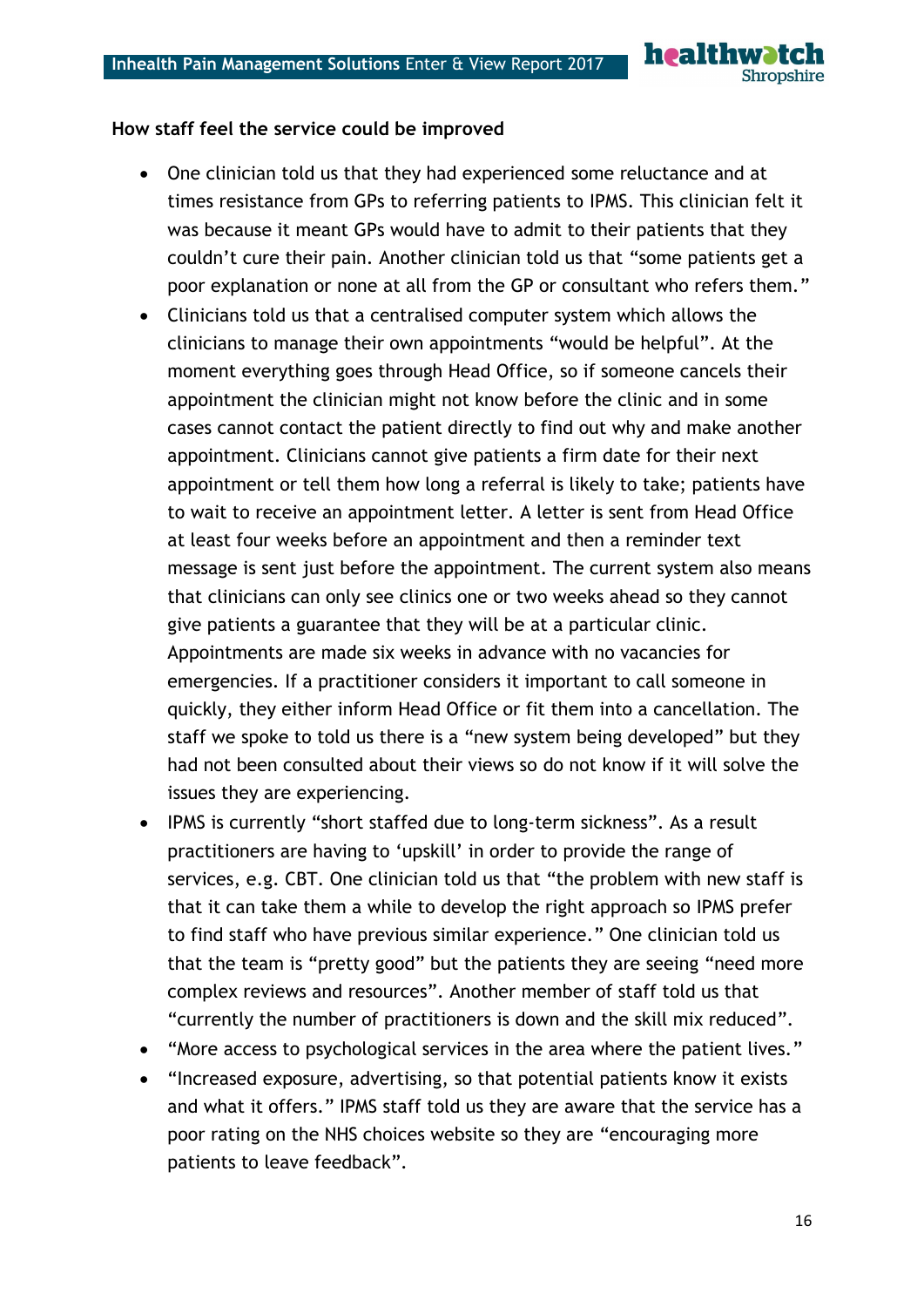

- One clinician told us that there had been discussions around changing the name of the service to improve its public image, e.g. to make it more "patient-friendly".
- Three clinicians told us they would like appointments to be longer than 30 minutes as it limits what they can do/the effect of the treatment. One told us that despite this the end result for the patient is the same as it just meant they were given more sessions. They said they have the "flexibility" to continue sessions for as long as they consider it necessary for the patient. A fourth clinician said that assessment appointments needed to be longer than 30 minutes although they added that they had "become efficient at doing the assessment within the time allowed".
- One clinician told us that they are only paid for the patients who attend.
- "More interaction with other therapies/services." IPMS staff can recommend that patients make use of other services and facilities, such as physio and gyms but unless the other provider understands the rationale of pain management, "the results are not as good as they could be". One clinician told us they would like to "speak to other services in order to develop rapport and improve outcomes for patients".
- There have been some "problems with clinic venues", for example the consulting room at Cambrian Medical Centre now has to be shared with phlebotomy and this has impacted on space.

#### **What the staff said about their patients**

Attendance at appointments:

- "There is always a minority who fail to attend for whatever reason. Some may think it is not what they had hoped for."
- "Sometimes people miss appointments because they are too unwell or too anxious to leave the house. Others have difficulty getting to the clinic." This clinician told us they "help to arrange transport or solve other practical problems".
- One clinician told us they were "not sure" why patients were missing appointments but said that when they phone them to check they usually find they "forgot their appointment". "Some patients don't agree to receiving text reminders."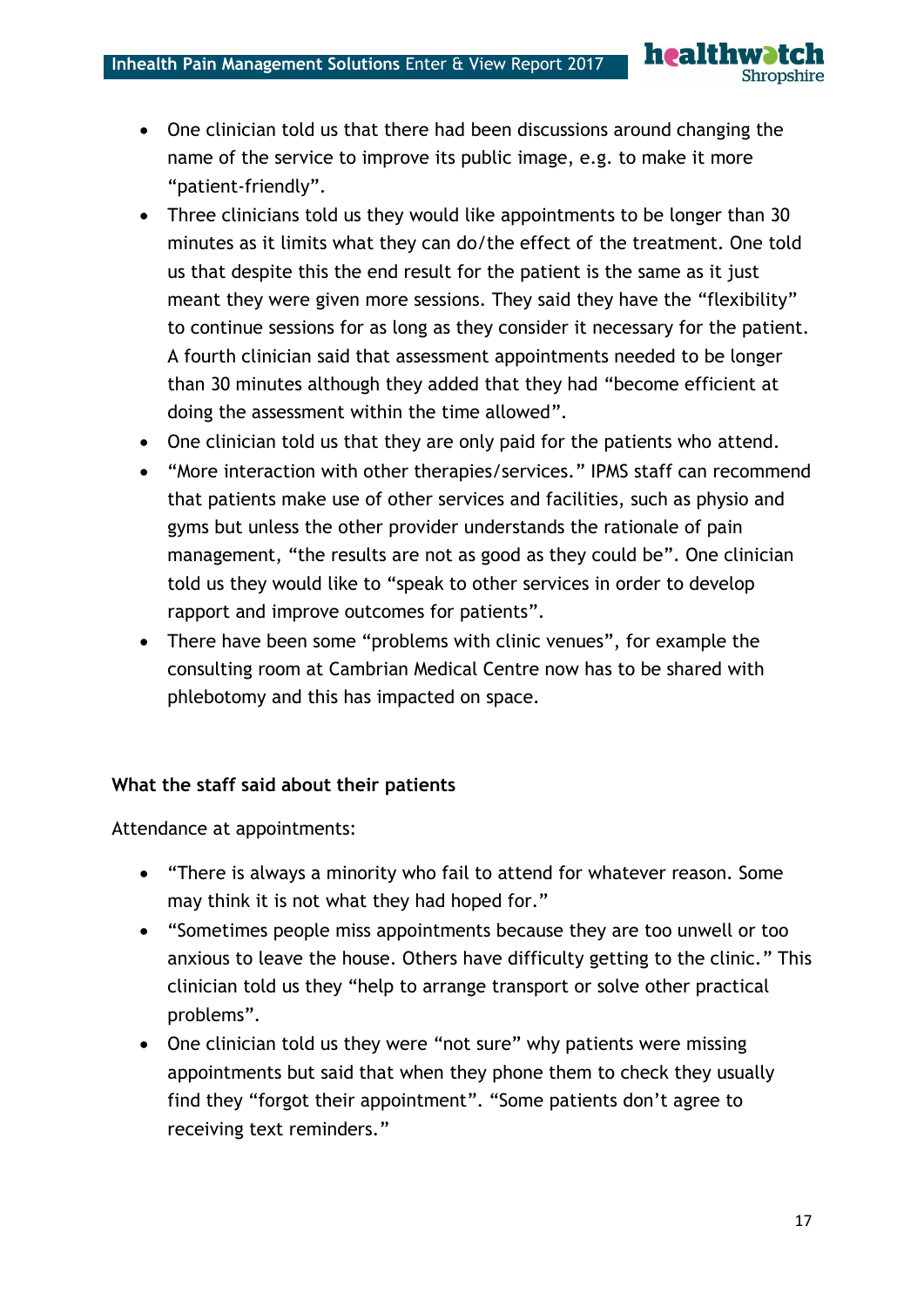#### Expectations:

- One clinician told us that "a small number of patients expect a cure or 'fixit'; 85% of patients with chronic pain accept that the pain will not go away and they understand that the service is aimed at helping them manage it."
- "Some patients come expecting more passive treatments. Their frame of mind is important in how much they benefit from the sessions."

Feedback and outcomes for patients:

- When asked about patient feedback once clinician said, "Mostly they are positive."
- "Feedback is positive from those who are willing to engage in the process. It is hard to engage people with what is a long-term, ongoing process in which they have to do all the work themselves; it's hard for people to commit to that."
- The visit team at Caxton Surgery heard a patient thank the clinician with genuine gratitude and another appeared to have trust and confidence in them.
- "Generally the feedback is positive most patients return for their sessions after all. Some people just don't get it and can't see the point."

#### Communication:

- IPMS staff told us they use a "language interpretation service by telephone" but they prefer to use family/friends of the patient. They said they will "go with the patient's preference".
- "There is a lot of information for patients to absorb in the early sessions."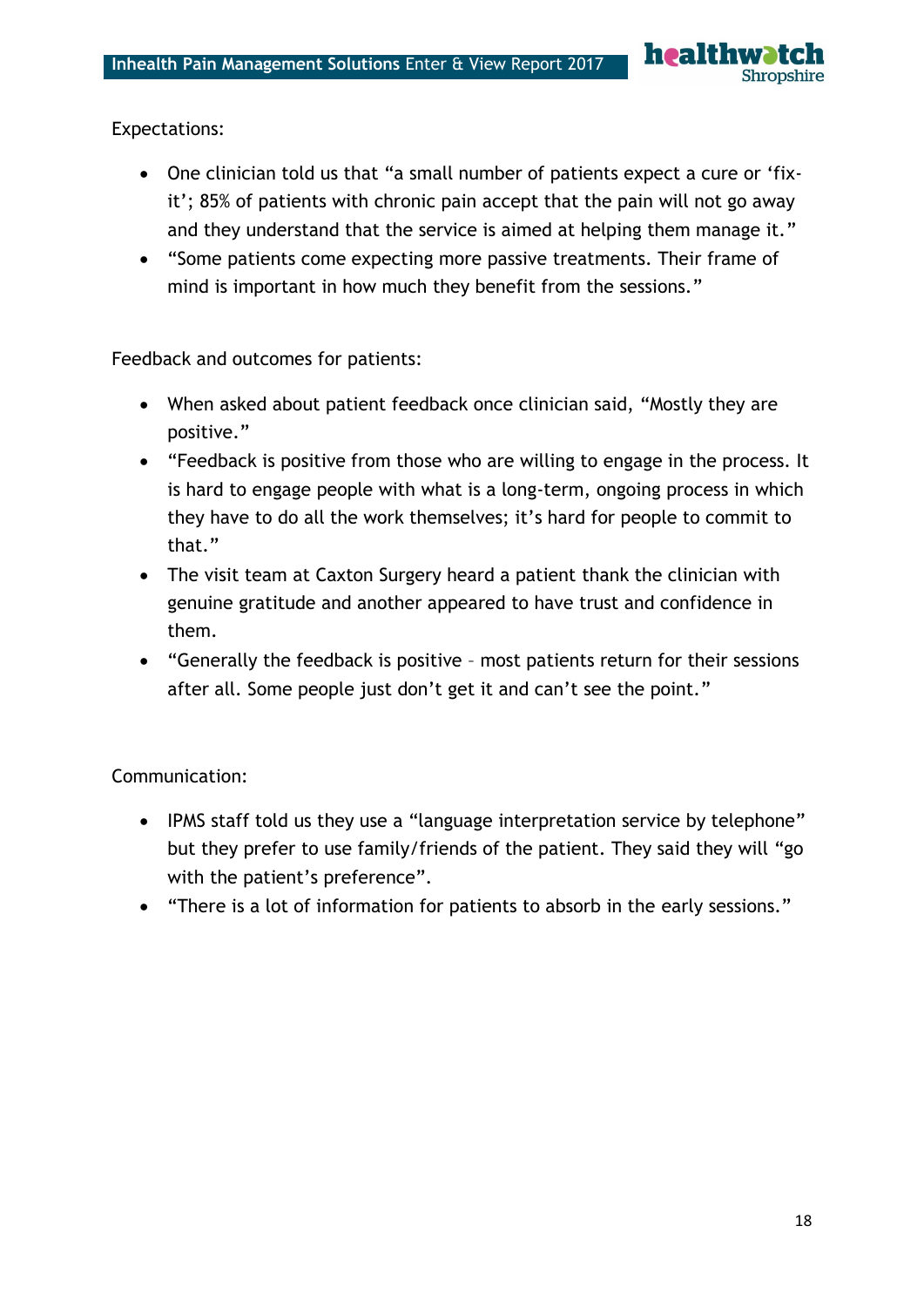

# **The clinics and facilities used by IPMS**

During each visit the Authorised Representative made observations of the clinic environment focusing on the areas used by IPMS patients. They also noted the number of patients who attended the clinic during the Enter and View visit and spoke to staff to find out about their experience of patient attendance.

## **Bridgnorth Medical Practice**

#### **Facilities**

The Clinic was held in a consulting room on the first floor of the Bridgnorth Medical Practice. There are stairs and a lift. The room was large, bright and airy with chairs, an examination couch and a wash basin. The room was clean.

At the top of the stairs there was a large board showing all the rooms on that floor and there was a space to write the name of the doctor or the service being provided next to each room. On the day of ourvisit there was nothing to say the Pain Management Service was being held in Room 14. The reception staff were welcoming and directed us and patients to the room and nobody seemed to have a problem with finding their way.

One patient rated the rooms and facilities and level of comfort and privacy in the clinic 2 out of 4 (1 being excellent and 4 being poor).

#### **The patients**

Two of the three patients we spoke to had come for their first appointment. All three had experienced pain for more than 12 months. One patient who was attending for the first time understood that the appointment with IPMS was necessary as their GP had referred them to a service outside Shropshire and this appointment was to determine if funding out of county was appropriate.

All the patients had waited at least three months for their appointment.

The staff member told us that there were not many patients expected at the clinic, as there were two telephone follow-ups and two patients had cancelled. One new patient and two others for a second appointment were expected to attend during the morning and two more in the afternoon.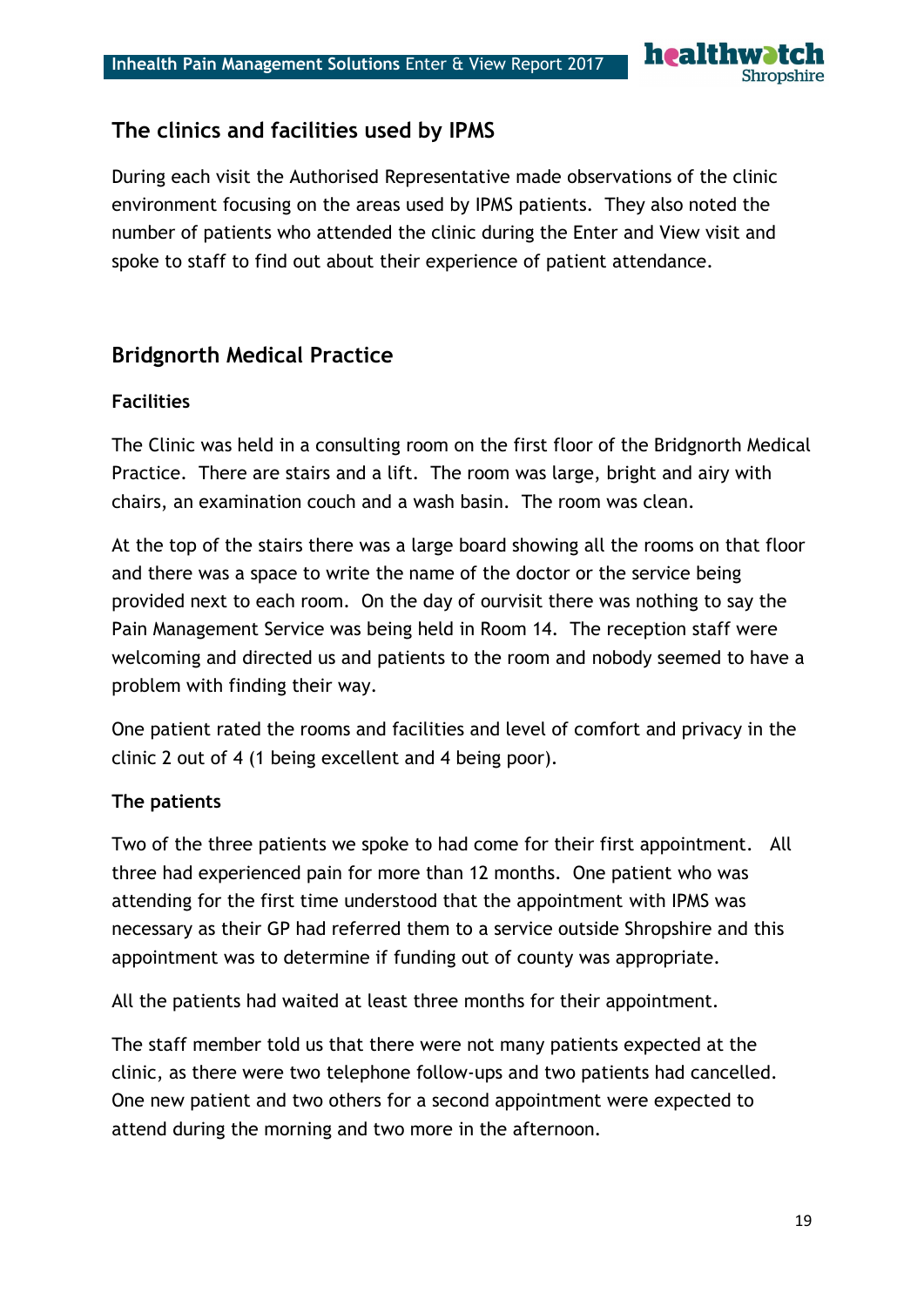

# **Cambrian Medical Centre**

#### **Facilities**

The room where the IPMS clinic is held is on the first floor of the medical centre. There is a lift available, and an accessible toilet next door to it. Patients are instructed to 'follow the red footprints' to the correct waiting area, which is partially separated from the main space by a glass wall. There are several plastic stackable chairs and a small, low upholstered office-style two-seater, none of which has arms. There is no natural light and there was no drinking water available in the waiting area. We observed that patients do not have to wait very long for their appointments unless they come early.

The room itself was cluttered and clinical. The room has a low examination couch in one corner, a low corner window and no comfortable seating. The IPMS member of staff told us that the phlebotomy equipment in the room makes it difficult to do physical assessments and teach exercises or relaxation techniques.

Three people answered our question about the facilities in the clinic. Two scored the rooms and facilities and the level of privacy and dignity as 1 'Excellent'. The third person scored both aspects as 2 out of 4 (1 being excellent and 4 being poor).

#### **The patients**

We were able to speak to five patients at this clinic. One was attending for a first appointment.

Three patients did not attend their appointment in the morning.

# **Caxton Surgery**

#### **Facilities**

Caxton Medical Practice is close to the main bus station in Oswestry, and to two supermarkets if the limited parking area is full. The clinic is held in a modern extension to the surgery. It is wheelchair accessible and has an accessible toilet. The waiting room and consulting room are clean, bright and spacious. The chairs in the waiting room are sturdy and well-padded and all have arms. There was a radio which was on the whole time; it effectively prevented people waiting from hearing what was being said in the consulting room.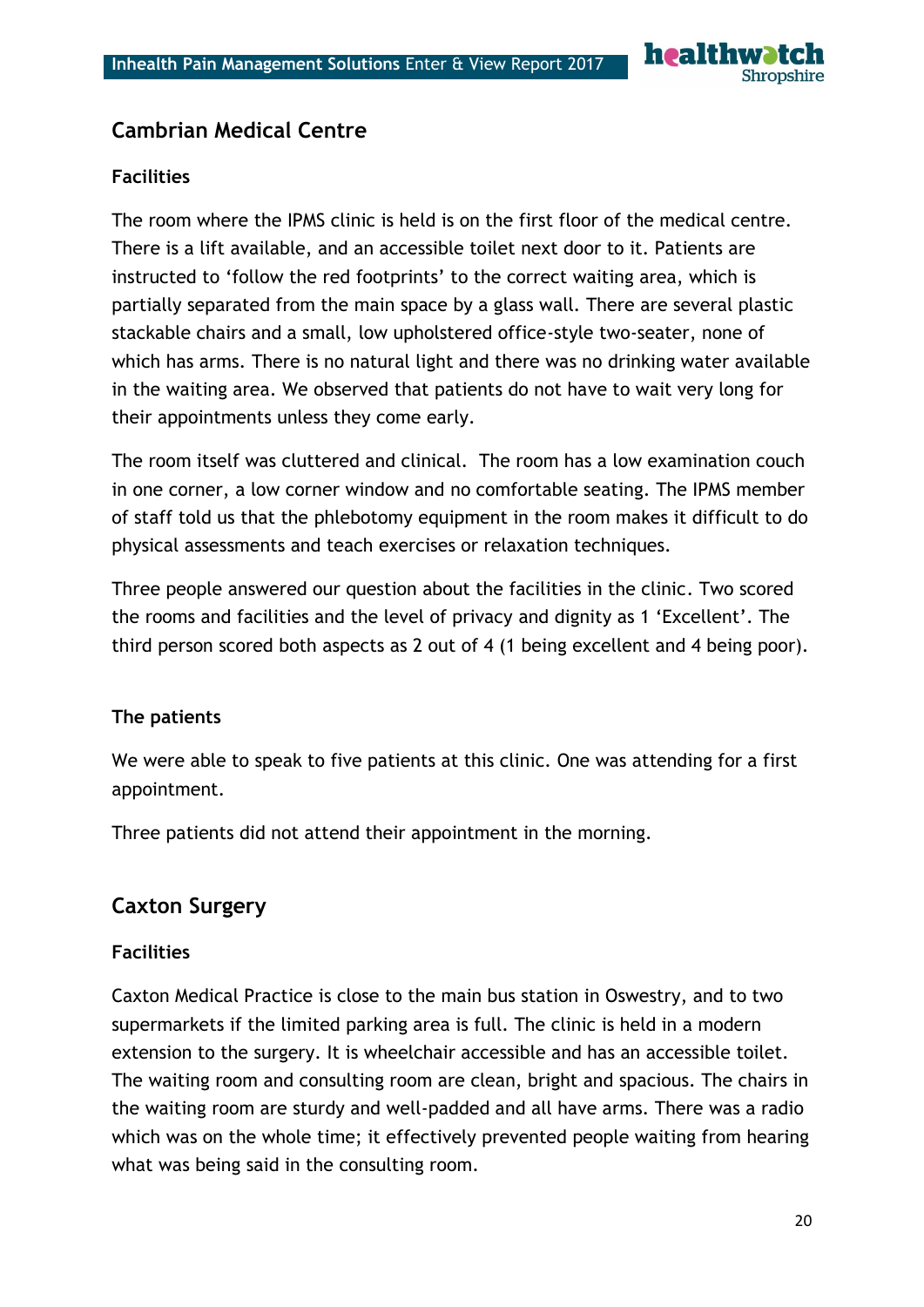

We did not see any drinking water available for patients.

One patient rated the rooms and facilities and level of comfort and privacy in the clinic 2 out of 4 (1 being excellent and 4 being poor).

#### **The patients**

On our first visit we were only able to speak to one patient. The second patient did not show up so the practitioner rang Head Office and was told the patient had cancelled their appointment but someone had forgotten to pass on the message. Three out of five patients did not show up on the day.

We returned to the clinic four weeks later and spoke to an additional three patients.

Three of the four patients we spoke to at Caxton were there for their first appointment so could not comment on the service in detail.

The IPMS clinician told us that sometimes people miss appointments because they are too unwell or too anxious to leave the house. Others have difficulty getting to the clinic and in these cases they will help to arrange transport, or solve other practical problems. They said they always follow up missed appointments to find out the reason and to reschedule.

# **Ludlow Community Hospital**

#### **Facilities**

The patients waited in the main Outpatient / MIU waiting area in the hospital and were collected by the IPMS clinician and taken to the treatment room, which we did not see.

The waiting room had a children's play area and was light and bright. There was a radio playing quietly and a water dispenser was available. An accessible toilet was close by. It was not very busy on the afternoon we visited.

#### **The patients**

We spoke to all three patients who attended the clinic during the two hours we were there. There was one telephone consultation and three patients did not attend or cancelled their appointment.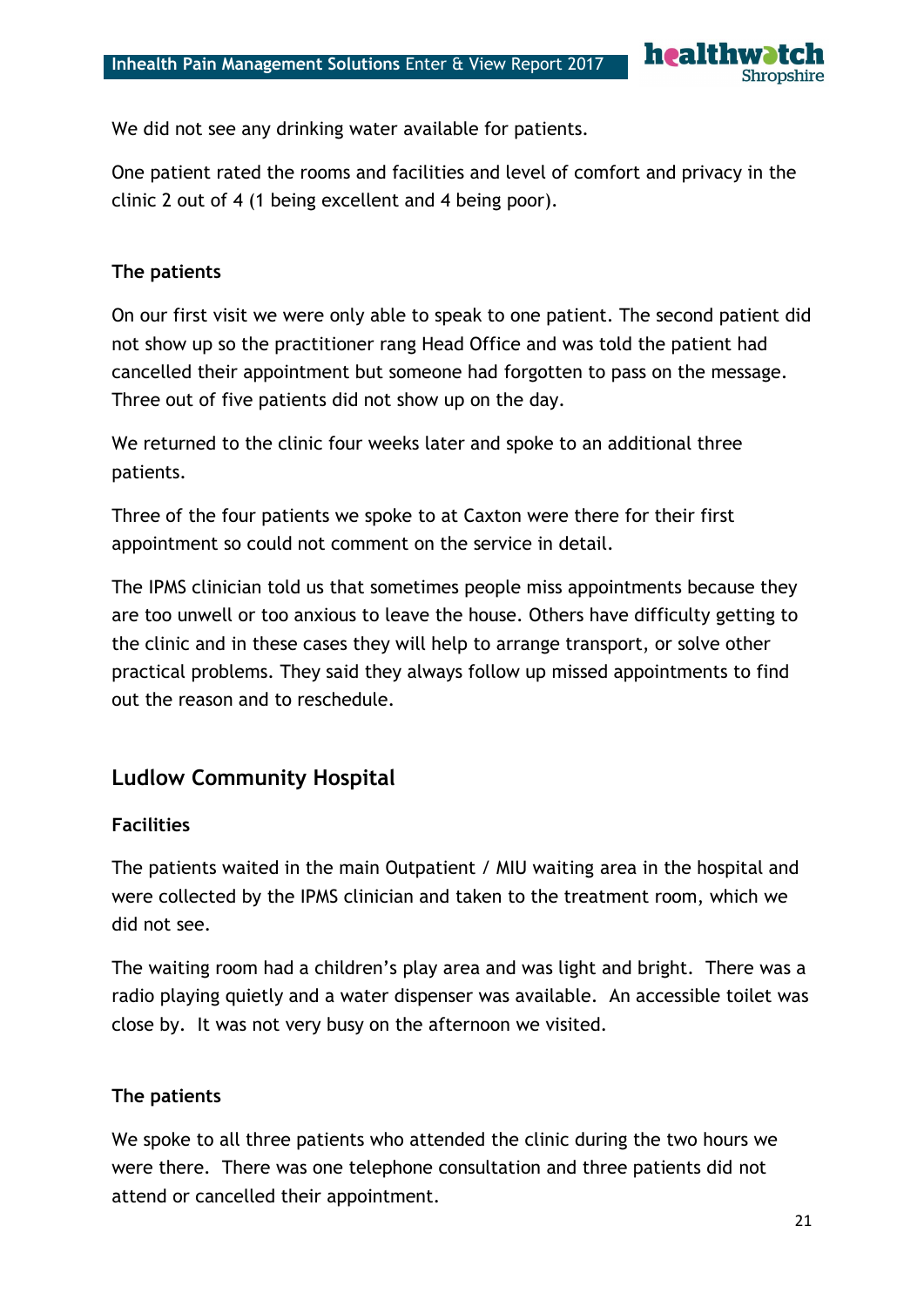

# **Marysville Medical Centre**

#### **Facilities**

On the afternoon of our visit there were two clinics - physiotherapy upstairs and acupuncture downstairs, with a waiting area on each floor. Medical Practice staff were not sure which rooms the pain clinics were in and went to find out for us. The AR visiting the upstairs clinic had to wait to find out who came out of each room.

The waiting areas served several clinics. The downstairs waiting area became busier during the afternoon and the upstairs waiting area was relatively quiet all afternoon.

Both waiting areas were light and bright with windows, and each had a chair raised on blocks for those patients needing a higher chair. There was also an extra-wide chair in the downstairs waiting room. Magazines were available and there was a children's play area with toys. Notice boards were neat and tidy. Toilets (including an accessible toilet) were next to both waiting areas.

The upstairs waiting area was reached by stairs or a lift. One patient was not aware of the lift and was struggling up the stairs. The AR showed them where the lift was.

Consulting room doors led directly off the upstairs waiting area so a radio was playing quite loudly, with a message not to turn it off as it was there to ensure confidentiality in the consulting rooms. The radio was necessary as it was still possible to hear which rooms were being used though words were not distinguishable.

The patients all rated the rooms and facilities highly.

#### **The patients**

The visit team spoke to six patients, three attending physio and three attending the acupuncture clinic. They had all attended the IPMS clinic before but one was there for their first physio appointment.

There was a mix up with one of their patients who arrived with an appointment letter but was not on the list. The practitioner phoned Head Office who explained that the patient had been sent another letter saying their referral had been turned down. The patient said they had not received this. The patient did not speak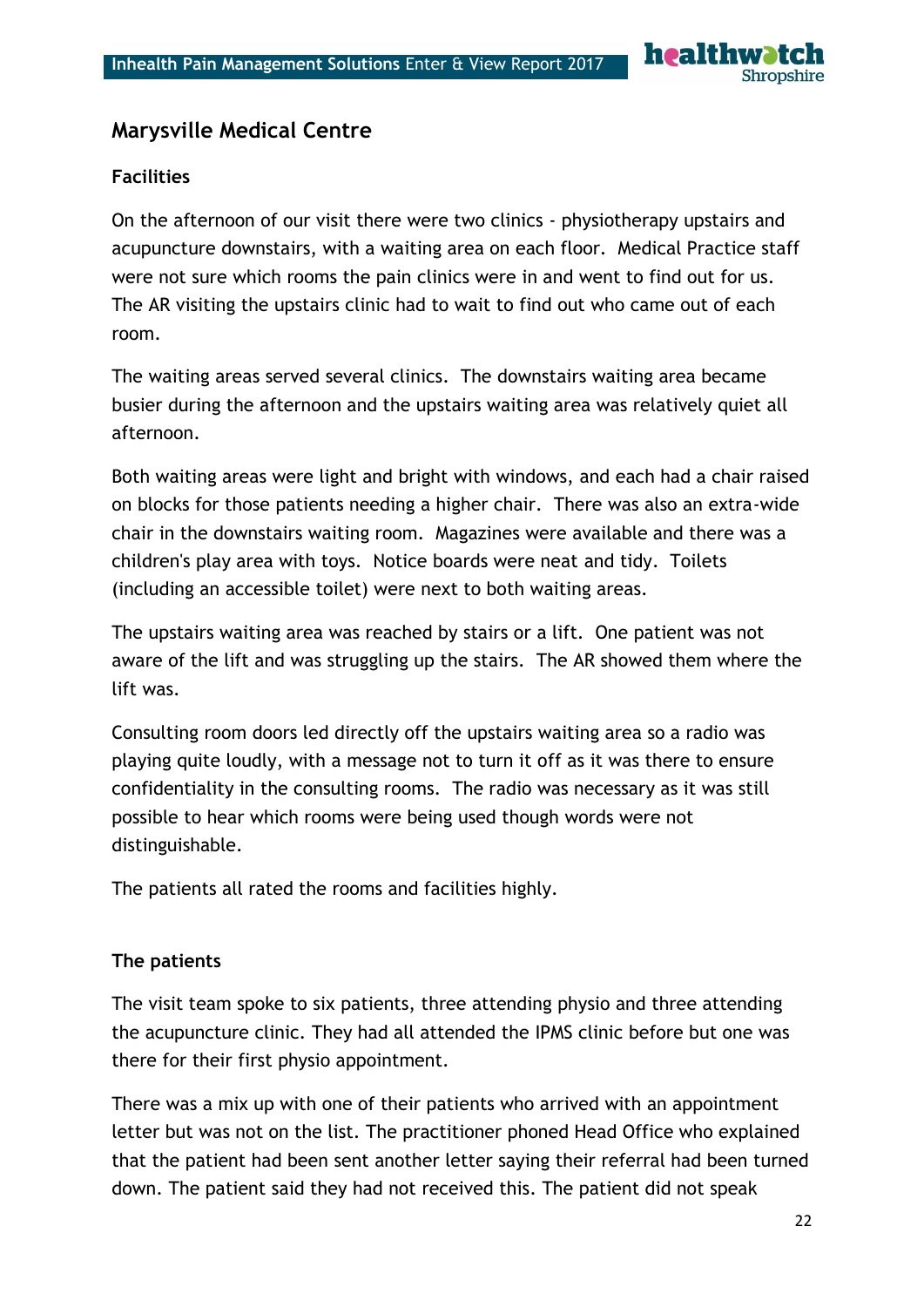

English as their first language but the practitioner was able to communicate easily with them.

# **Pontesbury Medical Practice**

#### **Facilities**

We were met by the practice manager who was expecting us. She took us to the waiting area of the IPMS clinic which was upstairs in an internal corridor and was shared with other clinics e.g. physiotherapy, mother and baby. The manager also offered us the use of a free room on the corridor, so that we would have some privacy when talking to patients.

There was a lift and stairs leading to the first floor and an accessible toilet next to the clinic which was cleaned during our visit.

On a table in the waiting area there were a couple of magazines, Healthwatch leaflets and feedback forms for patients attending the physiotherapy clinic to fill in. A radio was playing music softly in the background. There was no phone or internet connection in the corridor (though emergency calls would still have been possible). The security system on the doors to rooms gave out a high-pitched alarm when a door was opened. We did not know the reason for the alarm and wondered if it could be turned off for the comfort of the patients waiting in this area.

The clinic room was light and spacious with a good view out of the window.

#### **The patients**

On our first visit we were only able to speak to one patient who was there for their second appointment; one patient had cancelled their appointment and only one turned up. The IPMS clinician told us that the clinic was generally very busy and it was unusual for patients not to turn up but said that this had also happened the week before.

We returned to the clinic five weeks later and spoke to four more patients. One was there for the first time.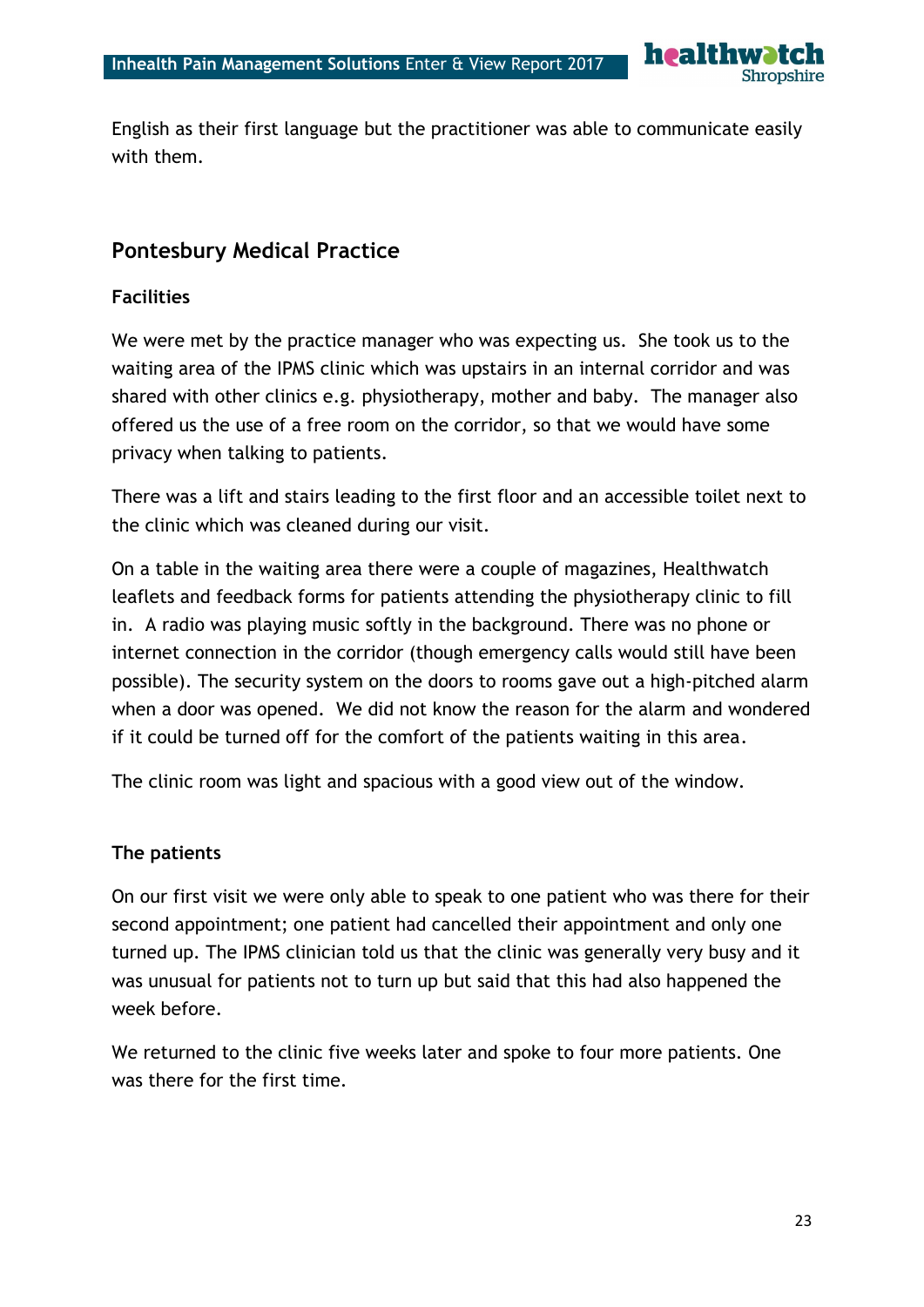

# **Severnfields Medical Practice**

#### **Facilities**

We sat in the large open plan waiting room serving several different clinics. There was plenty of space and a calm atmosphere. The clinician walked back to the waiting room with each patient after their appointment and then personally called in the next patient and took them through to the treatment room.

We did not see the room where the clinician worked but the patients we talked to rated the rooms and facilities and the comfort and privacy excellent.

#### **The patients**

We spoke to four patients, one was attending for their first appointment.

We found that, although patients have a choice of clinics, their decision is not just about ease of travel. One patient, from the Wolverhampton area, would prefer to go to Bridgnorth but the treatment they require is not available there. They drive to Severn Fields clinic but the distance makes it a long visit. Another patient used to attend a clinic in Oakengates, which was easy for them as they live in the Telford area, but the clinic closed so they now drive to Severn Fields clinic for sessions with the same therapist.

#### **Whitchurch Community Hospital & Beechtree Community Centre**

#### **Facilities: Whitchurch Community Hospital**

This clinic is held in a large, bright consulting room at the far end of the hospital from Reception. It is quite a long way to walk from the car park but none of the patients commented on this. There is a large waiting room, shared with other clinics (an audiology clinic was taking place at the same time) furnished with a variety of solid, comfortable chairs. There is a toilet just off the waiting room. A television in the corner was on during our visit.

#### **The patients**

We spoke to four patients, who had all attended before.

On the day of our visit the clinician was there to cover for a colleague who was absent.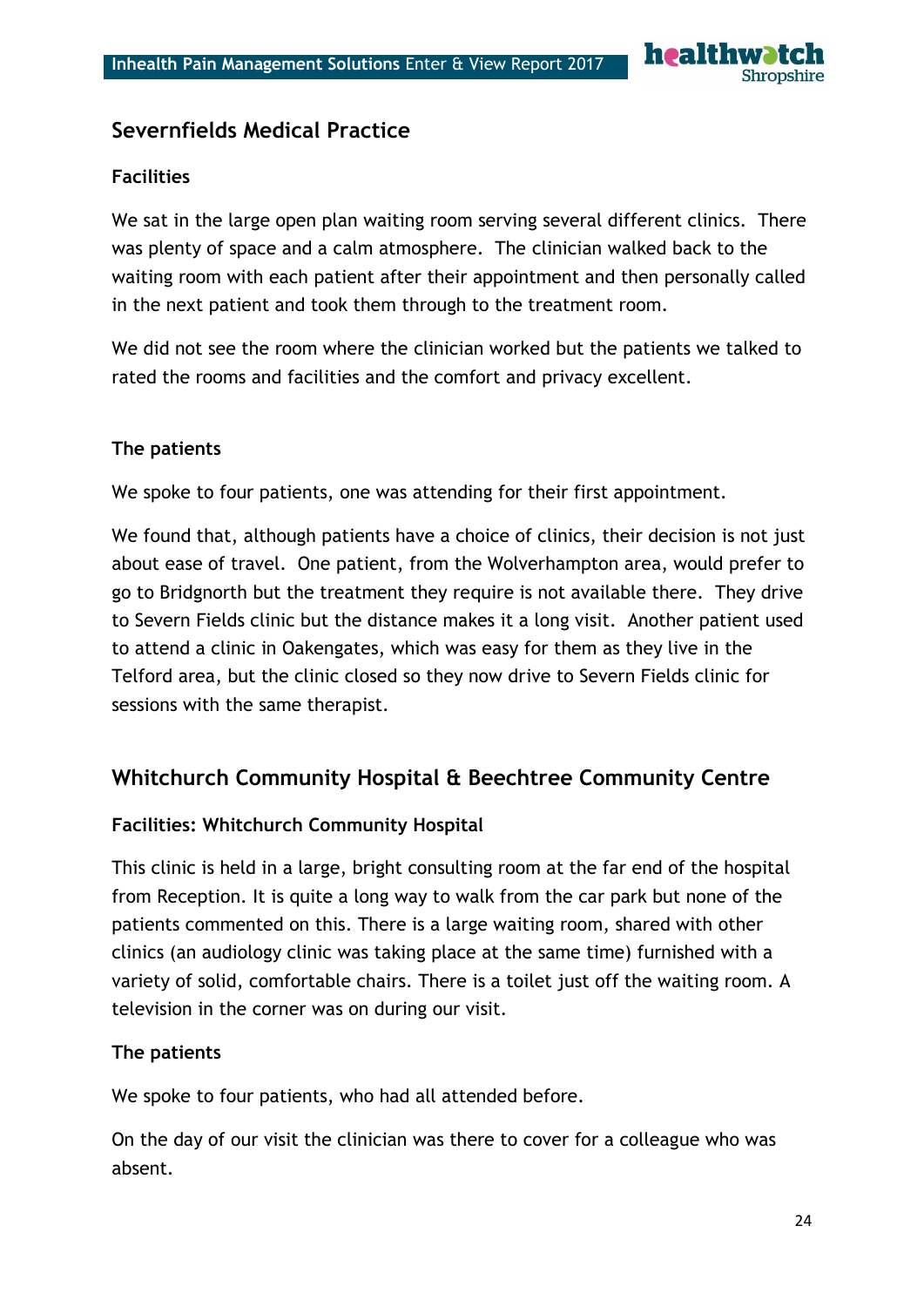

#### **Facilities: Beechtree Community Centre**

The IPMS clinic at Beechtree Community Centre benefits from a pleasant cafe, very friendly, helpful receptionists, and readily accessible toilet facilities. Patients wait on three chairs in the entrance corridor, with the clinic held in a very small room through a door accessed by a touchpad. Two patients remarked that they found the clinic room claustrophobic. The chairs did not seem well-designed for people with pain and mobility problems, but none of the patients we spoke to complained about them. Patients were seen close to their appointment times, and as the appointments are half an hour long the three chairs available were adequate and were not needed for more than about 10 minutes. The cafe is also close enough to wait in.

One patient told us that they found the room at Beechtree Community Centre "claustrophobic", it has a "tiny window high up" and they "had a panic attack on first visit". They also said the Reception staff are very friendly and overall the environment is "good".

#### **The patients**

**.** 

We spoke to four patients at this clinic who had all been to the clinic before.

# **Additional Findings**

Healthwatch Shropshire initially told IPMS that they would visit all the clinics on dates between  $16<sup>th</sup>$  August and  $5<sup>th</sup>$  September and were given a schedule of clinics. When visit dates were provided by HWS we were informed that four of these clinics

would not run because of staff annual leave or the clinic was 'suspended'<sup>2</sup>. We provided second dates for these visits. Two of these dates were also cancelled due to annual leave. Due to this and the availability of the Authorised Representatives five visits could not take place until October. We had to go back to two clinics because of the number of people we were able to speak to and the last re-visit took place on  $7<sup>th</sup>$  November.



**<sup>2</sup> Since our visit the Regional Contract Manager has informed us that when a clinic is 'suspended' the details of the clinic are not published and so does not affect patient care.**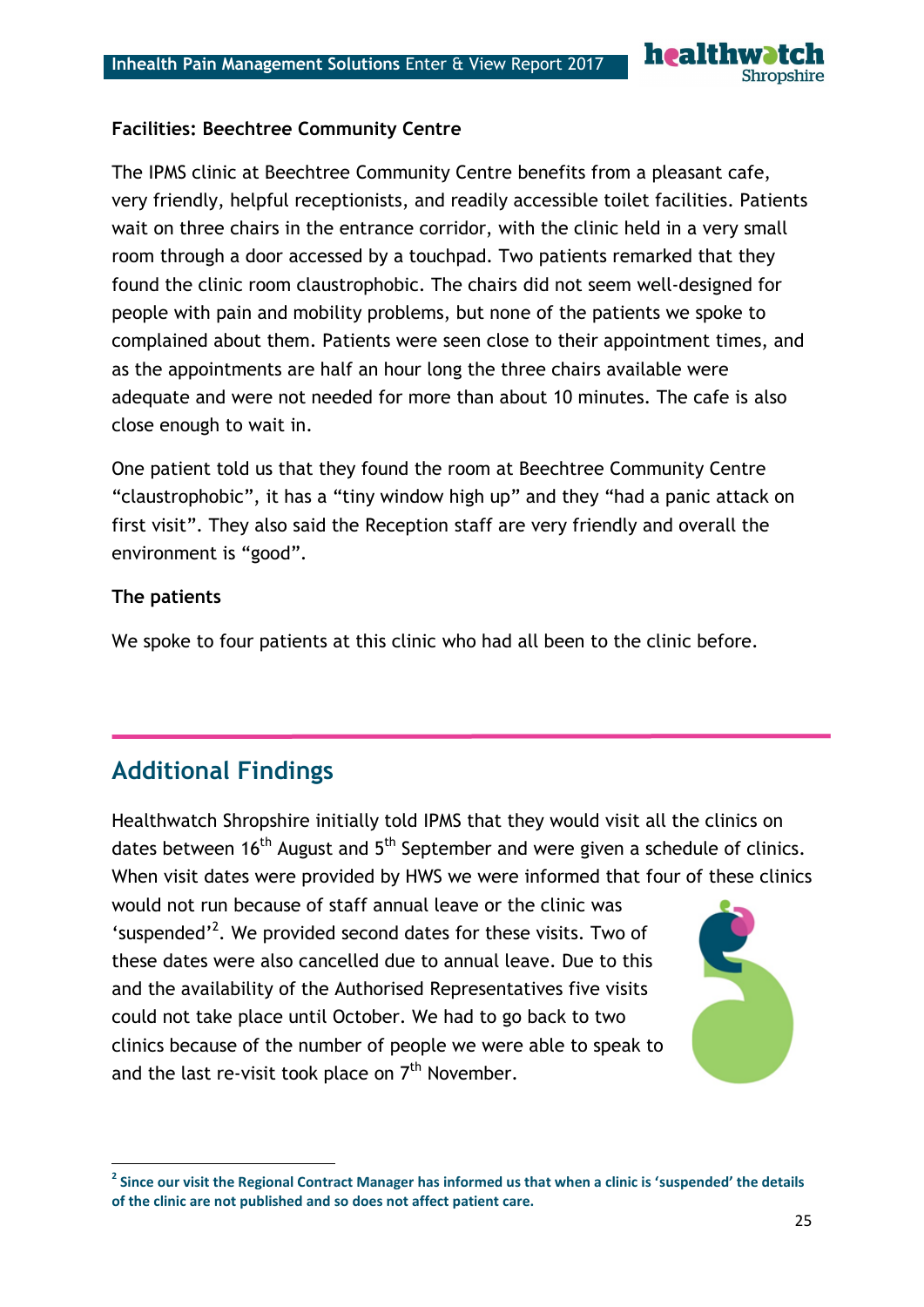# **Summary of Findings**

- The visit teams reported that the majority of patients they spoke to were very complimentary about the service they were receiving and most had developed very strong connections with the practitioner they were seeing. 89% of people who answered the question said they were likely or very likely to recommend IPMS to their family and friends.
- 70% of the patients we spoke to told us they had been in pain for more than two years.
- Patients have to travel to different places in Shropshire in order to attend a clinic that provides a particular therapy. IPMS offers a service which is geographically scattered throughout the county rather than a comprehensive service to all parts of the county. It seems to be assumed that patients will not have a problem getting to clinics, e.g. transport.
- Waiting times can be long, particularly between assessment and first appointment for treatment.
- Once a patient starts to receive treatment, there do not appear to be guidelines as to how many sessions they should get.
- There are staff shortages.
- Not all of the clinic venues are ideal for the kinds of treatment offered.
- Staff told us that a centralised computer system which allows the clinicians to manage their own appointments would be helpful.
- We visited eight community locations. We were told of 12 cancellations or 'no shows' across five of these clinics.

# **Recommendations**

- Review the IPMS website and consider adding information about the therapies available and the locations, dates and times of clinics.
- Consider ways of asking for patient feedback throughout their treatment in order to be able to address any problems before patients withdraw from the service, e.g. feedback forms in the waiting areas.
- Review the number of patients who do not attend appointments and explore the reasons for this in order to minimise the impact of this on the service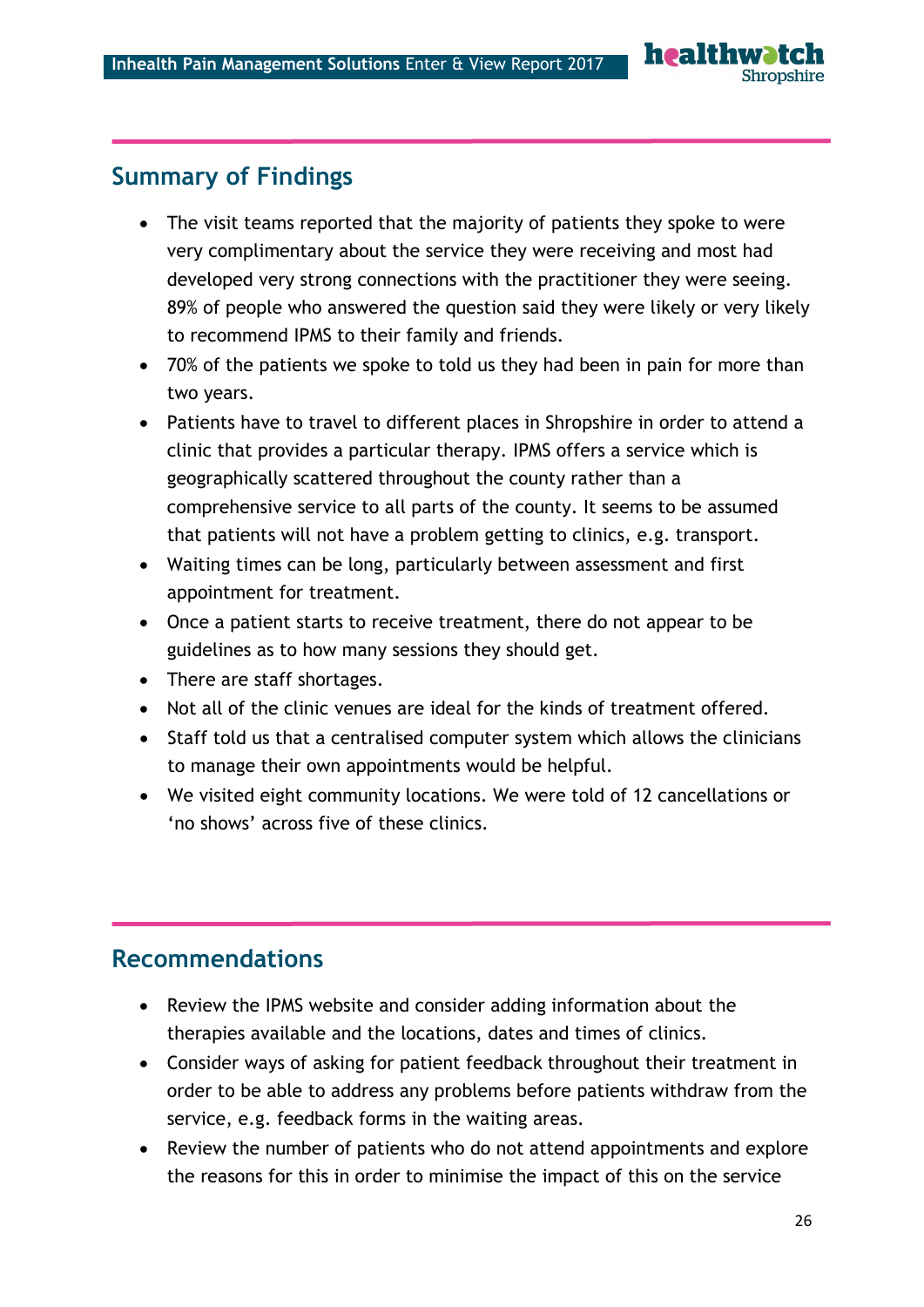- Review the geographical spread of therapies throughout the county, to minimise travelling for patients.
- Review some of the clinic venues to see whether a more suitable treatment room is available.
- Consult the clinicians on the best way to upgrade the appointment booking system.
- Consider the best ways of informing GPs and the general public about IPMS and its approach to pain management and encouraging timely referrals to enable IPMS to provide early intervention.

# **Service Provider Response**

Healthwatch Shropshire has received the following response to these Enter & View visits and report from the Regional Contracts Manager:

InHealth Pain Management Solutions (IPMS) would like to thank Healthwatch Shropshire and the Authorised Representatives for the time they have given to visit our service, provide feedback and present this report. The contents of the report will be key in our approach to improving services over the next 12 months and beyond. All identified areas for improvement will be taken forward by a lead individual within our Senior Management Team as identified in the action plan.

IPMS recognises there are a number of areas we can work on to further improve our service and we have welcomed and responded to all of the recommendations within the action plan. We are pleased to see that our staff have provided some valuable feedback which we can use to support improvements for both staff and patients. We are also happy to report that we have already recruited new team members in Shropshire bringing further skills and experience to our team. We have studied all of the comments and responses to the questions asked and recognise that we could have done better in some areas. We are also very pleased to learn that the majority of patients spoken to were very complimentary about the service they were receiving and that 89% of patients were either likely or very likely to recommend the IPMS service to their friends and family.

Our thanks again to Healthwatch, we look forward to continuing our work and improving the service we offer to Shropshire patients.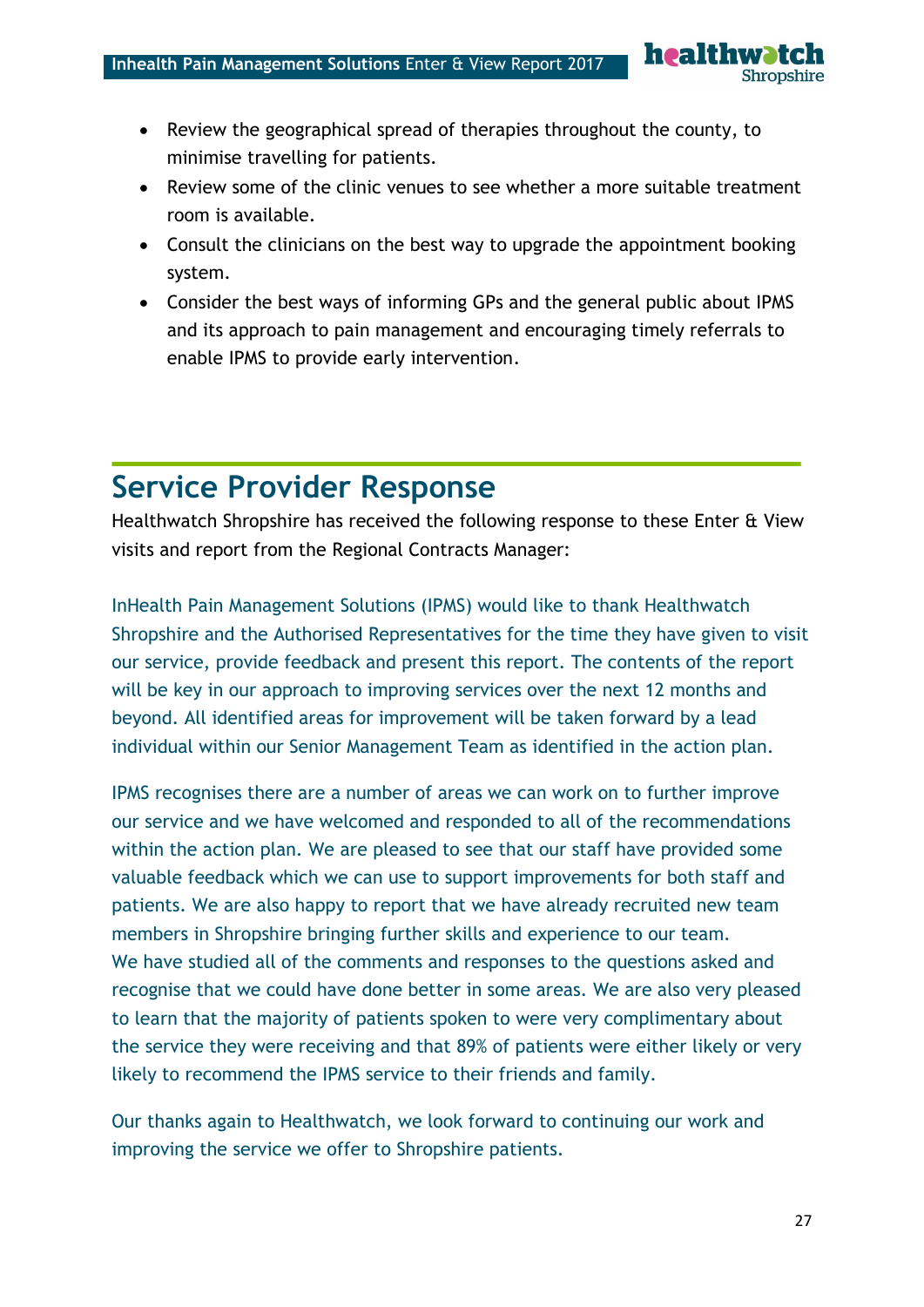

We have received the following action plan in response to our recommendations:

1. Review the IPMS website and consider adding information about the therapies available and the locations, dates and times of clinics.

Inhealth Pain Management plan to review the website during 2018. We will aim to make improvements and provide more local information. As our service is delivered across many areas of the country this will need to be well planned and managed to avoid confusion for patients. We will need to be very clear with regards to which elements are commissioned in which areas. There is no detailed plan around this as yet but decisions around this will be led by the Senior Management Team.

This will be overseen by the IT Manager and completed by December 2018.

2. Consider ways of asking for patient feedback throughout their treatment in order to be able to address any problems before patients withdraw from the service, e.g. feedback forms in the waiting areas.

We will review the comments made within this report with our local team and jointly develop a process to gather more regular feedback. We will prioritise this for development at our March 2018 Team Meeting and aim to implement by then end of May 2018. This will include:

- Additional feedback to be gathered during consultations
- An approach to be developed to check the patients understanding around the service and expectations
- Feedback forms provided to patients during the consultation which can be completed at home
- Anonymous feedback forms in the waiting areas which will focus on the venue, access, etc

This will be overseen by the Regional Contract Manager and completed by May 2018.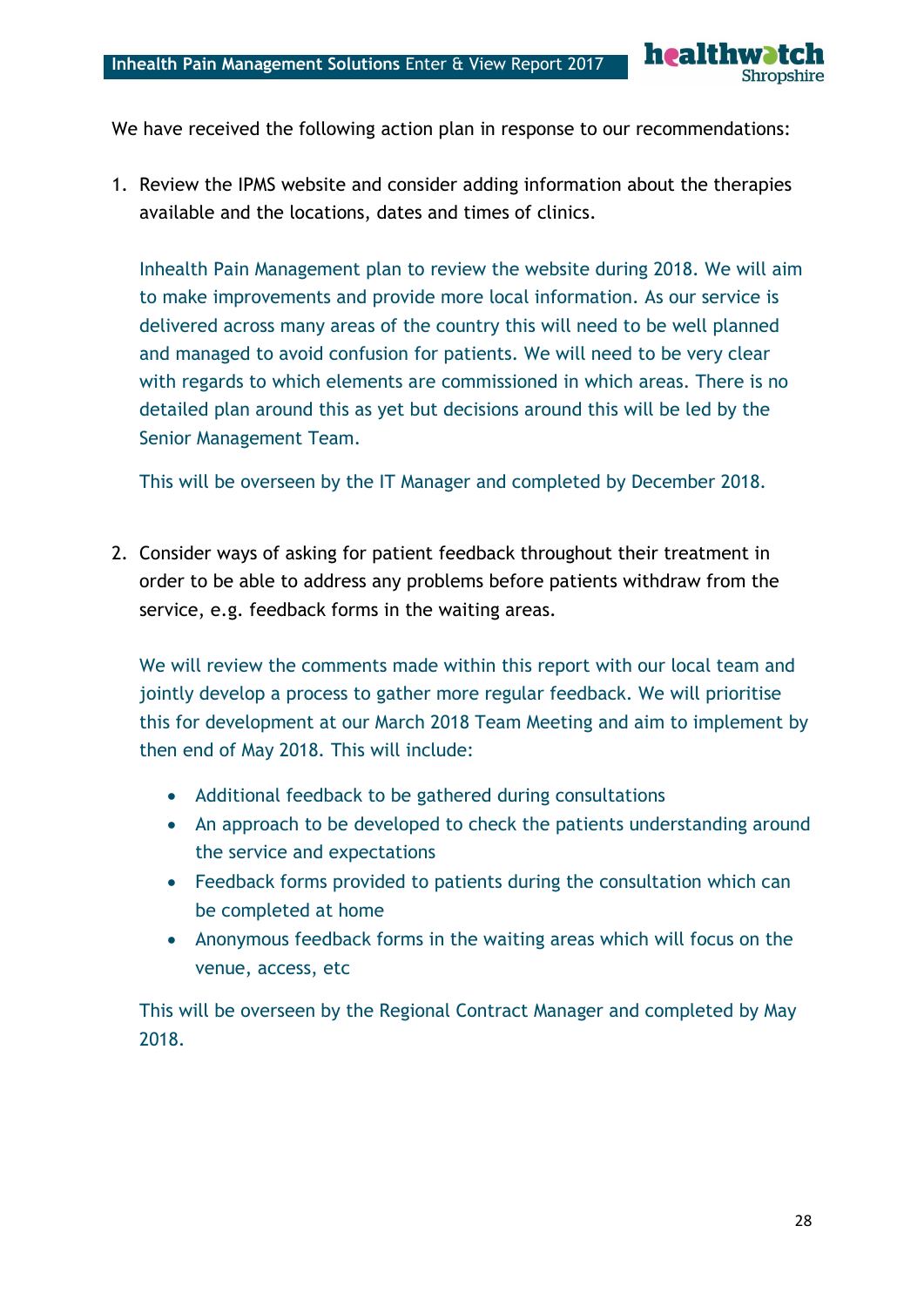healthw **Shropshire** 

3. Review the number of patients who do not attend appointments and explore the reasons for this in order to minimise the impact of this on the service

We have recently completed a review of patients who cancel or do not attend appointments (DNA). This has been shared with Shropshire Clinical Commissioning Group at our recent Contract Review Meeting.

It is difficult to establish the exact reason for DNAs and most are unknown or not specific and details can only be gathered if we are able to make contact with the service users. Our system captures information against the following reasons:

- Patient forgot about the appointment
- Patient arrived too late to be seen
- Patient unwell
- Patient did not arrive / reason unknown or not specified

We identified a direct correlation between holiday periods and much increased levels of DNA. We have asked our clinicians to remind patients to let us know when they have holidays booked.

We have compared Shropshire DNA rates against other areas where we work and Shropshire has some of the lowest DNA rates.

Discharges resulting from DNAs are very low and wherever possible we work to help patients continue to access our service.

The findings of the review found no specific information around venues or patient demographic. IPMS continues to monitor this and provides data on a monthly basis which is reviews in our contract meetings with Shropshire CCG.

4. Review the geographical spread of therapies throughout the county, to minimise travelling for patients.

We recognise the geographical challenges of delivering a community service with Shropshire and try to provide a service which is accessible. We will review the service and locations based on the feedback in this report and re-evaluate our current clinic distribution as required.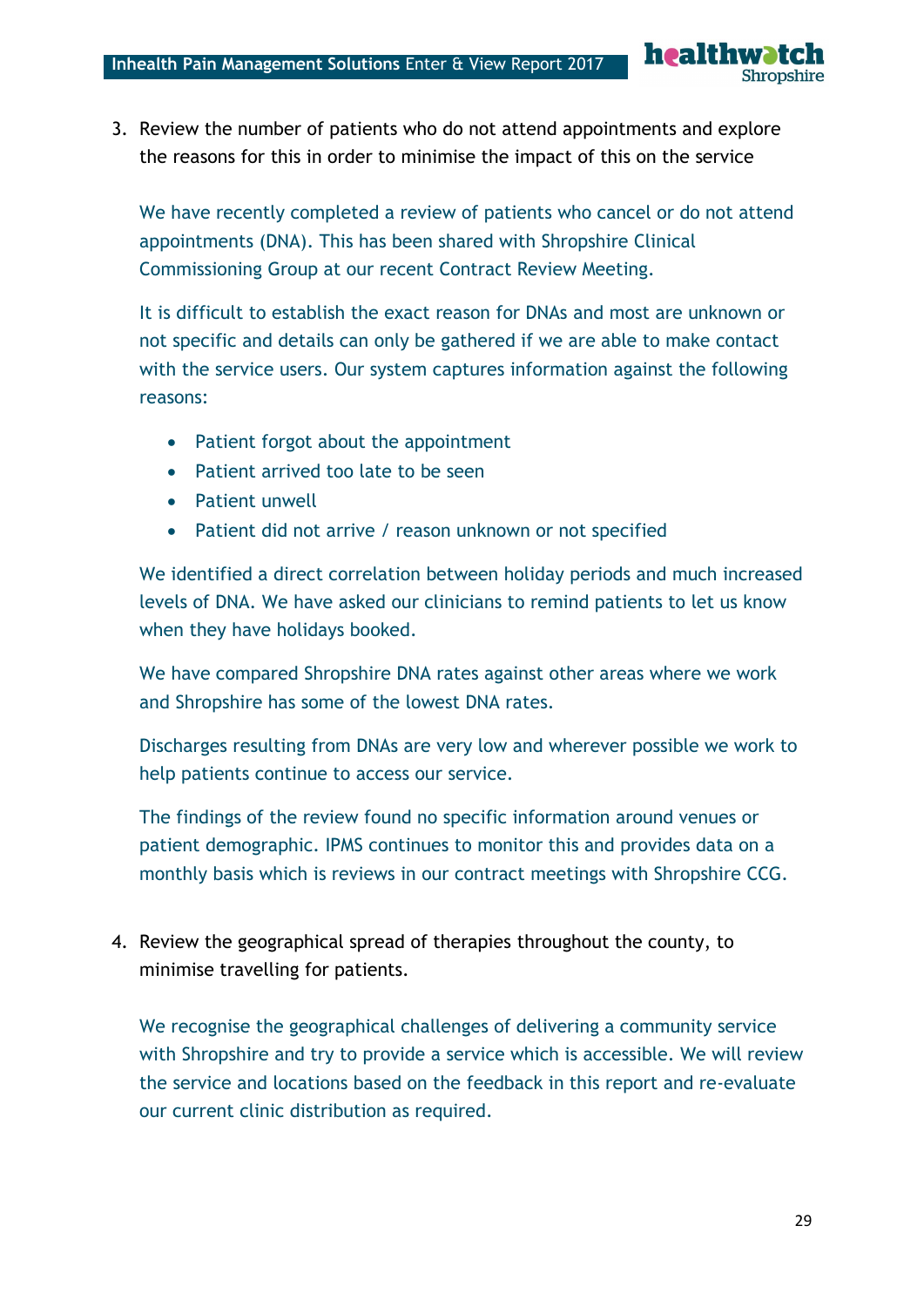healthw **Shropshire** 

With regards to the reference to therapies, we recognise the importance of the skills that all disciplines bring to our team. However, our service aims to deliver an holistic, evidence based approach promoting self-management and rehabilitation skills and shifting the focus of a chronic pain service away from a medical or specific therapy based model.

This will be overseen by the Regional Contract Manager and completed by June 2018.

5. Review some of the clinic venues to see whether a more suitable treatment room is available.

Clinic space is always at a premium however we will review any clinic venues highlighted in the report and work to either make improvements or identify alternative clinic rooms.

This will be overseen by the Regional Contract Manager and completed by April 2018.

6. Consult the clinicians on the best way to upgrade the appointment booking system.

A new patient appointment system will be rolled out during 2018. Clinicians will receive comprehensive training and will also have the opportunity to provide feedback on this system and suggest how it can be tailored to meet the needs of both patients and clinicians.

In other areas where we are currently piloting this system we are consulting with staff to ensure we develop the best system possible to support our teams and our patients.

This is being overseen by the IT Manager and completed by December 2018.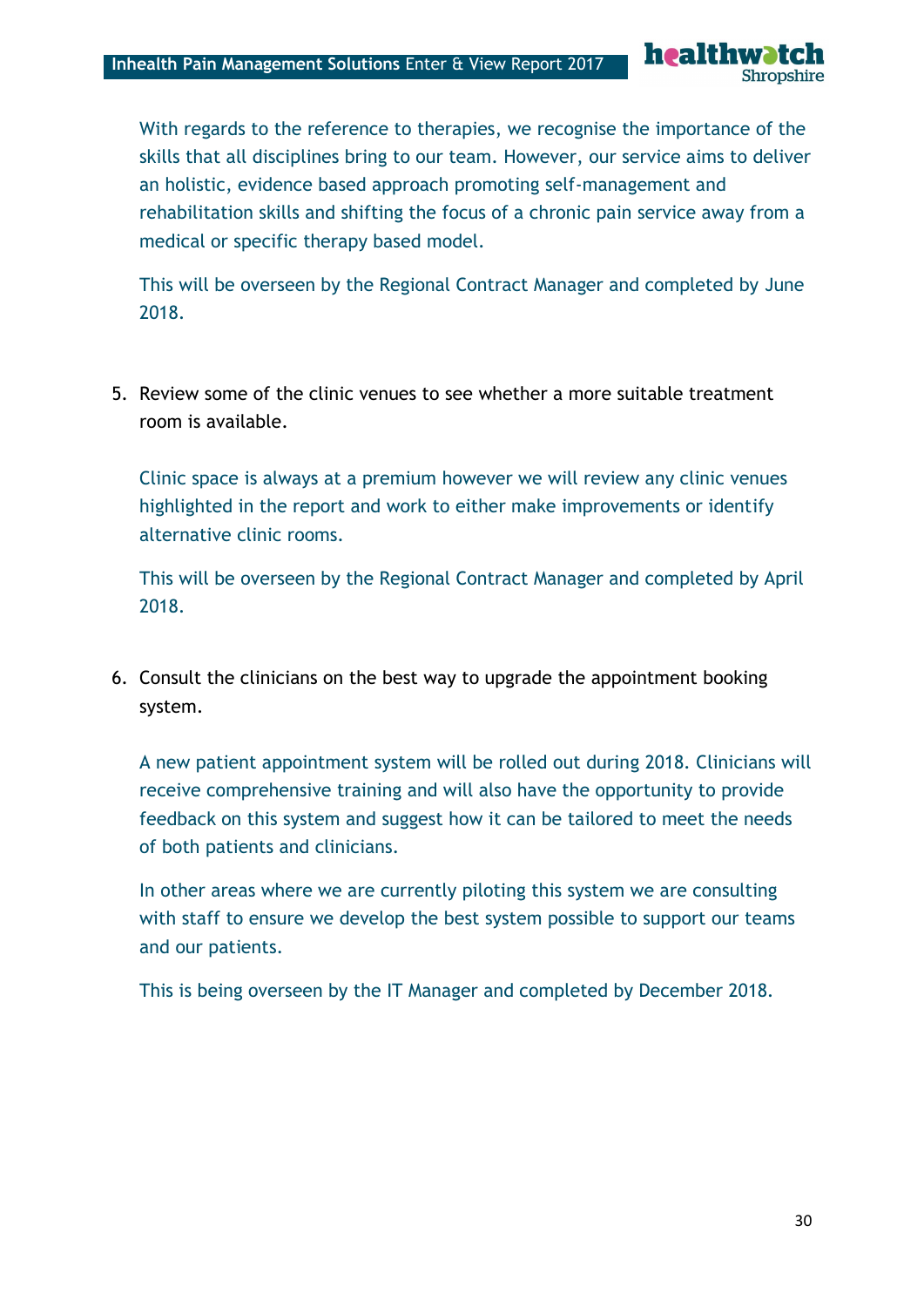

7. Consider the best ways of informing GPs and the general public about IPMS and its approach to pain management and encouraging timely referrals to enable IPMS to provide early intervention.

We visit GP events where possible and we are developing a more detailed plan to support wider education around our service. It is important that patients and GPs fully understand the service we offer and the benefits it can provide. It is also important that as expert providers we offer education to GPs and patients to help support self-management strategies and manage expectations.

We are currently re-designing our information leaflet which will be shared with all GP practices across Shropshire. We will visit Practices and we will organise a Chronic Pain Management education session for Healthcare professionals within Shropshire during 2018.

It was clear from the report that a number of patients had "been in the system for years". As suggested by this action, patients referred early are much more likely to experience the greatest benefit and better outcomes. To provide good information across the county can only help to support early referral and provide the best outcomes for patients.

This will be overseen by the Clinical Lead and Regional Contract Manager and completed by December 2018.

# **Acknowledgments**

Healthwatch Shropshire would like to thank the patients, their carers and IPMS staff for their contribution to these Enter & View visits.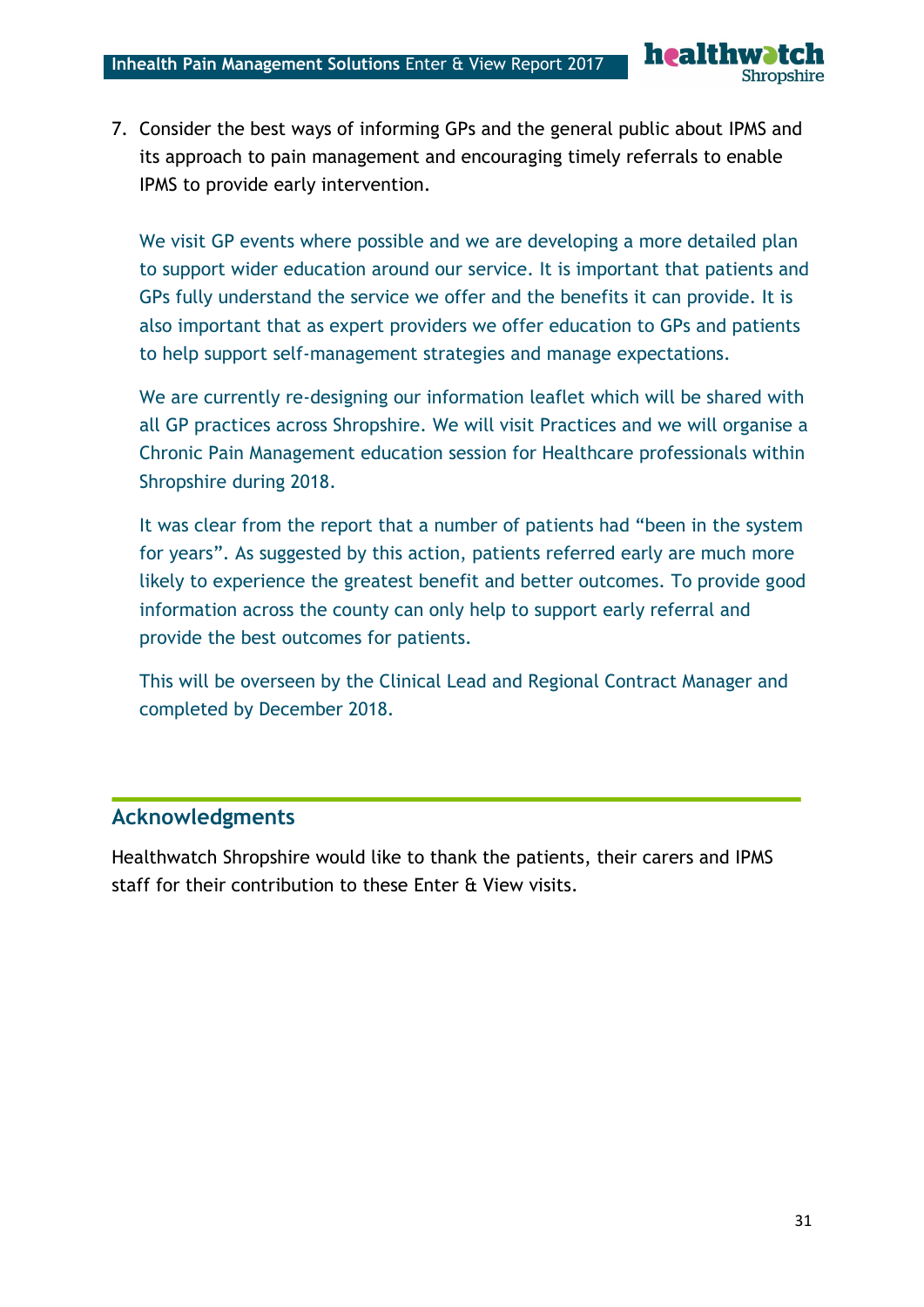

# **Get in Touch**

Please contact Healthwatch Shropshire to share your views and experiences of this service or any other health and social care service in Shropshire. We gather comments anonymously and share them with service commissioners and providers to highlight areas of good practice and identify areas for improvement.



# 01743 237884

enquiries@healthwatchshropshire.co.uk www.healthwatchshropshire.co.uk



Healthwatch Shropshire 4 The Creative Quarter, Shrewsbury Business Park, Shrewsbury, Shropshire, SY2 6LG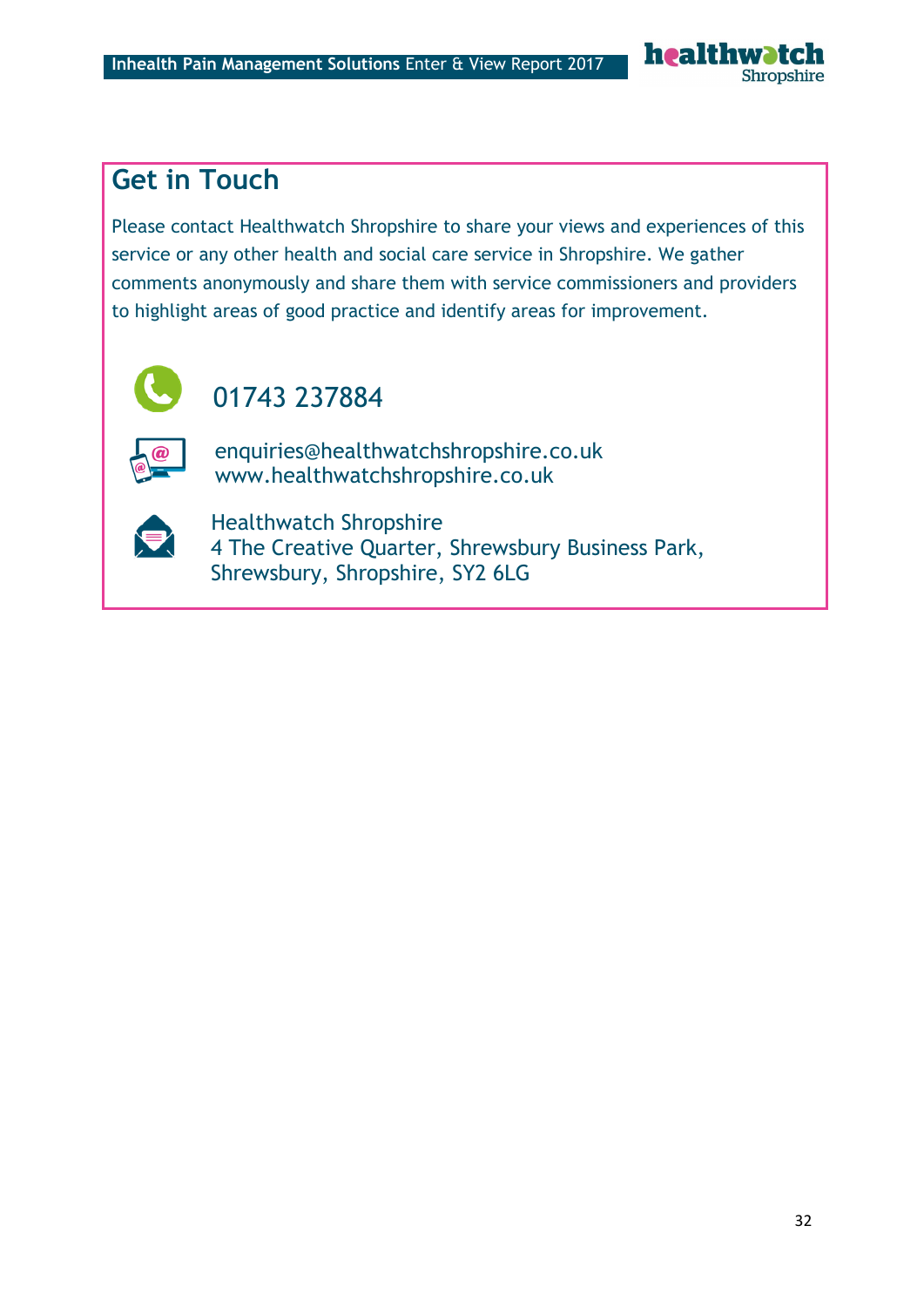

# Appendix 1: Patient responses to the questionnaire

#### **1. How long have you been experiencing pain?** *Approximately*

37 people responded to this question



#### **2. Have you used pain management services in the past?**

Of the 36 people who answered this question, 22 (61%) had not used pain management services before and 14 (39%) said they had.

- Five had attended Robert Jones and Agnes Hunt (RJAH) Orthopaedic Hospital. One had been to RJAH for 7 years where they had occupational therapy and physiotherapy before being discharged and referred to IPMS. Two people had attended a 3 week programme at RJAH, one said it was 'very good'.
- One had received trigger point injections at Royal Shrewsbury Hospital.
- One had had cognitive behavioural therapy (CBT) and attended a Pain Management course previously.
- Two told us they had attended IPMS before. One had been going to IPMS for 2½ years including group sessions, physiotherapy, CBT (weekly for 1 year), acupuncture. They told us they have blocks of 4-5 appointments and then wait a few months for the next block. The second person had been seen by IPMS 2 years ago.
- One person had received physiotherapy through their GP and 'gym on prescription' but they had also paid to see a private Chiropractor and to have sports massage.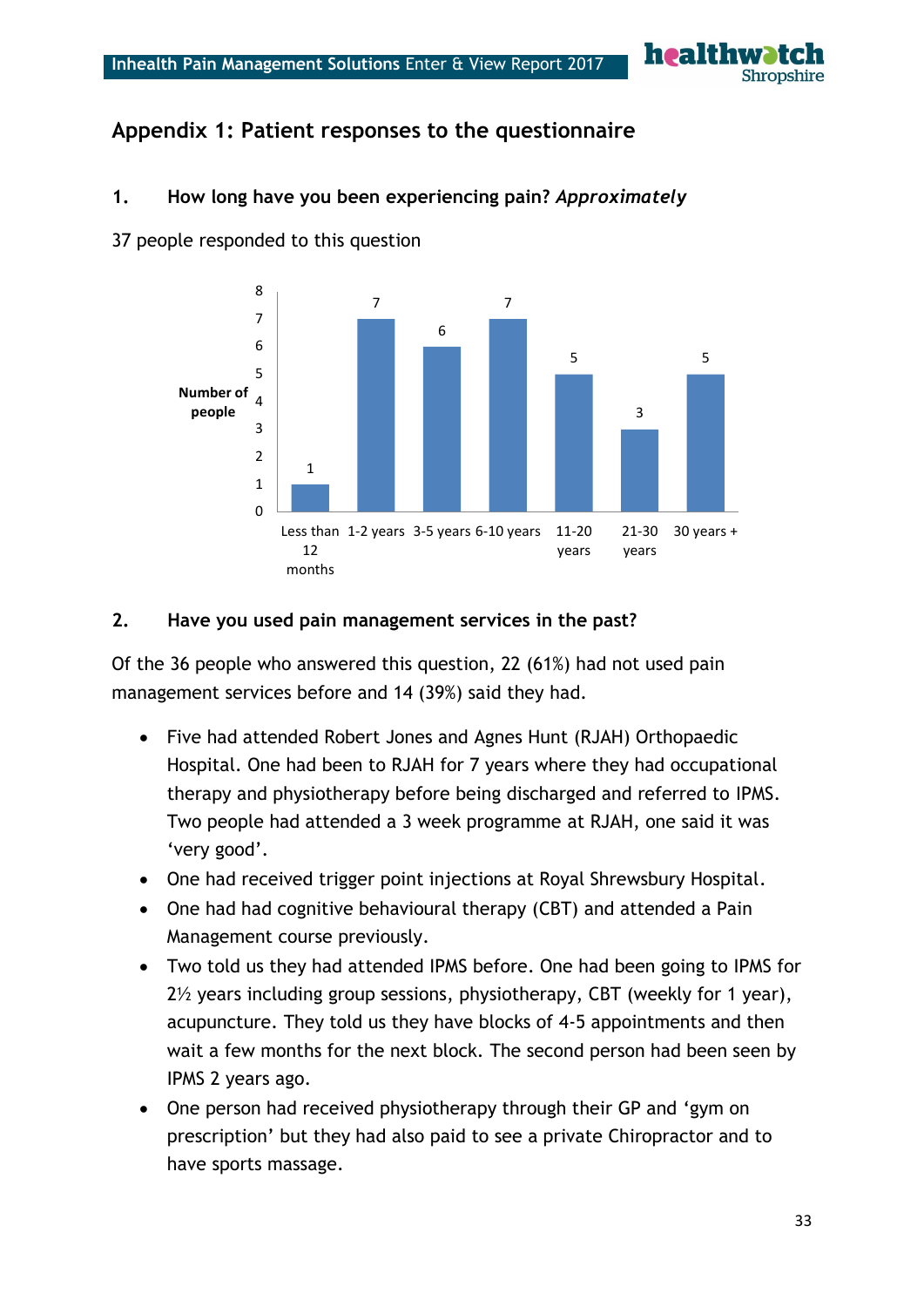

#### **3. How would you rate the services you received in the past?**



The 14 people who had used services in the past gave the following ratings

#### **4. Who referred you to IPMS?**

Twenty eight of the 36 patients who answered this question were referred by their GP (78%). Three were referred by the doctor they had seen at the RJAH pain clinic, two by their Rheumatologist and two by their Consultant. One told us they had mentioned acupuncture to the clinician who saw them at another IPMS clinic and they had done an internal referral.

## **5. When you were referred to IPMS were you offered any alternative service?**

Five of the 35 people who answered this question had been offered another service (14%). These included:

- Going back to the doctor they had previously seen at RJAH
- Physiotherapy and hydrotherapy; getting more active
- Medication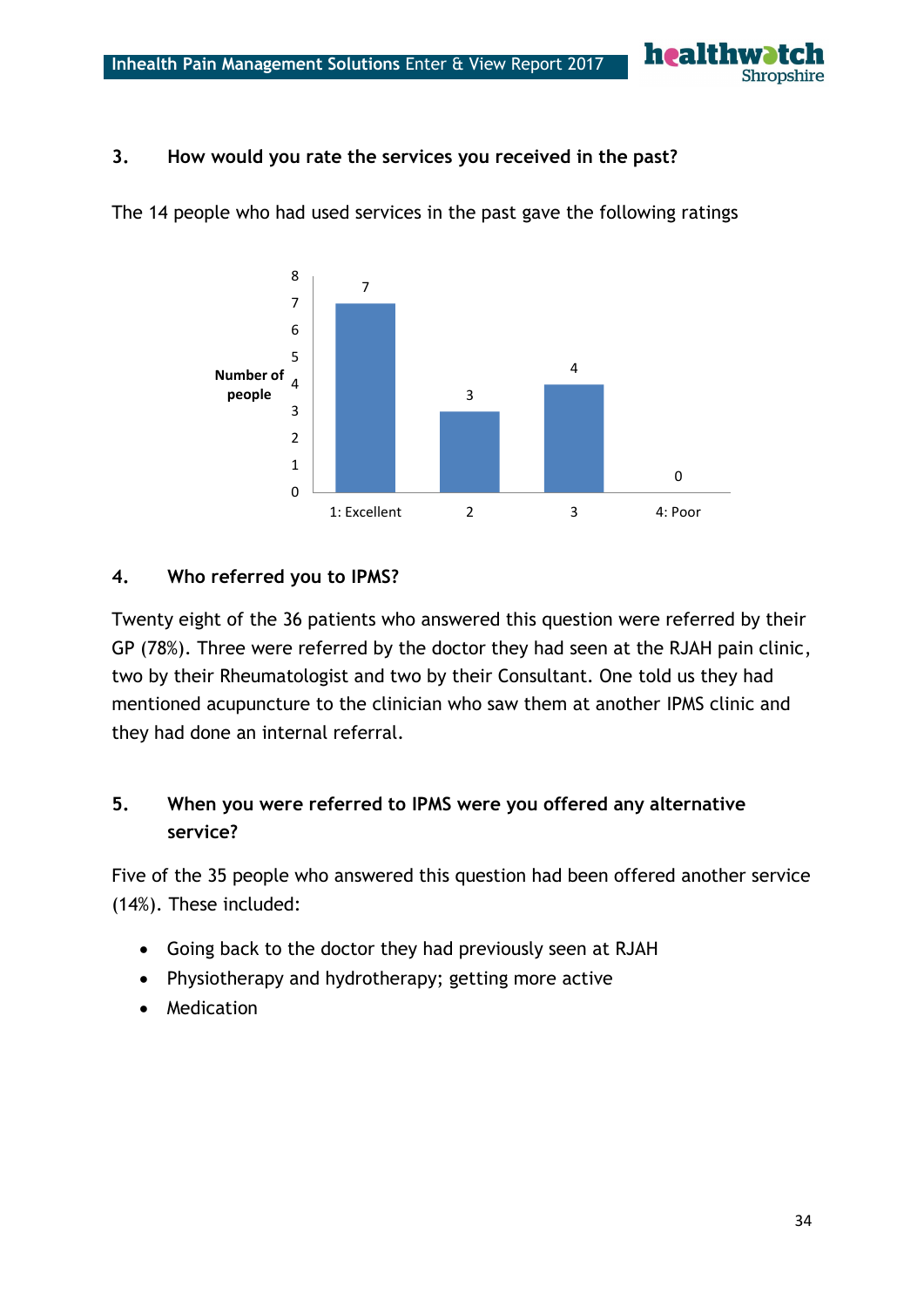

# **6. Did the person who referred you to IPMS tell you what to expect from the service?**

Twenty three of the 34 people who answered this question had not been told what to expect from IPMS by the person who referred them (68%). Nine people went into more detail and we learnt that they had been told a varying amount of information:

- "Given a vague idea but didn't know it included acupuncture, etc. I knew the aim was to reduce medication. I've had acupuncture, education and cognitive behavioural therapy (CBT)."
- "It was a quick, rough overview"
- "Not really it was explained by the introductory session. I was keen to attend IPMS because I'd try anything"
- "Yes and no, only told it was to reduce painkillers"
- "Yes, said 'They may help you manage pain.'"
- One explained it had been an internal referral from one IPMS clinic to another for acupuncture, agreed by their GP
- "What I have received is different from what my GP expected"
- "Yes, I knew beforehand what it was about from being an ESA"
- "No just told it was the next step"

#### **7. How long did you wait for your first appointment with IPMS?**

Thirty-six people answered this question and 32 had been seen within 6 months of the referral (89%). Eight of these had been seen within 4 weeks (25%), 14 within 2 months (44%) and 6 within 3 months (19%). Two people had waited 6 months and one said they had waited 8 months. One person said it had taken "a long time" for their appointment to come through.

#### **8. Were you given a choice of IPMS clinics to go to?**

Nineteen out of 37 people told us they had been given a choice of clinic (51%). Three people listed three clinics they could have gone to. One had been "offered a variety".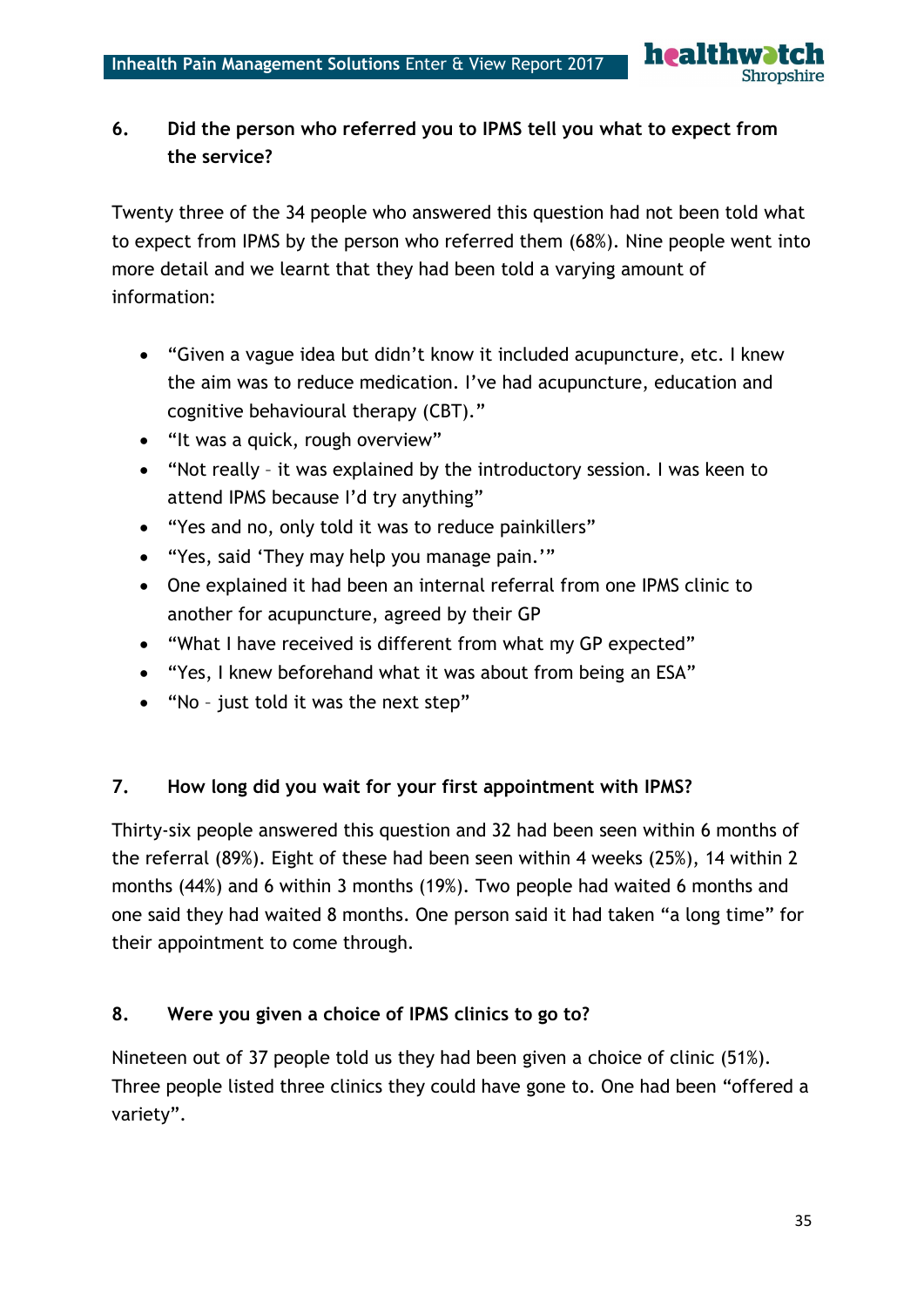healthw **Shropshire** 

We asked what made them choose the clinic they were attending:

- 15 said they had picked the clinic because of its location (79%). 13 people had picked the clinic local to where they lived (87%), one told us it is "the clinic closest to where I live that provides CBT". Two people chose the clinic they found "easiest to get to" (13%).
- One person told us they had chosen the clinic because of the "services available there".
- Two people told us they chose the clinic with the earliest appointment available / shorter waiting list.
- One person had picked the clinic because of the day it was on.



#### **9. How easy is it for you to get to this clinic?**

Reasons given included parking, getting a lift or taxi. Three people told us they were able to drive themselves. One person told us the clinic they had attended in Oakengates had closed and they could get to the Severnfields clinic in Shrewsbury because they had a hand controlled car. One patient told us they lived locally and had driven themselves but they "shouldn't be driving".

#### **10. Can you ask to go to a different IPMS clinic if you want to?**

Thirty seven people answered this question:

- Yes 13  $(35%)$
- No  $3(8%)$
- Don't know  $21(57%)$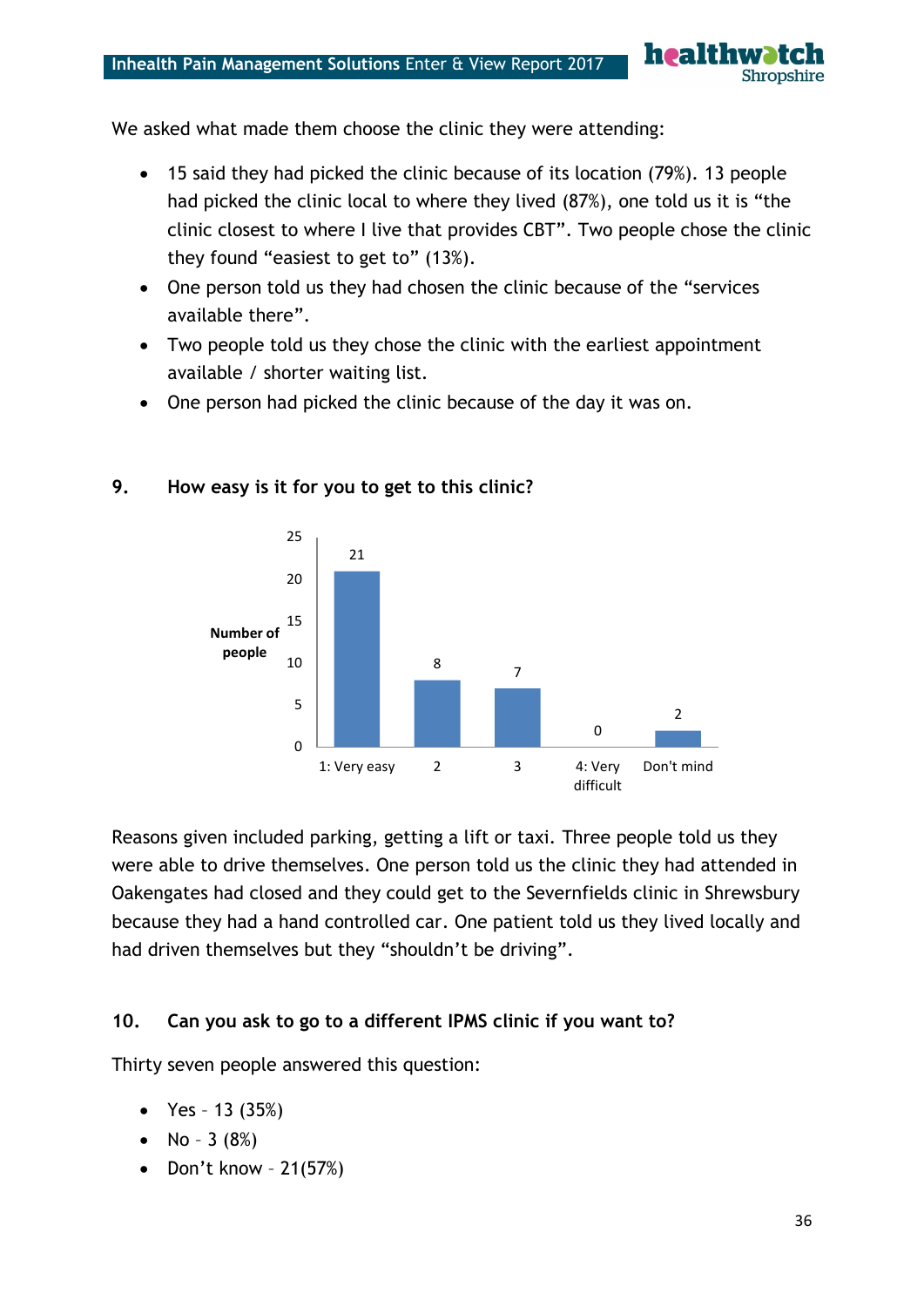One person said they had to be triaged at the clinic they were attending before funding could be agreed for pain treatment out of county; "All patients have to be triaged here."

**healthw** 

Shropshire

# **11. How do you rate the member of staff you had a telephone consultation with before your first appointment?**



Six people did not answer the question explaining:

- "Didn't have one, should have rung before my first appointment."
- "Not called, had a letter through the post giving me an appointment."
- "I saw a doctor he then set out what would happen."
- They were just called to give them an appointment as they were already going to another IPMS clinic.
- "Didn't have one", they had a letter with six appointments in a block. They had had acupuncture with IPMS before.
- "Just got a letter, no phone call."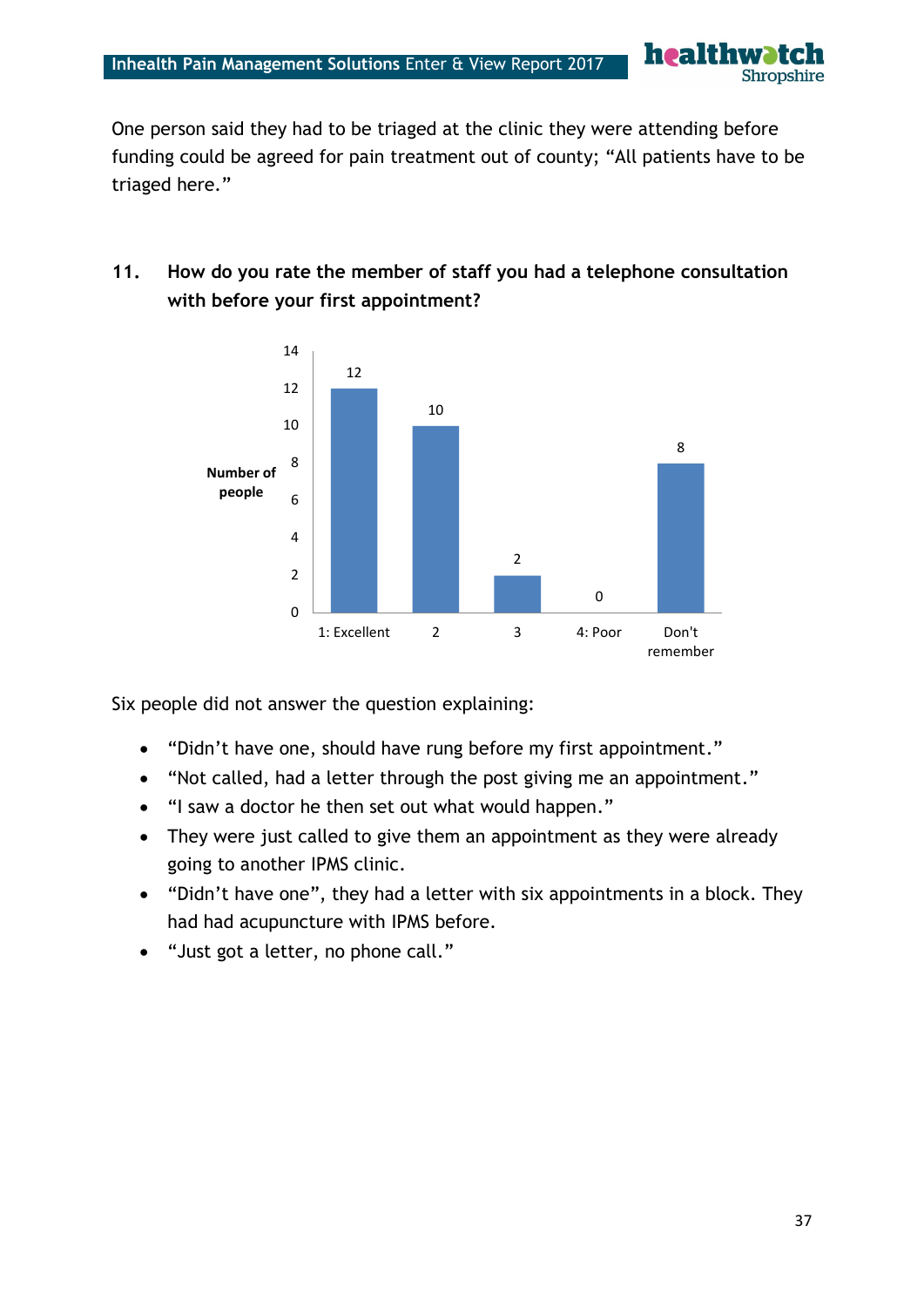**healthw Shropshire** 

# **12. How do you rate the information you were given before your first appointment?**



Five people did not answer the question

Six people explained their answer:

- "Wasn't much information on the phone."
- "I was very panicky but she went through it step by step."
- "Adequate information."
- "Didn't know about the pain clinic till I met with the clinician."
- "Nothing from IPMS."
- "Don't remember, think I got a leaflet."

#### **13. Did you understand why you were going to attend a IPMS clinic?**

Twenty nine people answered this question:

- Yes 24  $(83%)$
- No  $5(17%)$

Three people commented:

- "I was led to believe it would be pain relief not CBT."
- "GP referred me to IPMS to see if it would help with pain."
- "No, I was worried it was going to be physio, it felt like a block to seeing a consultant."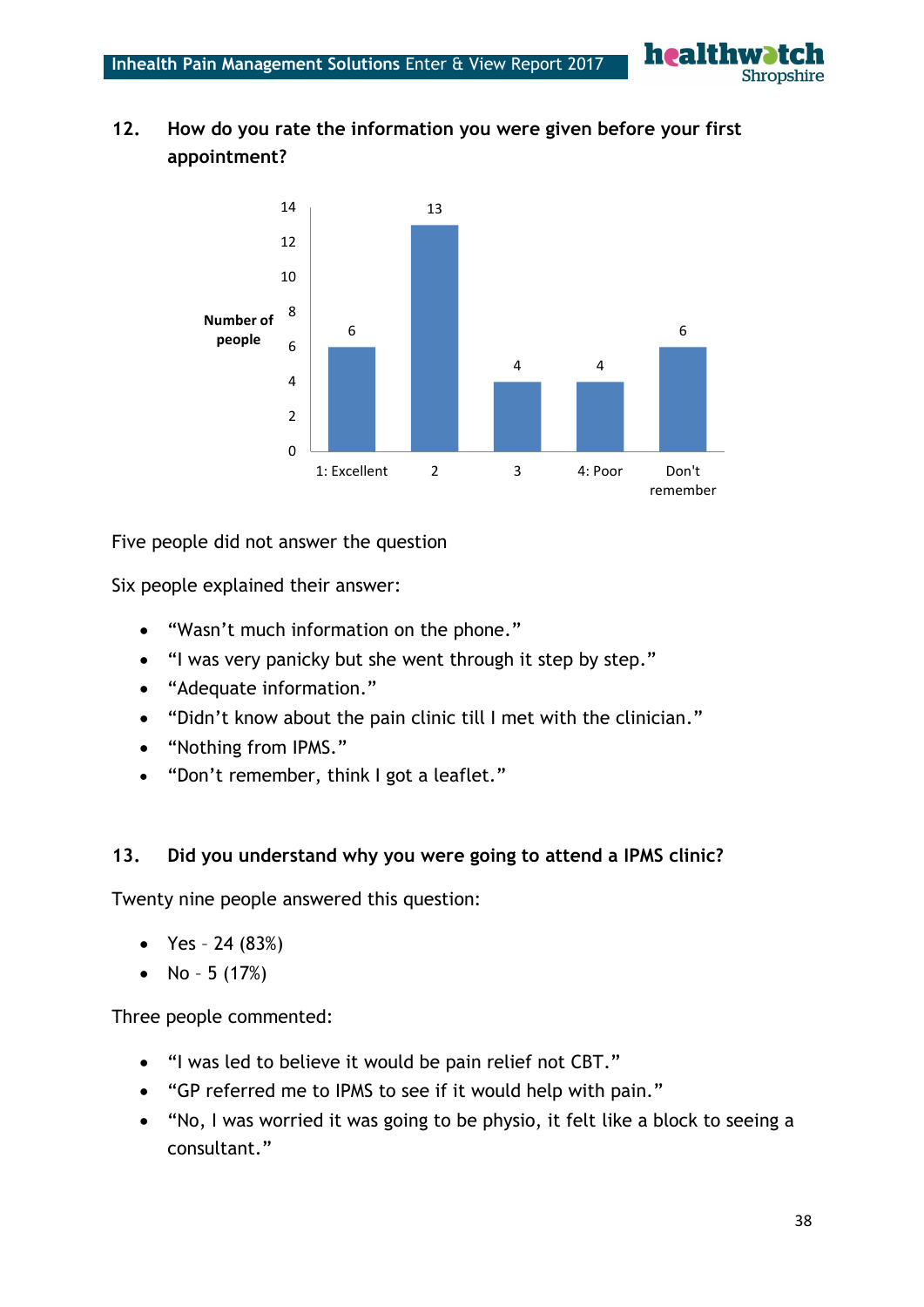

One person we spoke to was attending for their third appointment and told us they still didn't understand why they were there.

#### **14. Is this your first appointment at an IPMS clinic?**

Eight of the 38 people we spoke to were attending for their first appointment so were not asked to complete the rest of the questionnaire (21%).

#### **15. How many sessions have you been told you will get?**

We got a wide range of answers to this question from "Don't know", "Not told" to "As many as I need", "On-going", "Continuous". Patients were, on the whole, unclear as to how long their programme would last, saying, for example "it might be more or less".

#### **16. How many have you attended so far?**

Twenty nine people answered this question

- 3 people had only had one appointment so far
- 19 people had attended between 2 6 appointments
- 3 people had attended 10 appointments
- 3 people had attended more than 10 appointments.

One of the people who had had more than 10 appointments told us they had had "numerous appointments over the last two years – CBT, acupuncture" and another told us they had had "30 plus" appointments.

#### **17. How do you rate the staff who treat you at this clinic?**

On a scale of 1 to 4:

- 25 out of 29 people rated the staff they saw as 1 'Excellent' (86%)
- 4 out of 29 people rated the staff 2 out of 4 (14%)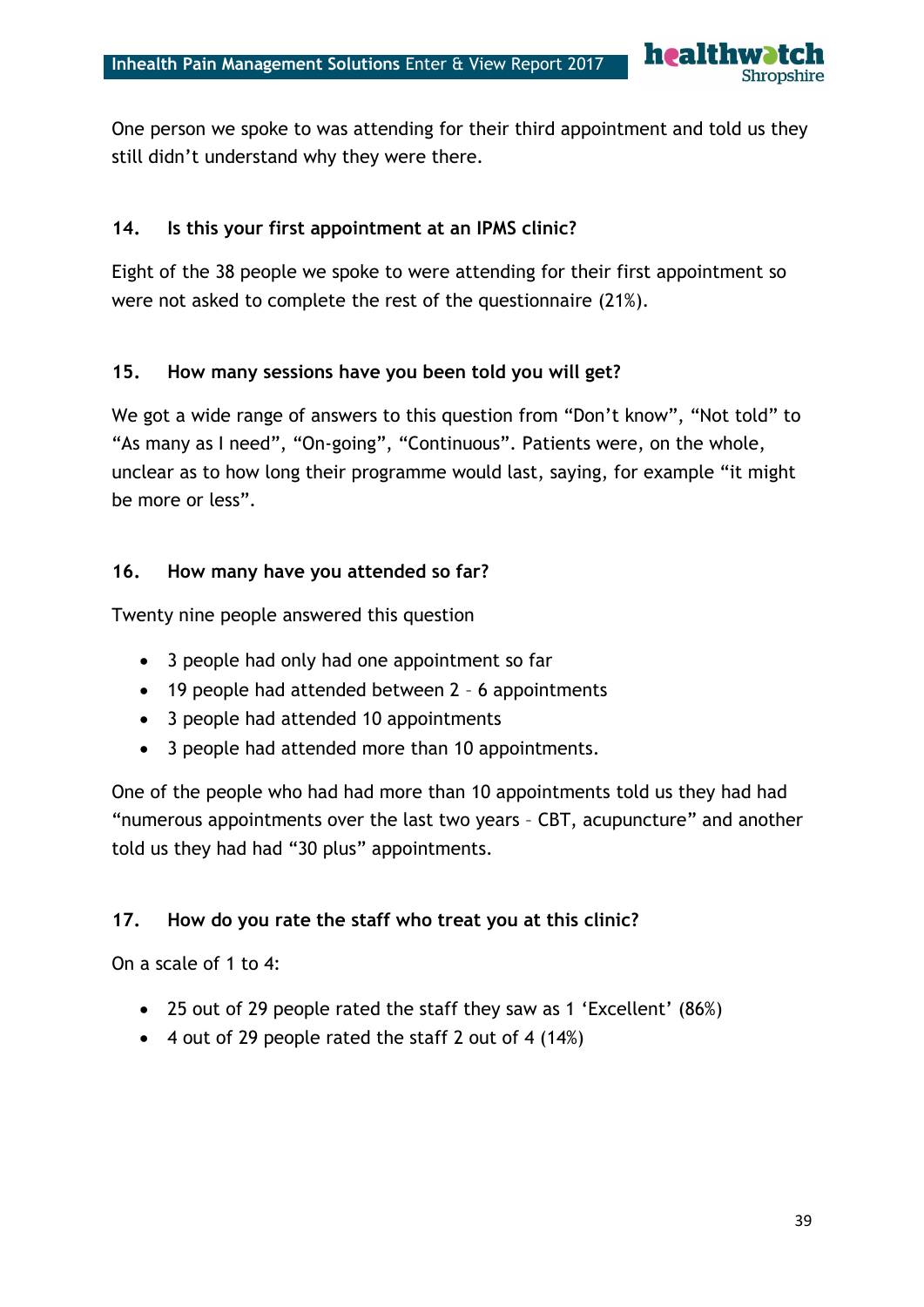



#### **18. How well do you understand:**

People made the following comments:

- Staff communication has been "excellent".
- "I've been given injections."
- $\bullet$  "It's too soon to answer these." (Only their 2<sup>nd</sup> appointment.)
- Lifestyle changes have "already happened".
- Improvements "Too early to say, just hope for improvement."

#### **19. Have IPMS given you written information about your condition / treatment?**

Eighteen out of 30 people said they had been given written information (60%)

Two people said they had been shown information on the computer and one of these said they "now understand". One person had been referred to websites that might be of use.

One person was given information sheets in the "group therapy" sessions and another had been given "exercises".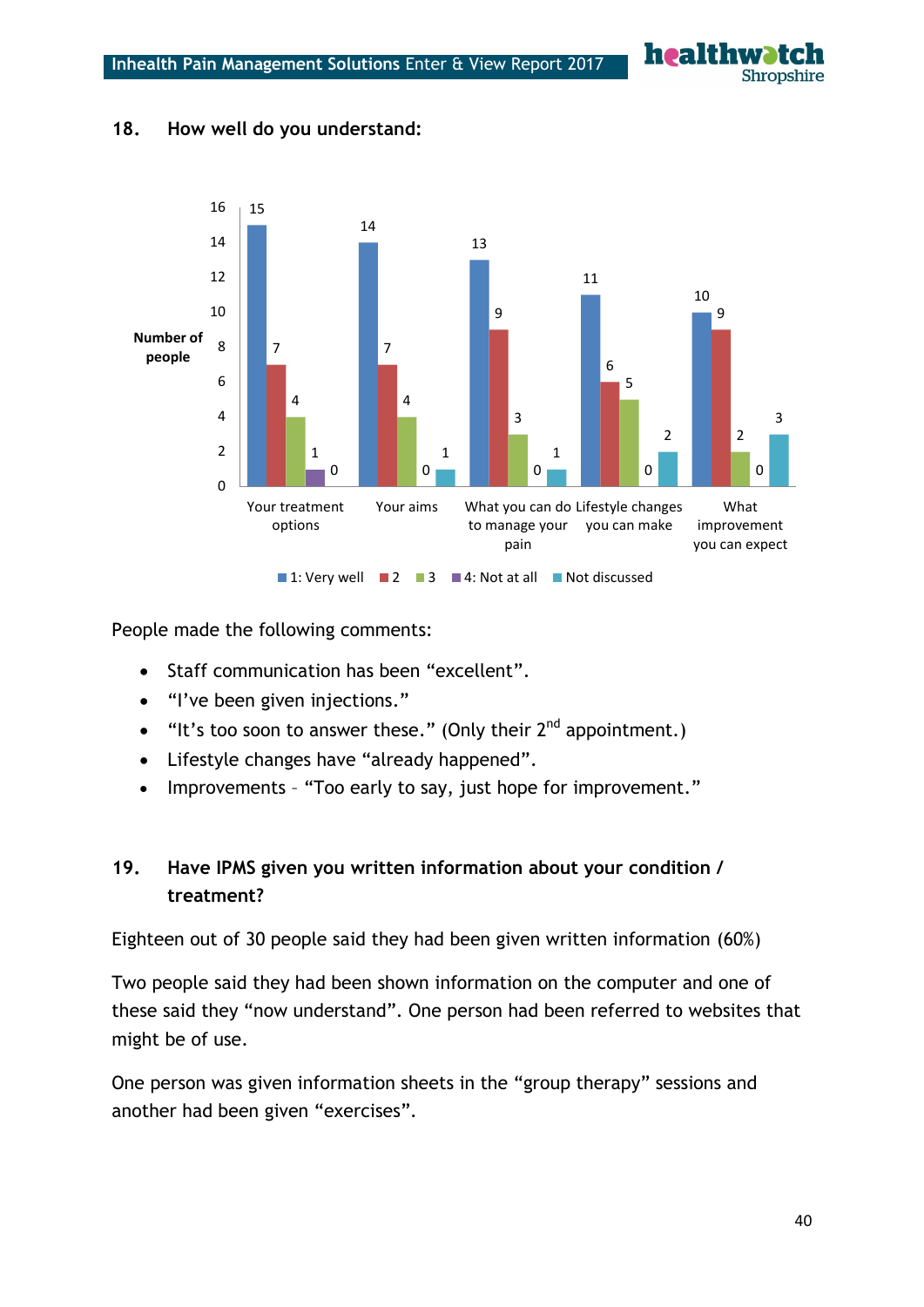

#### **20. If yes, has a member of staff gone through the information with you?**

Of the 18 people who had been given written information, 14 told us that staff had gone through the information with them (78%).

# **21. Have you been asked if you have any communication preferences / needs? E.g. large print / digital format**

Four out of 26 people who answered this question told us that they had been asked about their communication needs (15%).

One person we spoke to in Whitchurch told us they had been asked if they had a communication need and told us "I need someone to help me remember as my memory is poor".

#### **22. What is included in your Pain Management Programme?**

Twenty nine people answered this question.

Six people said they didn't know what was included in their programme (21%).

Other people listed:

- Acupuncture
- Stretches and exercises
- Education learning about pain and psychological effects
- Gentle movement
- Physiotherapy
- Relaxation techniques
- Meditation
- Mindfulness
- Breathing exercises
- Positive thinking
- Sleep (e.g. keeping a sleep diary to record sleep patterns)
- Cognitive Behavioural Therapy (CBT) a talking therapy
- Group meetings and 1:1 sessions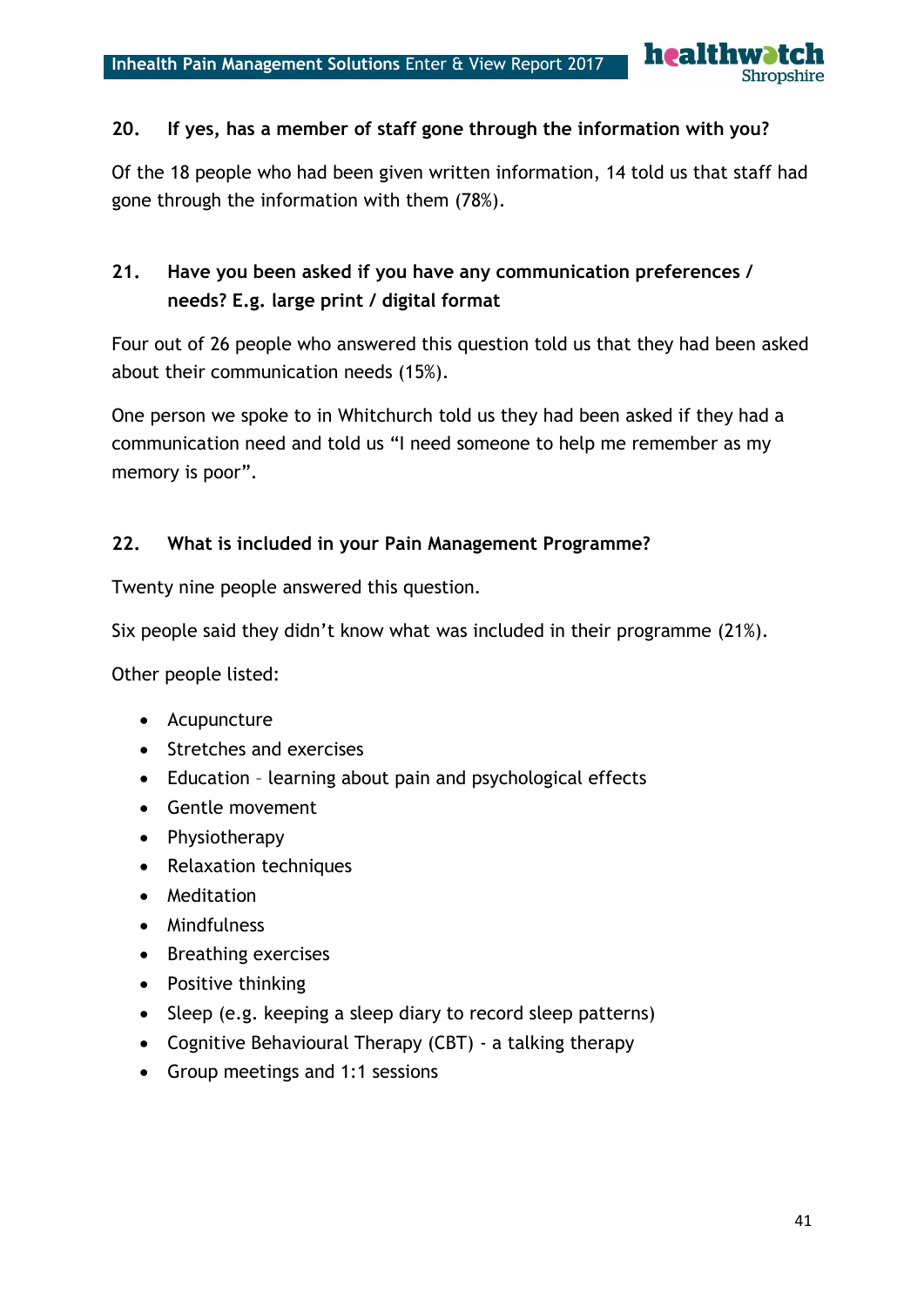

#### 23. I**s your Pain Management Programme what you expected?**

Eighteen people answered this question:

- Yes 11  $(61%)$
- No  $7(39%)$

Four people told us they didn't know what to expect. Three people said it was better than they expected.

#### **What benefits have you experienced so far? Is it what you expected?**

Twenty people responded to this question:

- Two people said it was "too early to say".
- Three people said they had not experienced any benefits so far; one was attending for their  $3<sup>rd</sup>$  appointment and the other person had already had between 10 and 12 sessions. The third person said they thought they would be "going straight for physio".

Other comments included:

- "I've had less flare-ups."
- "More confidence, a better understanding of pain, self-treatment, more freedom!"
- "I'm learning to pace myself."
- One person said "I'm better in my head thanks to CBT", they also listed "changes to medication" and "education" as "very helpful". They had been "sceptical about acupuncture but it has been very helpful". However they had been told that IPMS will only give 6 appointments for acupuncture and so they will now have to arrange for acupuncture privately and pay. There was "no limit on the number of CBT appointments".
- "I was scared but now I'm relieved."
- One person said they felt "more in control of how to deal with pain".
- "Pain clinic helped. Acupuncture has helped an enormous amount. Relaxation programme helps."
- "CBT" has helped because it means there is "someone to talk to". It's "helping me in day-to-day life to manage pain".
- "Pain relief. I'm able to do more. Counselling."
- "I'm learning not to feel guilty, to pace myself. I'm sleeping better."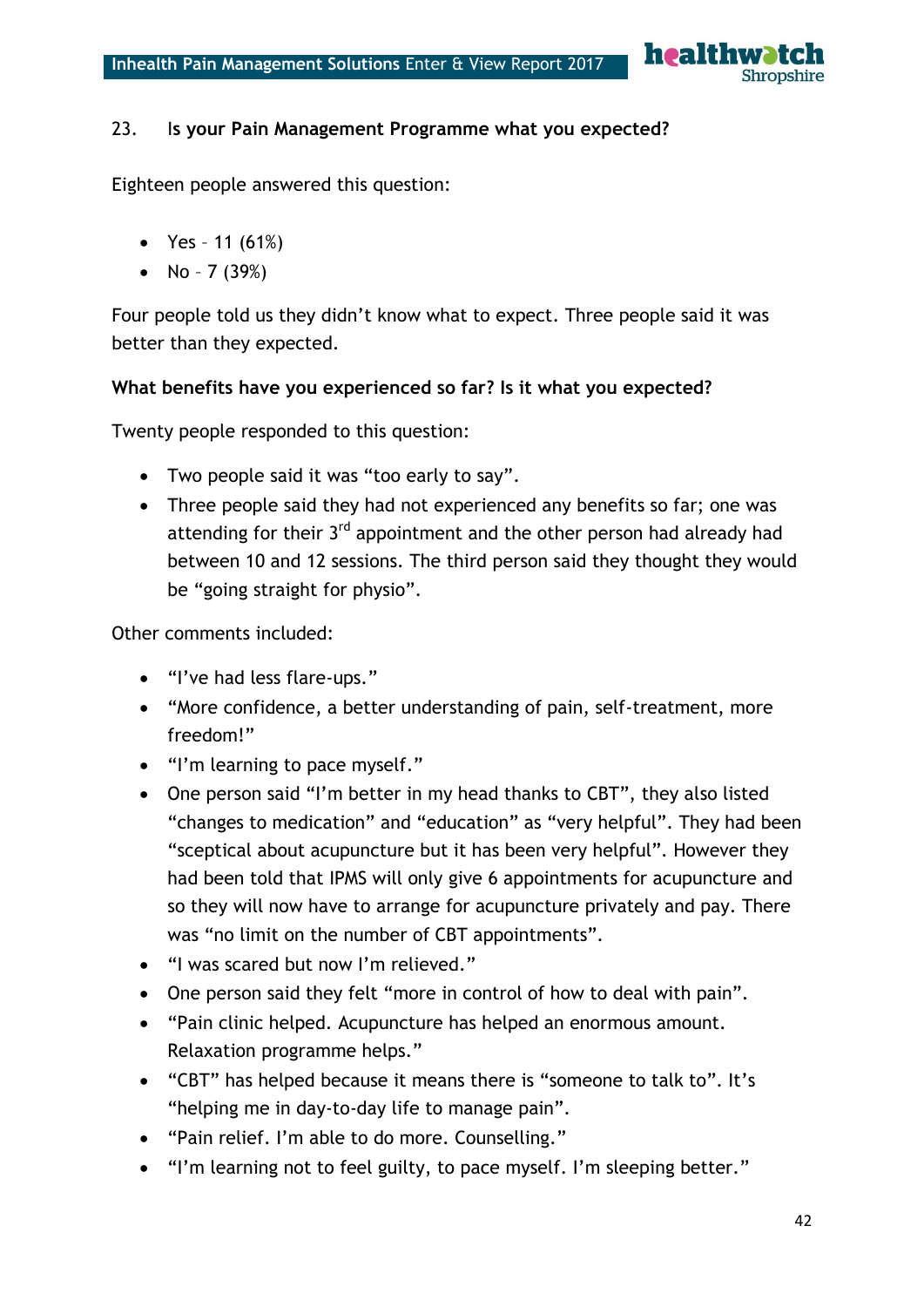

- "I've definitely got a better understanding of chronic pain. [Clinician] referred me to the six week course which was really good."
- "Helped with sleep problems and pain. I've been introduced to meditation today. I'll have to practice if I can remember it." (Patient was given no written information)

#### **24. Do staff talk to you about your progress?**

Twenty two people answered this question:

- Yes 14  $(64%)$
- No  $8(36%)$

One person who answered "no" to this question had had 12-13 sessions.

Other people said:

- "They ask you."
- "Staff ask me how it is going."
- "They ask for feedback."
- He/she "only make a note, doesn't discuss it with me".

One person told us they were offered the opportunity to be videoed at the beginning of the group programme and they said they would do it. The video showed their progress. There were "feedback sessions in the group" and "feedback was given throughout the programme". They said they had also had "catch-up sessions where things could be discussed; queries, problems, etc."

# **25. Which parts of the programme do you think are helping to manage your pain?**

Twenty thee people responded to this question.

Three people said it was "too early to say" and one person attending their 3<sup>rd</sup> session said they were "not sure at the moment". Two people said "nothing"; one of these had attended 10-12 sessions to-date.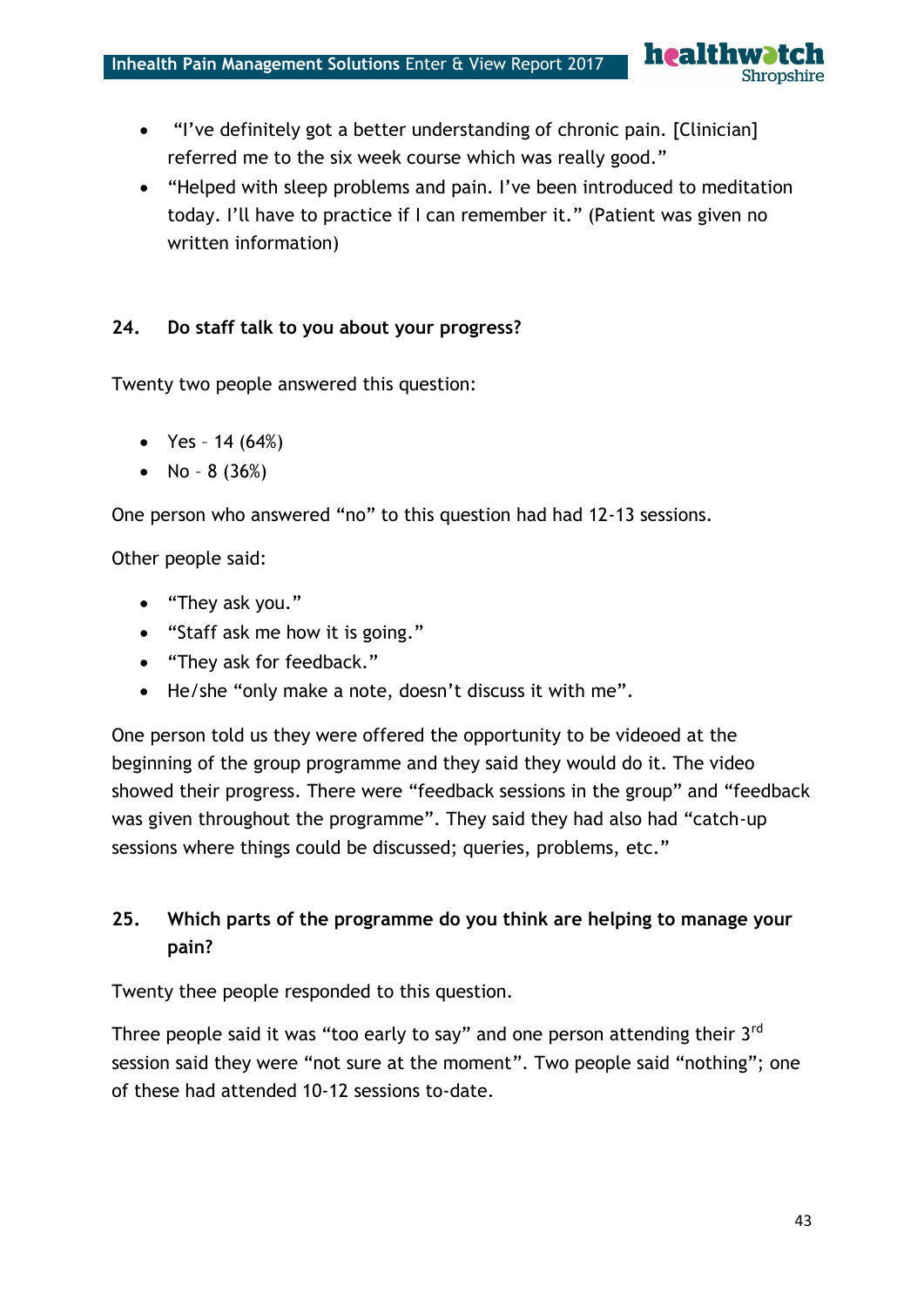

Positive comments included:

- "Doing the exercises."
- "All the programme is very good."
- "All of it."
- "Relaxation techniques."
- "Retraining my brain / thoughts."
- "No-one really understands what is wrong with me. I do get some benefit, it's helped my confidence, I'm coming out of the house more."
- "CBT"
- "Injections"
- "CBT, acupuncture, education have all helped."
- "Trigger point injections."
- "Telephone calls from the medication team helped adjust medication; physio exercises; group therapy helped me understand pain."
- "The pain clinic and acupuncture both complement managing pain."
- "CBT has helped me most so far."
- "Education and understanding."
- "Injections (steroid and anaesthetic), sleep advice, meditation may help but have only had today's session so far."
- "Pacing, thinking before doing, adapting to own pace and ability. I can say 'no' and don't have to feel guilty."
- "The six week pain course, relaxation techniques and sleep information."



#### **26. How do you rate the IPMS service so far?**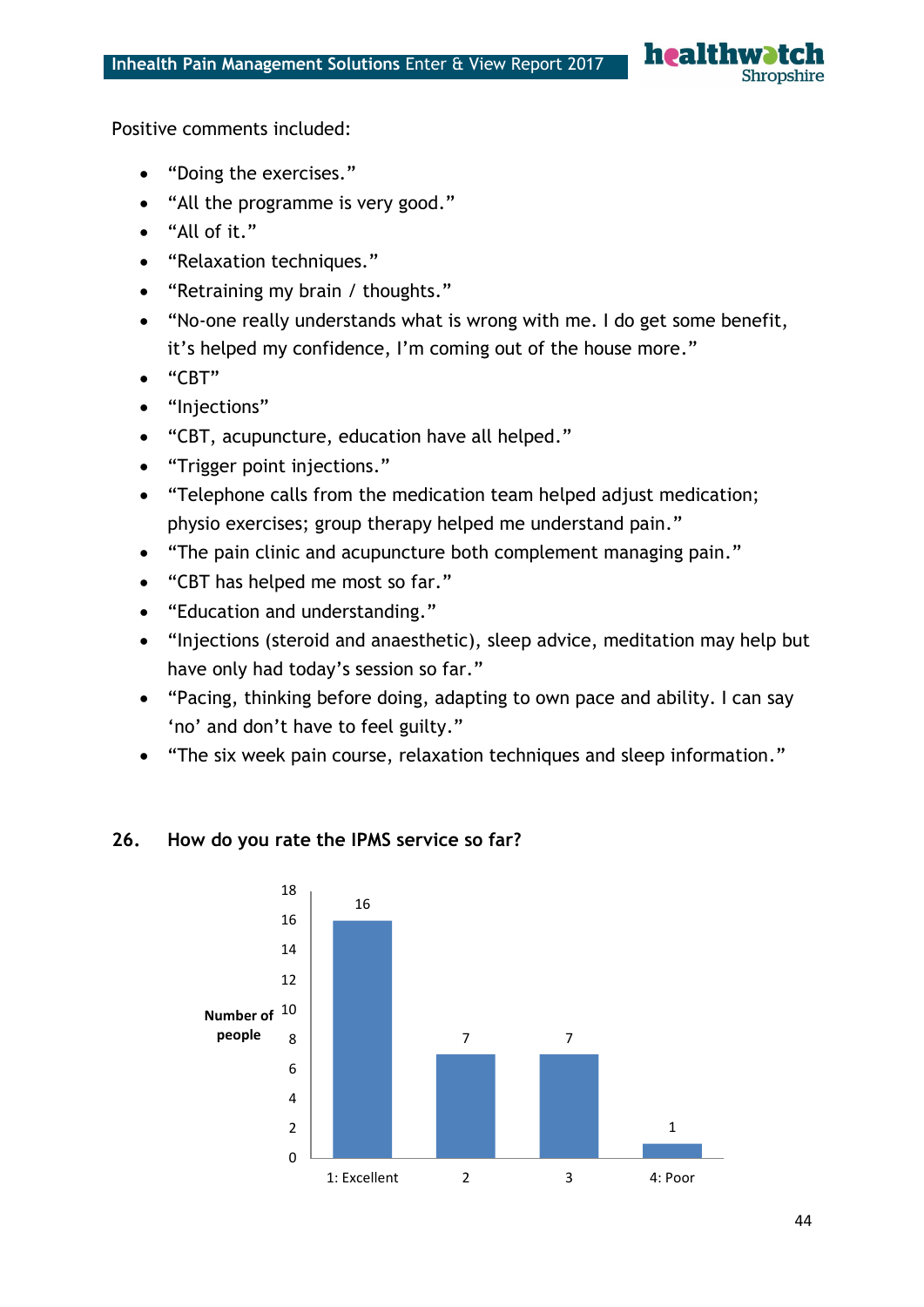healthw **Shropshire** 

From the 34 people who responded comments included:

- "The staff at IPMS are very helpful, knowledgeable and understanding."
- "Treated as an individual and listened to, understanding of pain I'm going through. Given enough sessions to be able to explain myself, i.e. consultant appointments are too short to get an understanding of your condition. Treating mental as well as physical side of pain."
- "There was a mix up with my paperwork."
- "Helpful and kind, patient."
- "CBT helps me to work out how to deal with difficult situations."
- "Injection and associated service very good but a lengthy wait to get there possibly down to a misunderstanding at my first appointment."
- "Everything has benefitted my pain management. Acupuncture 'top-ups' are still OK but course of acupuncture cannot be repeated."
- "Good so far."
- "All round better than I expected, both explanations and treatment."
- "Really helpful."
- "Feel very fortunate to be able to participate in this, life has become easier, as far as I know it's not time limited."
- "Brilliant seems to be working."
- "Too early to say anything is worth trying."
- "Can see a way forward. Previously couldn't."
- "Grateful for it. Has made me think about things, I may not have thought about. Made me aware of "me managing pain" and understand that injections only work for a certain time. Hopeful that nerve burning treatment will also work but aware they may not."
- "Has been quick, thorough. Everyone is knowledgeable and take time to explain to you. Was sceptical at first but staff have been helpful and accommodating."
- "They're trying to help and exploring different options."
- "On the six week course we were told about other therapies e.g. acupuncture and physio but I've never been offered them (12-13 sessions) I don't know what else is available."
- "Appointments are not close enough."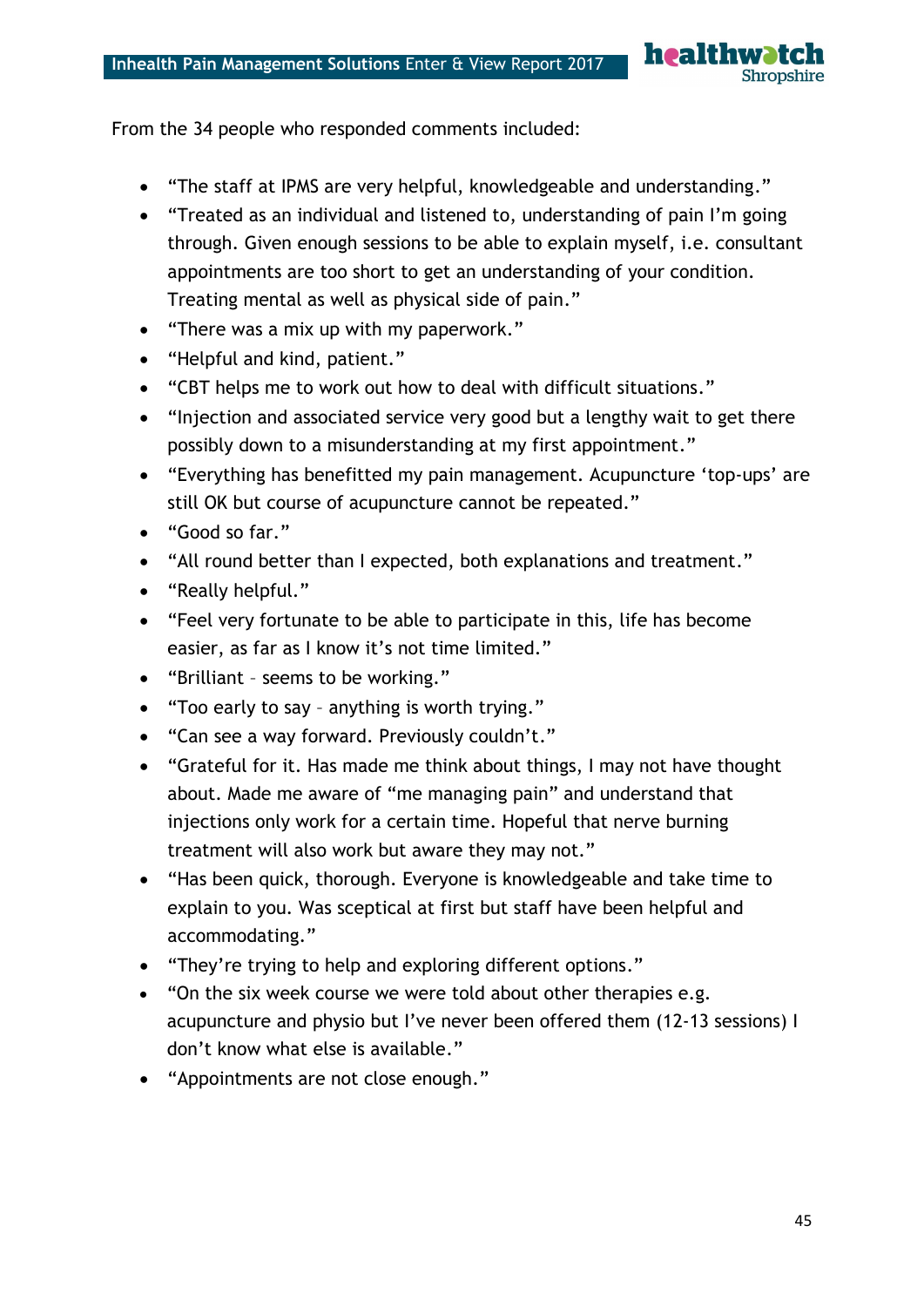

#### **27. How long do your appointments usually last?**

Twenty three people responded:

- 3 people said their appointments were approximately 20 minutes (13%)
- 15 people had 30 minute appointments (65%)
- 5 people had appointments lasting from up to 40 or 60 minutes (22%)

#### **28. Have IPMS ever cancelled your appointment?**

Of the 28 people who answered this question, 13 told us that their appointment had been cancelled by IPMS (46%).

#### **29. If yes, were you told it was cancelled before you arrived at the clinic?**

Twelve of the 13 people who had had their appointment cancelled were told before they went to the clinic (92%). One person did not answer the question.

People told us they were usually notified by letter which included a date for a new appointment. Letters were sent with 4 – 6 days' notice. Only one person reported that they had had a phone call on the day of the appointment that was cancelled.



#### **30. How do you rate the clinic environment?**

One person at Severnfields rated comfort and privacy 1 'Excellent' but told us that "At one appointment there were no bottles for urination and no privacy."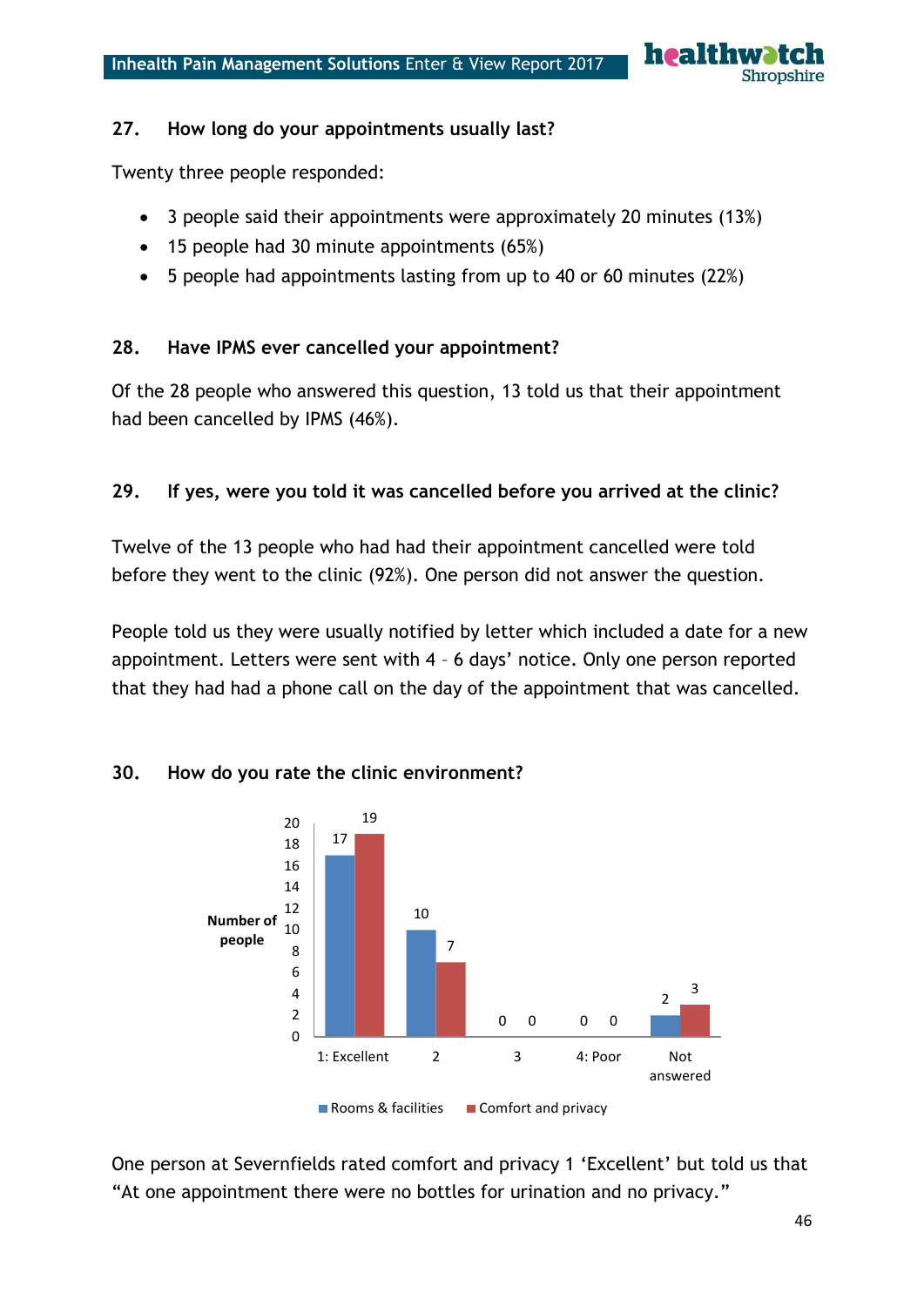

#### 18 6 1 2 2 0 2 4 6 8 10 12 14 16 18 20 1: Very likely 2 3 4: Would not recommend answered Not **Number of people**

#### **31. How likely are you to recommend IPMS to family members / friends?**

One person who gave a rating of '1: Very likely' added "very much so".

One person said "Yes, anything to relieve pain".

One person who said they would not recommend IPMS told us they had attended 10-12 sessions.

#### **32. Any other comments**

#### **Access**

- "First referral I attended classes which seemed to work reasonably well. This is my second referral, I have waited for 8 months. I have only been offered CBT. I've attended two sessions so far and I'm not sure it will work. I travel a long way to Shrewsbury because the clinic in Bridgnorth doesn't offer CBT."
- One patient who lives near Hodnet was referred for physio in Shrewsbury. They told us they would prefer a venue nearer to where they lived but had been told "none was on offer". Their partner had driven them to their first appointment. After their appointment they told us they were "very relieved", it was not the "hard experience" they were expecting (e.g. being pulled around).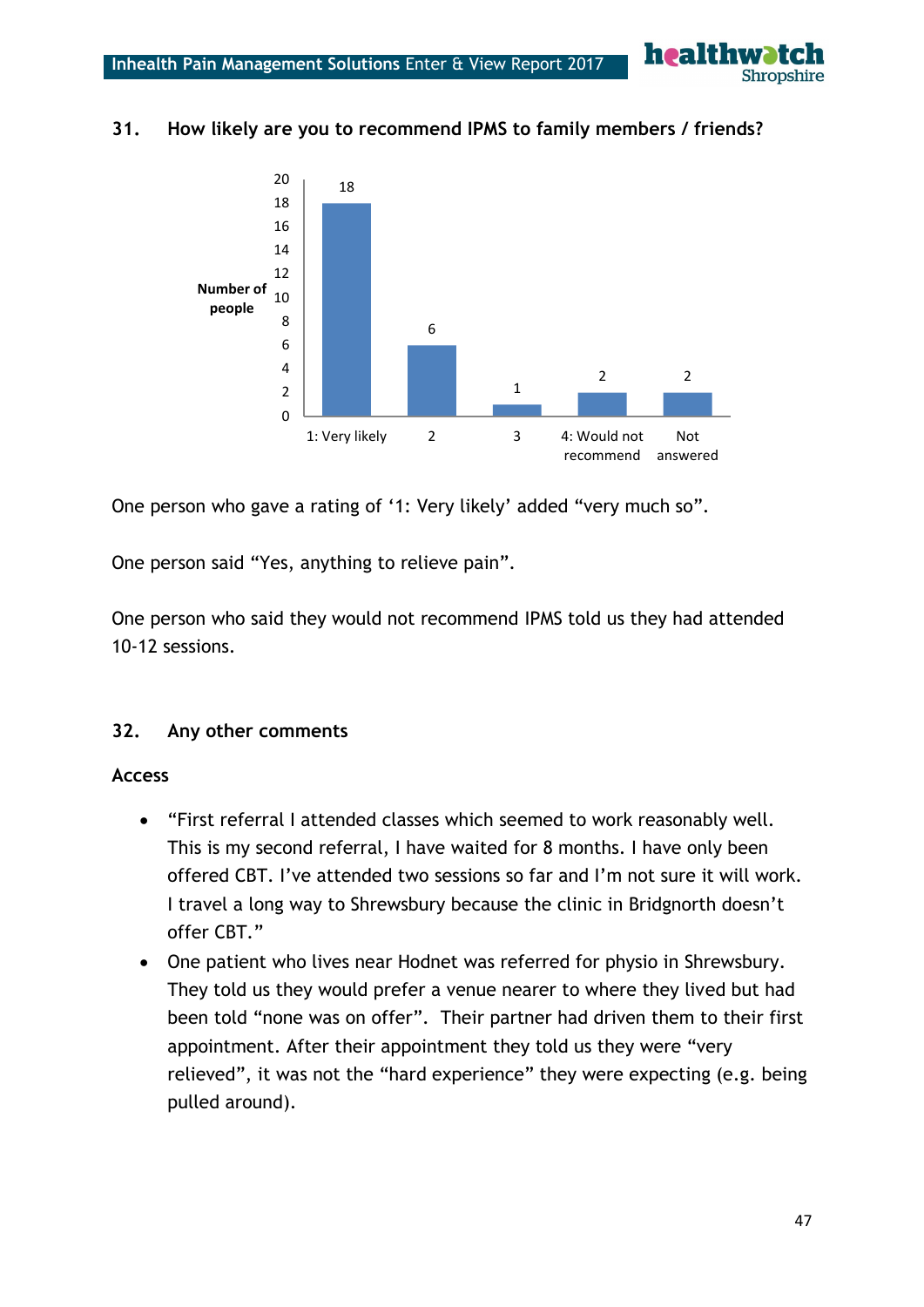#### **Appointments**

- "Two lovely ladies (Healthwatch ARs) were very helpful today with the forms. I just wish IPMS were as helpful and the appointments were closer together and more frequent. But thank you to [staff member]."
- "Need 1 hour sessions or 12 sessions in total (rather than 6) only 1 cycle probably need a longer course."
- "I wouldn't want to see anyone else, I like the continuity. Pretty happy with the support so far. Getting appointments can be an issue; see him and then I might have to wait 3 months for the next block of appointments and it can feel like you lose the momentum. My last one in this block is next week (Nov) and then I don't know when I will see him again. He has told me it might be February 2018. I appreciate the pressure everyone is under and I'm not cross. He's told me they're employing more staff but even if I was told I could see someone else I wouldn't want to feel that I have to start all over again and would wait to see him."

#### **Treatment**

- "CBT is very helpful emotionally."
- "CBT and acupuncture both excellent. Acupuncture appointments are too far apart. Also can't get CBT and acupuncture appointments in the same week."
- "Hydrotherapy<sup>3</sup> wonderful, can do anything in safety, gym strengthening leg, physio – weight bearing bad (6 months)."

#### **General**

**.** 

- A patient attending for their first triage appointment told us "I saw on the web a review of IPMS which gave it only 2 stars. I asked the commissioner why they were referring to a 2 star service. I wasn't satisfied with the answer – 'This is the pathway'. I got the impression that the commissioner was not aware of the star rating on the web." This patient told us they had an idea what they wanted from the IPMS service.
- "This is a 'final straw' referral. I have already had a lot of other treatment / operations but no success."

<sup>3</sup> **Since our visits the Regional Contract Manager has informed Healthwatch Shropshire that IPMS are not aware of how hydrotherapy is commissioned in Shropshire but it is not within their contract and so it is not something they can offer to patients.**